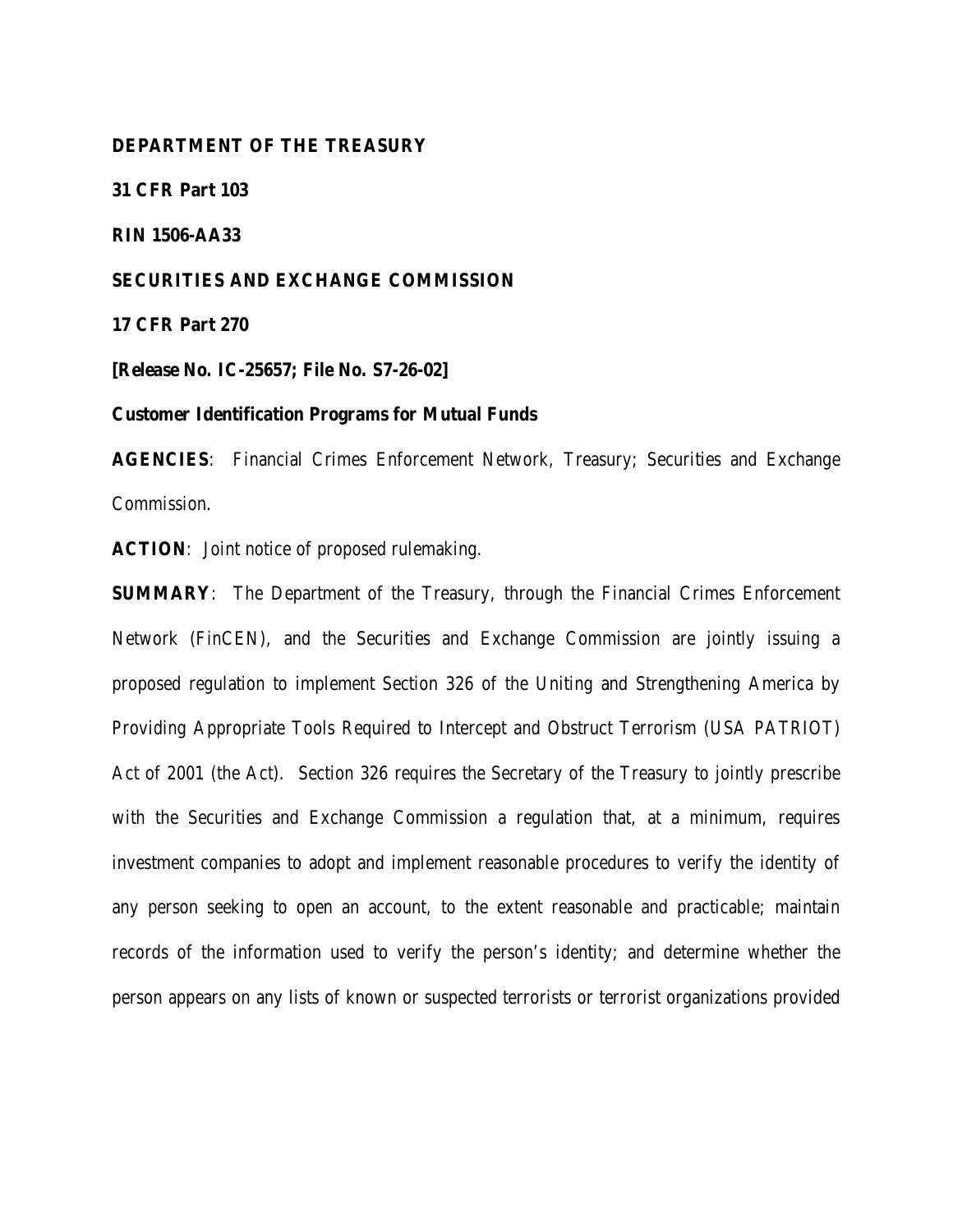to investment companies by any government agency. The proposed rule would apply to investment companies that are mutual funds.

**DATES:** Written comments on the proposed rule should be submitted to the Treasury Department and the Securities and Exchange Commission on or before [INSERT DATE 45 DAYS AFTER DATE OF PUBLICATION IN THE FEDERAL REGISTER].

**ADDRESSES:** Because paper mail in the Washington area may be subject to delay, commenters are encouraged to e-mail comments. Comments should be sent by one method only.

Treasury: Comments may be mailed to FinCEN, Section 326 Mutual Fund Rule Comments, P.O. Box 39, Vienna, VA 22183, or sent to Internet address regcomments@fincen.treas.gov with the caption "Attention: Section 326 Mutual Fund Rule Comments" in the body of the text. Comments may be inspected at FinCEN between 10 a.m. and 4 p.m. in the FinCEN Reading Room in Washington, D.C. Persons wishing to inspect the comments submitted must request an appointment by telephoning (202) 354-6400 (not a tollfree number).

Securities and Exchange Commission: Comments also should be submitted in triplicate to Secretary, Securities and Exchange Commission, 450 Fifth Street, NW, Washington, DC 20549-0609. Comments also may be submitted electronically at the following E-mail address: rule-comments@sec.gov. Comment letters should refer to File No. S7-26-02; this file number should be included on the subject line if E-mail is used. All comments received will be available for public inspection and copying at the Commission's Public Reference Room, 450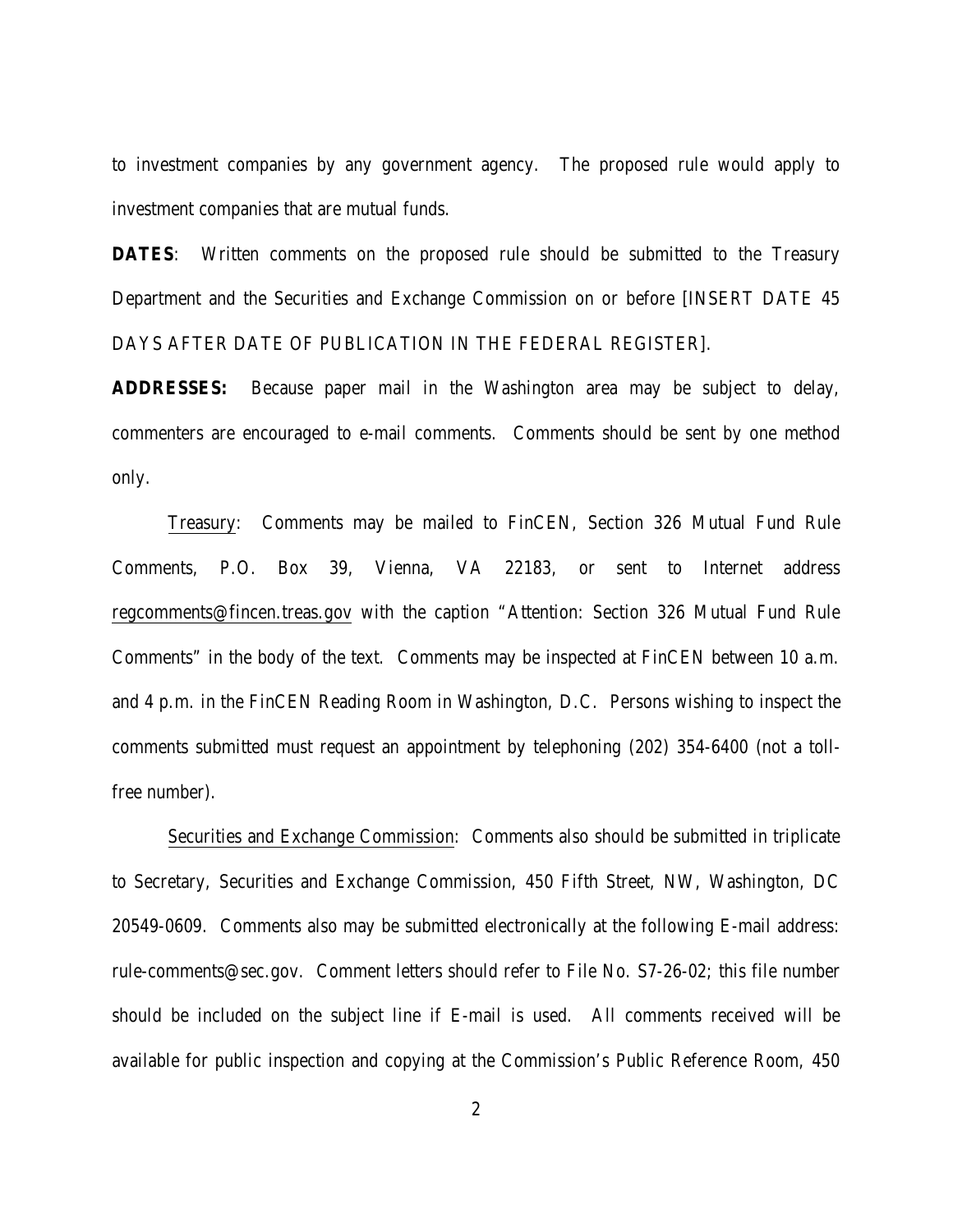Fifth Street, NW, Washington, DC 20549-0102. Electronically submitted comment letters will be posted on the Commission's Internet web site (http://www.sec.gov). Personal, identifying information, such as names or E-mail addresses, is not deleted from electronic submissions. Submit only information you wish to make publicly available.

## **FOR FURTHER INFORMATION CONTACT:**

Securities and Exchange Commission: Division of Investment Management, Securities and Exchange Commission, (202) 942-0720.

Treasury: Office of the Chief Counsel (FinCEN), (703) 905-3590; Office of the Assistant General Counsel for Enforcement (Treasury), (202) 622-1927; or the Office of the Assistant General Counsel for Banking & Finance (Treasury), (202) 622-0480.

#### **SUPPLEMENTARY INFORMATION:**

#### **I. Background**

## **A. Section 326 of the USA PATRIOT Act**

On October 26, 2001, President Bush signed into law the USA PATRIOT Act.<sup>1</sup> Title III of the Act, captioned "International Money Laundering Abatement and Anti-terrorist Financing Act of 2001," adds several new provisions to the Bank Secrecy Act ("BSA"), 31 U.S.C. 5311 et seq. These provisions are intended to facilitate the prevention, detection, and prosecution of international money laundering and the financing of terrorism.

Section 326 of the Act adds a new subsection (l) to 31 U.S.C. 5318 that requires the Secretary of the Treasury ("Secretary") to prescribe regulations setting forth minimum

 $\frac{1}{1}$ Pub. L. 107-56.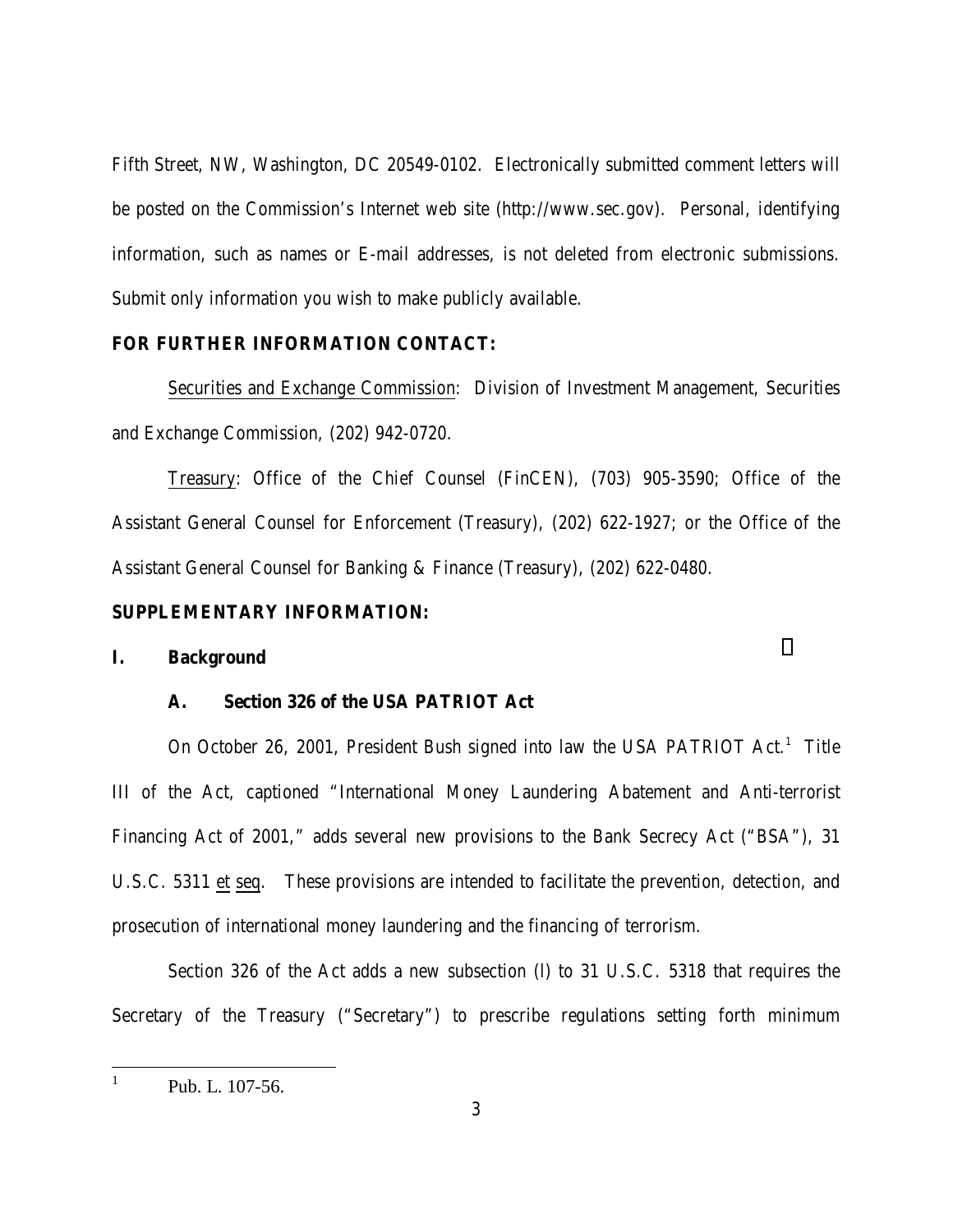standards for financial institutions and their customers that relate to the identification and verification of any person who applies to open an account. Section 326 provides that the regulations must require, at a minimum, financial institutions to implement reasonable procedures for: (1) verifying the identity of customers, to the extent reasonable and practicable, when accounts are opened; (2) maintaining records of the information used to verify the person's identity, including name, address, and other identifying information; and (3) determining whether the person appears on any lists of known or suspected terrorists or terrorist organizations provided to the financial institution by any government agency. In prescribing these regulations, the Secretary is directed to take into consideration the various types of accounts maintained by various types of financial institutions, the various methods of opening accounts, and the various types of identifying information available. Final regulations implementing Section 326 must be effective by October 25, 2002.

Section 326 applies to all "financial institutions." This term is defined very broadly in the BSA to encompass a variety of entities including investment companies, banks, agencies and branches of foreign banks in the United States, thrifts, credit unions, brokers and dealers in securities or commodities, insurance companies, travel agents, pawnbrokers, dealers in precious metals, check-cashers, casinos, and telegraph companies, among many others. See 31 U.S.C.  $5312(a)(2).^2$ 

 $\overline{a}$ 

<sup>2</sup> For any financial institution engaged in financial activities described in section 4(k) of the Bank Holding Company Act of 1956 (section 4(k) institutions), the Secretary is required to prescribe the regulations issued under section 326 jointly with the Securities and Exchange Commission ("Commission"), the Commodity Futures Trading Commission ("CFTC"), and the banking agencies ("banking agencies"), namely, the Office of the Comptroller of the Currency,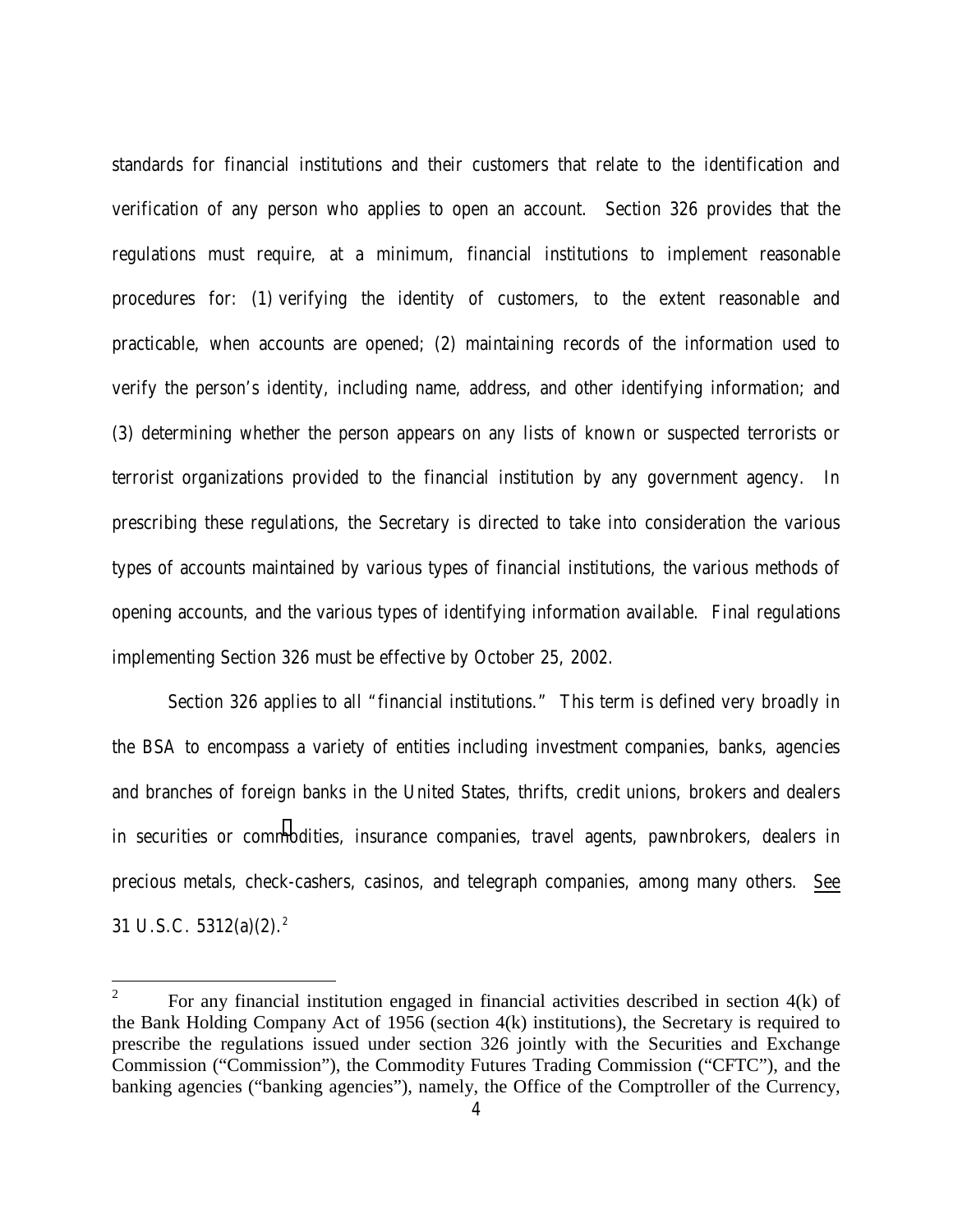Although the BSA includes "an … investment company" among the entities defined as financial institutions, Treasury has not previously defined the term for purposes of the BSA.3 The Investment Company Act of 1940 (codified at 15 U.S.C. 80a-1, et seq.) ("1940 Act") defines investment company broadly and subjects those entities to comprehensive regulation by the Commission.4 However, privately offered entities commonly known as hedge funds, private equity funds and venture capital funds typically rely on exclusions from the 1940 Act definition of investment company.<sup>5</sup> For purposes of the Section 326 requirement, the scope of this proposed rule is limited to those entities that are required to register with the Commission

the Board of Governors of the Federal Reserve System, the Federal Deposit Insurance Corporation, the Office of Thrift Supervision, and the National Credit Union Administration.

3 31 U.S.C 5312(a)(2)(I).

-

4

Section  $3(a)(1)$  defines "investment company" as any issuer which—

- (A)is or holds itself out as being engaged primarily, or proposes to engage primarily, in the business of investing, reinvesting, or trading in securities;
- (B) is engaged or proposes to engage in the business of issuing face-amount certificates of the installment type, or has been engaged in such business and has any such certificate outstanding; or
- (C) is engaged or proposes to engage in the business of investing, reinvesting, owning, holding, or trading in securities, and owns or proposes to acquire investment securities having a value exceeding 40 per centum of the value of such issuer's total assets (exclusive of Government securities and cash items) on an unconsolidated basis.

<sup>5</sup> E.g., Sections  $3(c)(1)$  and  $3(c)(7)$  of the Investment Company Act. Section 356 of the Act requires that the Secretary, the Board of Governors of the Federal Reserve System and the Commission jointly submit a report to Congress, not later than October 26, 2002, on recommendations for effective regulations to apply the requirements of the BSA to investment companies as defined in section 3 of the 1940 Act, including persons that, but for the provisions that exclude entities commonly known as hedge funds, private equity funds, and venture capital funds, would be investment companies.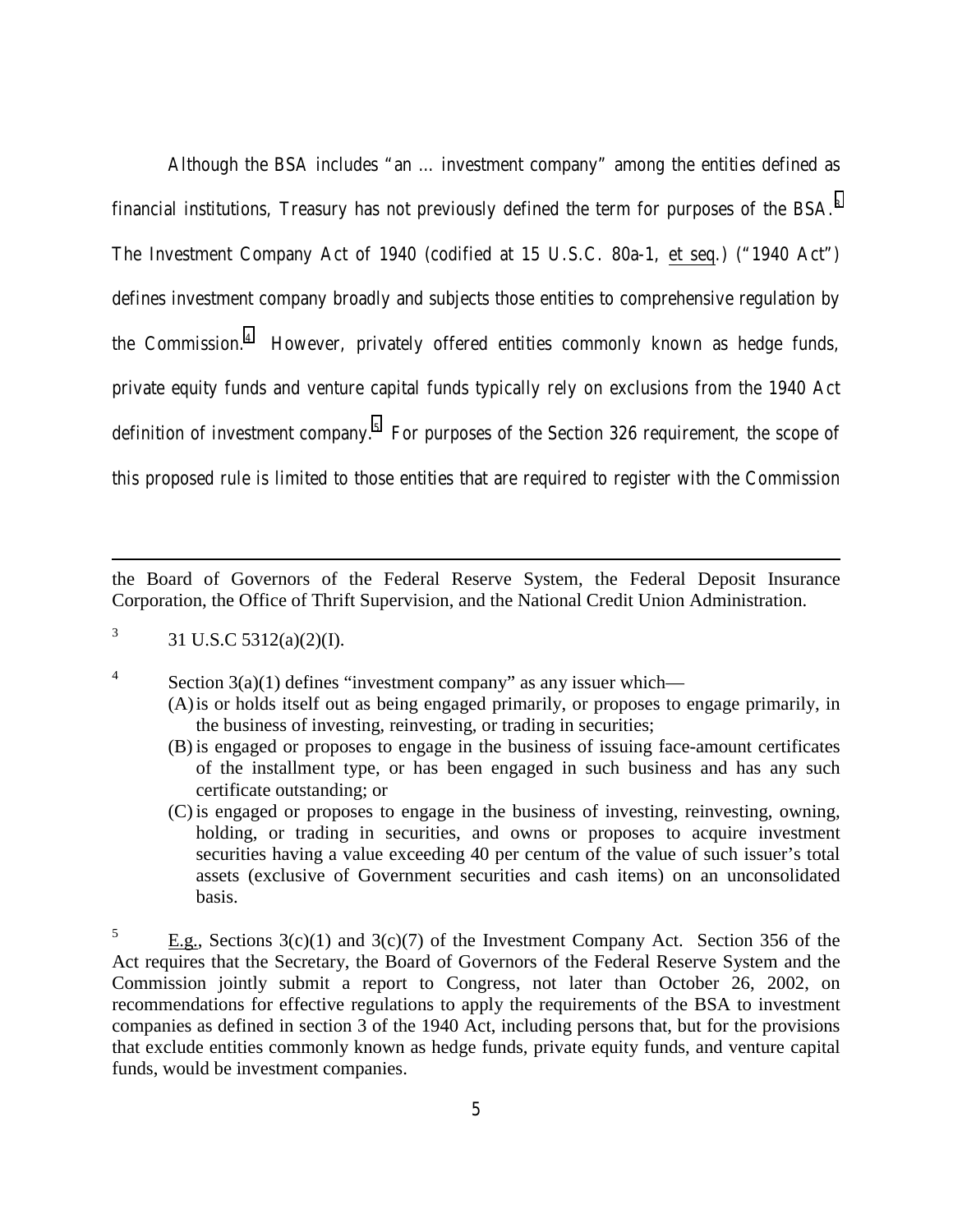as investment companies and that fall within the category of "open-end company" contained in section 5(a)(1) of the 1940 Act.<sup>6</sup> These entities are commonly referred to as "mutual funds."<sup>7</sup>

Regulations governing the applicability of Section 326 to other financial institutions, such as broker-dealers and those institutions regulated by the banking agencies, are being issued separately. Treasury, the Commission, the CFTC and the banking agencies consulted extensively in the development of all rules implementing Section 326 of the Act. All of the participating agencies intend the effect of the rules to be uniform throughout the financial services industry.<sup>8</sup>

 6 Other types of investment companies regulated by the Commission include closed-end companies and unit investment trusts. Closed-end companies typically sell a fixed number of shares in traditional underwritten offerings. Holders of closed-end company shares then trade their shares in secondary market transactions, usually on a securities exchange or in the over-thecounter market. Unit investment trusts are pooled investment entities without a board of directors or investment adviser that offer investors redeemable units in an unmanaged, fixed portfolio of securities. The Secretary and the Commission will continue to consider whether a CIP requirement would be appropriate for the issuers of these products, or whether they are effectively covered by the CIP requirements of other financial institutions involved in their distribution (*e.g.,* broker-dealers).

<sup>7</sup> By interim rule published on April 29, 2002, Treasury required that mutual funds adopt anti-money laundering programs pursuant to Section 352 of the Act. 67 FR 21117 (April 29, 2002). Treasury temporarily exempted investment companies other than mutual funds from the requirement that they establish anti-money laundering programs and temporarily deferred determining the definition of "investment company" for purposes of the BSA. Id. However, it is likely that some of the entities excluded from the definition of "investment company" in the 1940 Act will be required to establish anti-money laundering programs and customer identification programs pursuant to sections 352 and 326 of the Act.

<sup>8</sup> Section 314(c) of the Act provides that: "Compliance with the provisions of this title requiring or allowing financial institutions and any association of financial institutions to disclose or share information regarding individuals, entities, and organizations engaged in or suspected of engaging in terrorist acts or money laundering activities shall not constitute a violation of the provisions of title V of the Gramm-Leach-Bliley Act (Public Law 106-102)."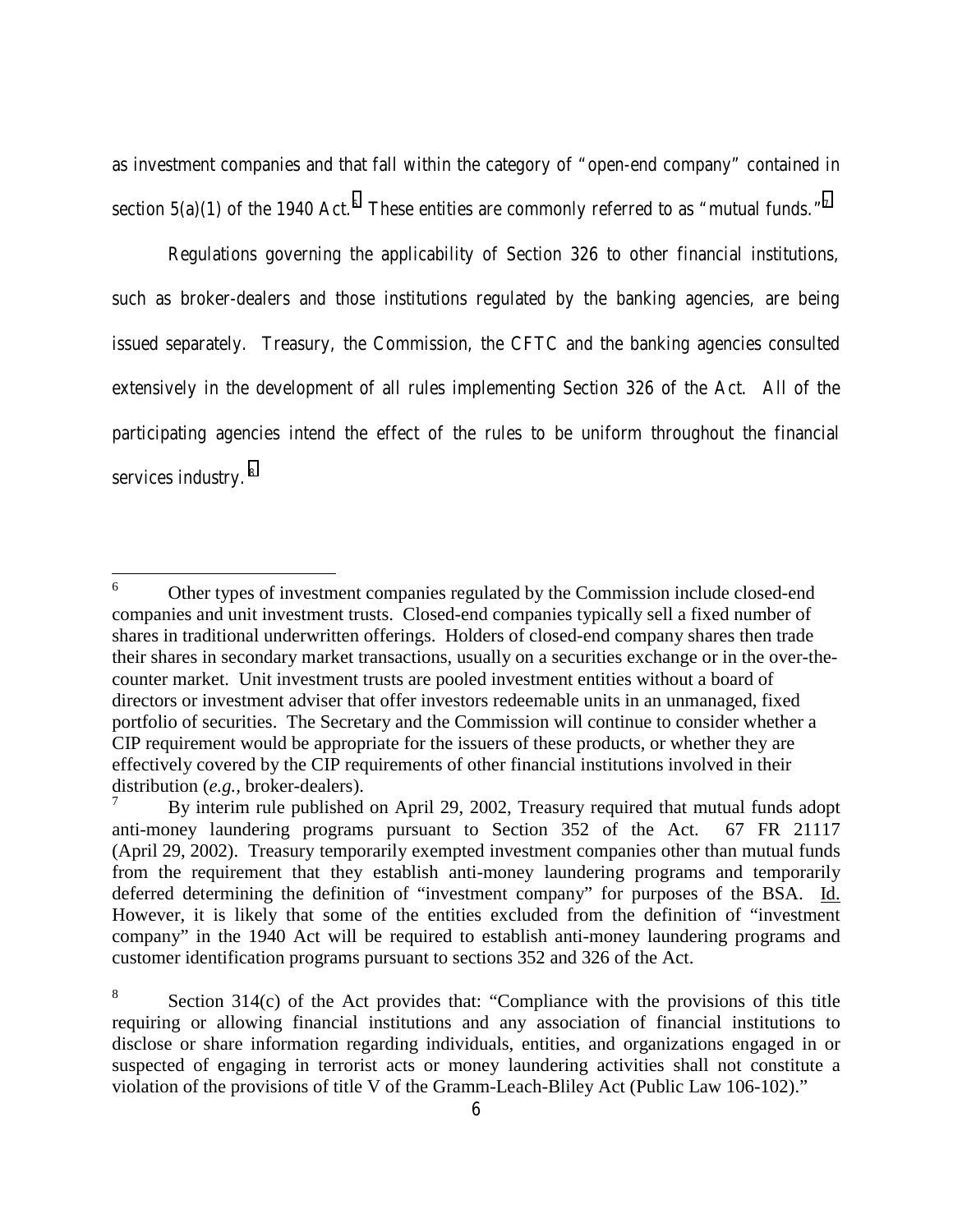The Secretary has determined that the records required to be kept by Section 326 of the Act have a high degree of usefulness in criminal, tax, or regulatory investigations or proceedings, or in the conduct of intelligence or counterintelligence activities, to protect against international terrorism.

#### **B. Codification of the Joint Proposed Rule**

The substantive requirements of the joint proposed will be codified with other Bank Secrecy Act regulations as part of Treasury's regulations in 31 CFR Part 103. To minimize potential confusion by affected entities regarding the scope of the joint proposed rule, the Commission is also proposing to add a provision in its own regulations in 17 CFR 270 that will cross-reference the regulations in 31 CFR Part 103. Although no specific text is being proposed at this time, the cross-reference will be included in a final rule published by the Commission concurrently with the joint final rule issued by Treasury and the Commission implementing section 326 of the Act.

#### **II. Section-by-Section Analysis**

#### **A. § 103.131(a) Definitions**

(1) *Account*. The proposed rule's definition of "account" is intended to include all types of securities accounts maintained by mutual funds. This includes each account at a mutual fund.

(2) *Commission* means the United States Securities and Exchange Commission.

(3) *Customer*. The proposed rule defines "customer" as any shareholder of record who opens a new account with a mutual fund and any person granted authority to effect transactions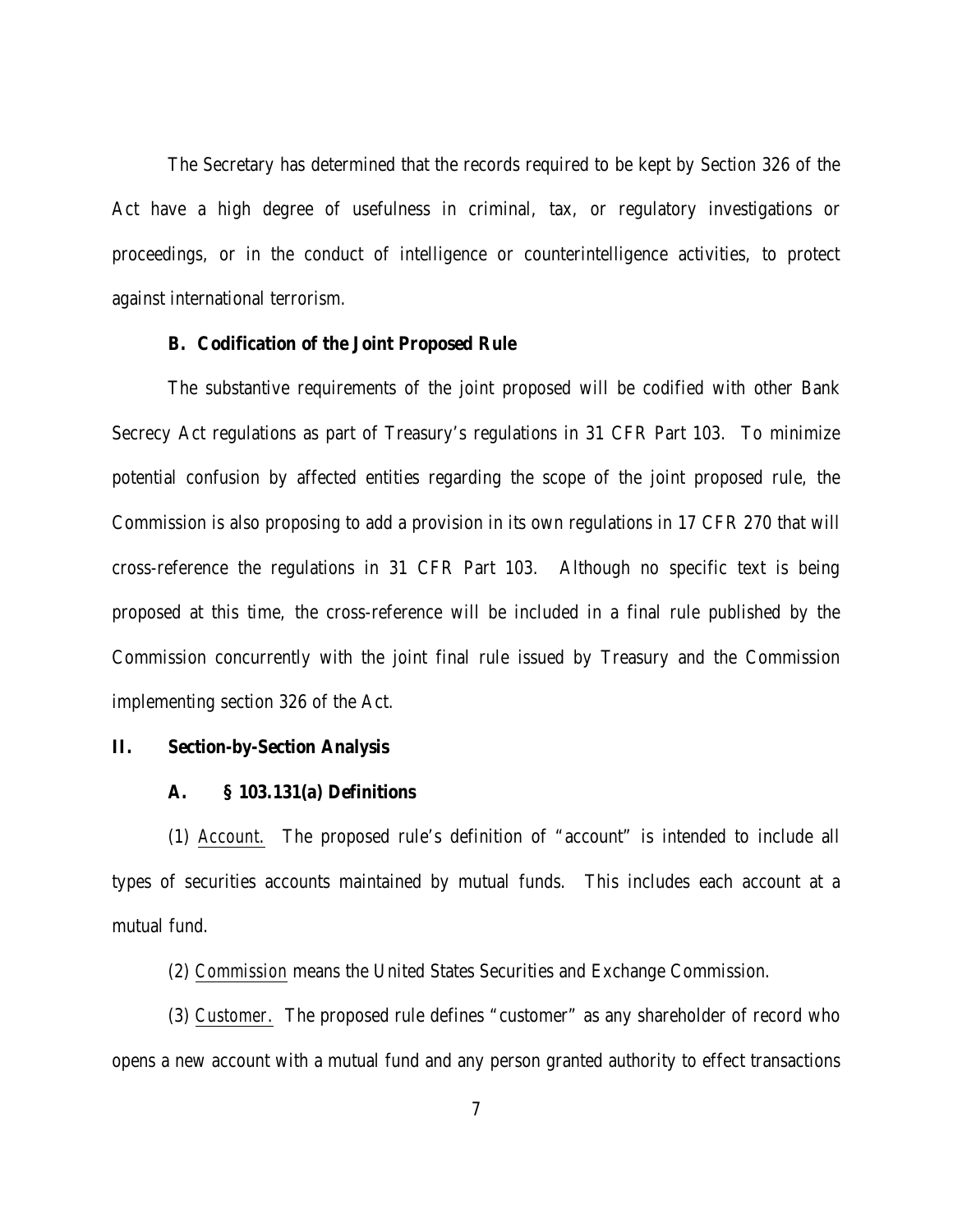in the shareholder of record's account with a mutual fund. Under this definition, a shareholder of record prior to the effective date of the regulation would not be a "customer." However, such a person becomes a "customer" if the person becomes a shareholder of record or is granted trading authorization in a different account after the effective date. Moreover, a person becomes a "customer" each time they open a different type of account. For example, after the effective date, if a person opens a taxable account and subsequently opens an IRA account, the person is a "customer" subject to the requirements of this rule on both occasions.<sup>9</sup> However, a shareholder who exchanges shares of one fund for shares of another fund within the same account (or initiates any other transaction that does not involve the opening of a separate account) does not become a "customer" for the purpose of this rule.

A person with trading authority prior to the effective date of the regulation is not a "customer." However, any person granted trading authority after the effective date is a customer. This is true even if the person is granted authority with respect to an account that existed prior to the effective date or the person had been granted authority for another account prior to the effective date.

The requirements of Section 326 apply to any person who opens a new account or is granted trading authority for an account, but do not apply to persons seeking information about a mutual fund such as a request for a prospectus or profile. In addition, transfers of accounts from one mutual fund to another that are not initiated by the customer (e.g., as a result of a

 $\overline{a}$ 

<sup>9</sup> As discussed *infra*, this does not necessarily mean that a customer whose identity has been verified by a mutual fund must always have their identity verified every time they subsequently becomes a customer with respect to a different account.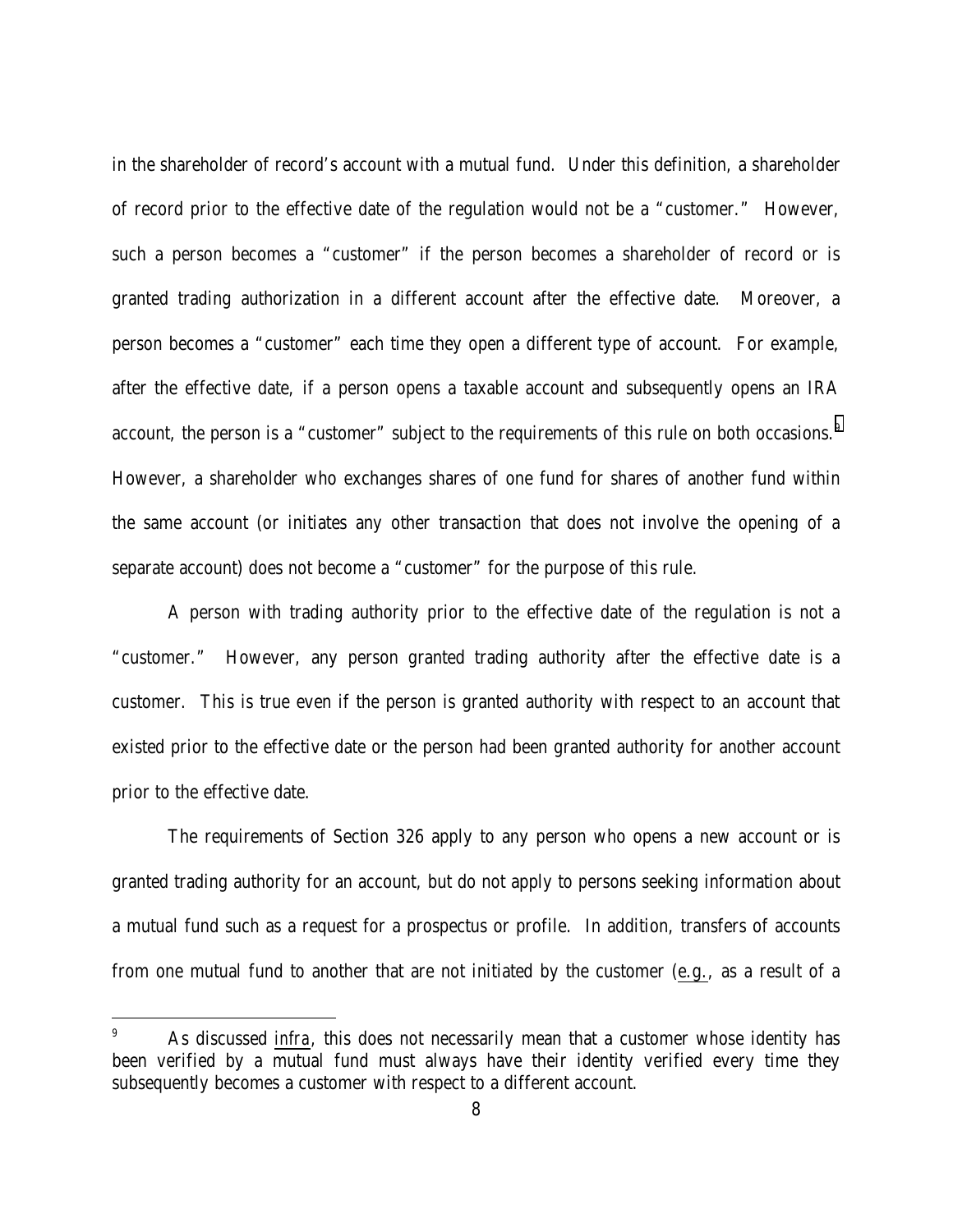merger, acquisition, or purchase of assets) fall outside of the scope of Section 326, and are not covered by the proposed regulation.<sup>10</sup>

(4) *Mutual Fund* means an entity that is required to register with the Commission as an "investment company" (as the term is defined in Section 3 of the 1940 Act) and that is an "open-end company" (as that term is defined in Section 5 of the 1940 Act).

(5) *Person*. The proposed regulation defines "person" as having the same meaning as that term is defined in section 103.11(z). Thus, the term includes natural persons, corporations, partnerships, trusts or estates, joint stock companies, associations, syndicates, joint ventures, any unincorporated organizations or groups, Indian Tribes, and all entities cognizable as legal entities.

(6) *Taxpayer identification number*. The proposed rule defines "taxpayer identification number" to have the same meaning as determined under the provisions of section 6109 of the Internal Revenue Code and the regulations of the Internal Revenue Service thereunder.

(7) *U.S. person*. The proposed rule defines "U.S. person" as a U.S. citizen or, for persons other than natural persons, an entity established or organized under the laws of a State or the United States.<sup>11</sup> A non-U.S. person is a person who does not satisfy these criteria.

l

 $10$  However, there may be situations involving the transfer of accounts where it would be appropriate for a mutual fund to verify the identity of customers associated with the accounts acquired by the mutual fund. Therefore, Treasury and the Commission expect procedures for transfers of accounts to be part of a mutual fund's overall anti-money laundering program required under section 352 of the Act.

<sup>&</sup>lt;sup>11</sup> The terms "State" and "United States" are defined at 31 CFR 103.11.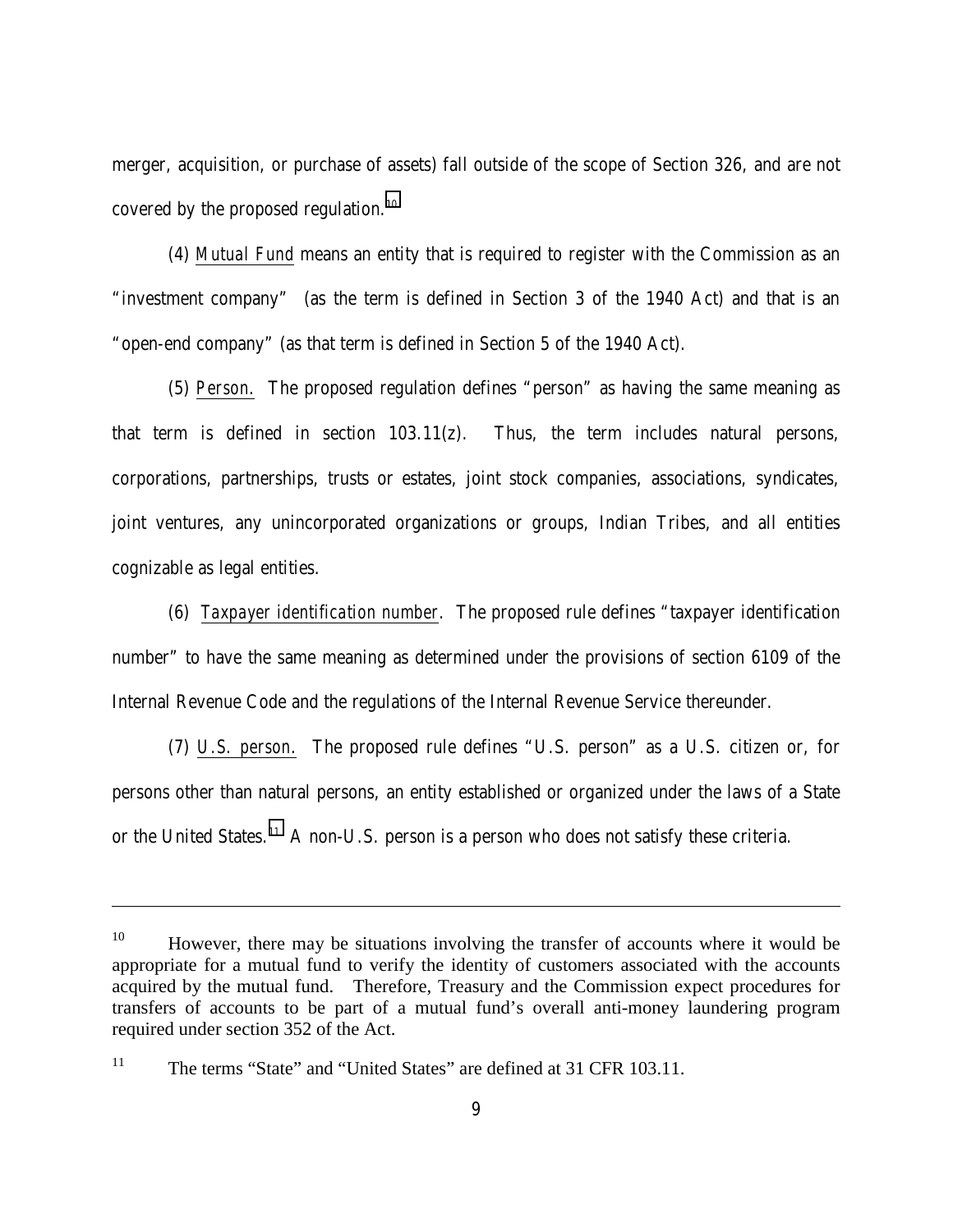## **B. § 103.131(b) Customer Identification Program**

Section 326 requires the Secretary and the Commission to prescribe regulations requiring mutual funds to adopt and implement "reasonable procedures" for: verifying the identity of customers "to the extent reasonable and practicable;" maintaining records associated with such verification; and consulting lists of known terrorists.

Paragraph (b) of the proposed rule sets forth the requirement that mutual funds must develop and operate a customer identification program ("CIP") and sets forth relevant factors for the design of CIP procedures.<sup>12</sup> The degree to which a CIP is effective will be a function of a mutual fund's assessment of these factors and the nature of its response to them (as manifested in the CIP's procedures and guidelines). In addition, as Section 326 and the proposed rule provide, the reasonableness of the CIP also will be a function of what is practicable for the mutual fund.

In developing and updating CIPs, mutual funds should consider the type of identifying information available for customers and the methods available to verify that information. While certain minimum identifying information is required in paragraph (c) of this proposed rule and certain suitable verification methods are described in paragraph (d), mutual funds

<sup>12</sup> An interim rule issued by Treasury pursuant to Section 352 of the Act requires all mutual funds to establish anti-money laundering programs that, at a minimum, include (1) the development of internal policies, procedures, and controls; (2) the designation of a compliance officer; (3) an ongoing employee training program; and (4) an independent audit function to test programs. 67 FR 21117 (April 29, 2002). The proposed rule requires that the CIP be incorporated into a mutual fund's program established under Section 352. At the same time that it issued the interim rule under Section 352 of the Act, Treasury delegated to the Commission authority to examine mutual funds for compliance with Bank Secrecy Act regulations.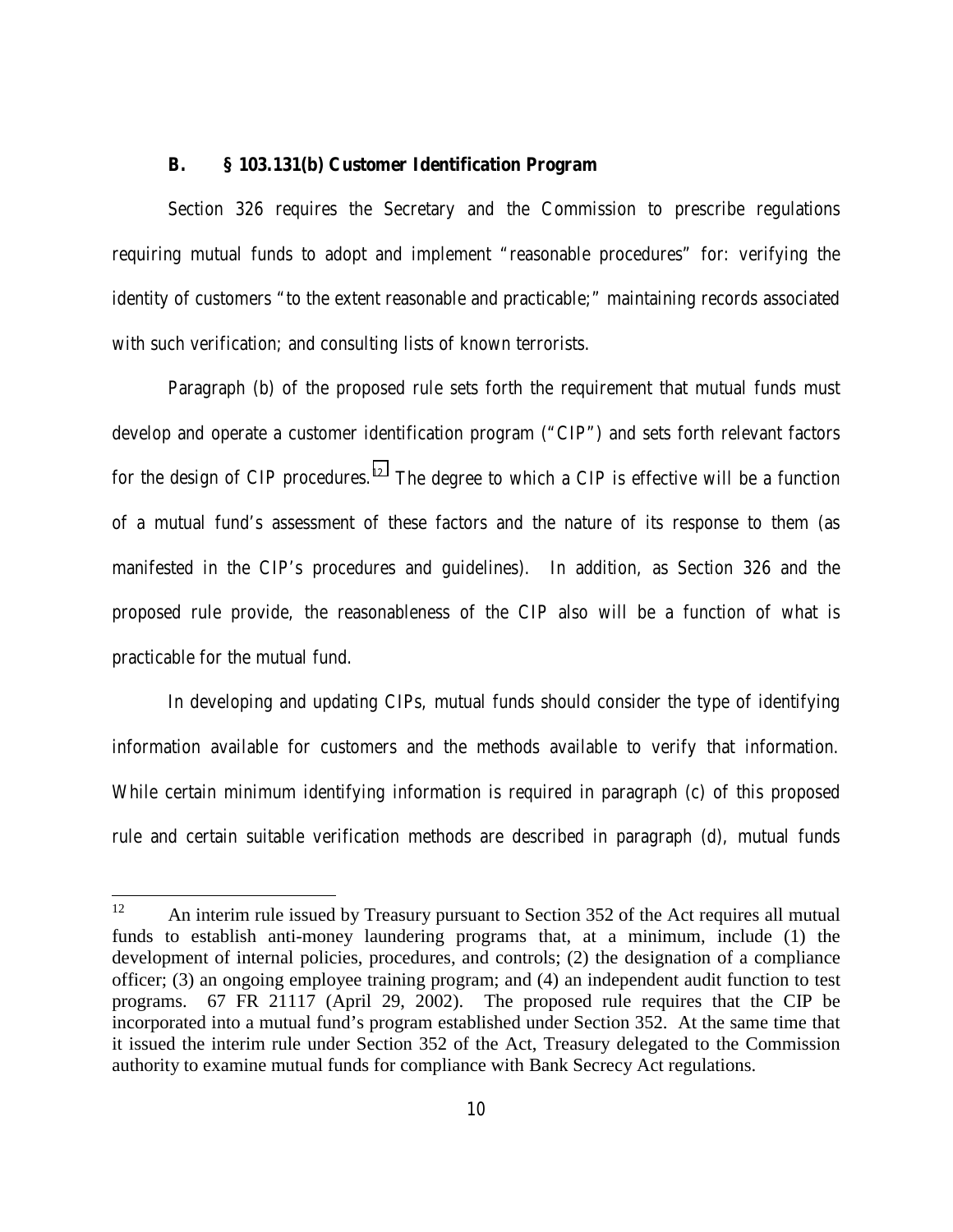should consider on an on-going basis whether other information or methods are appropriate, particularly as they become available in the future.

Mutual funds must also base their CIPs on the risks associated with their business operations. Some relevant risk factors to be considered are set forth in paragraph (b) and discussed below in general terms.<sup>13</sup>

The first risk factor to consider is the mutual fund's size. For example, a large mutual fund that opens a substantial number of accounts on any given day will have different risks than one that opens a much smaller number of new accounts.

The second risk factor is the method by which customers open accounts at the mutual fund. Accounts opened exclusively on-line present different, and perhaps greater, risks than those opened in-person on the firm's premises.

The third risk factor is the type of accounts offered by the mutual fund. Mutual funds should assess whether there are different risks (and degrees of risk) associated with the various types of accounts they provide to customers (e.g., taxable, IRA, 401(k) and 403(b) accounts).

The fourth risk factor is the customer base. Mutual funds should assess the risks associated with different types of customers. For example, a mutual fund should examine whether it is opening accounts for customers located in countries the Secretary determines to be of "primary money laundering concern" pursuant to Section 311 of the Act. Verification procedures should account for the concerns raised by such customers. In addition, certain types of customers may pose greater risks (e.g., individuals and certain types of business

13

This discussion of risk factors is not intended to be comprehensive or exhaustive.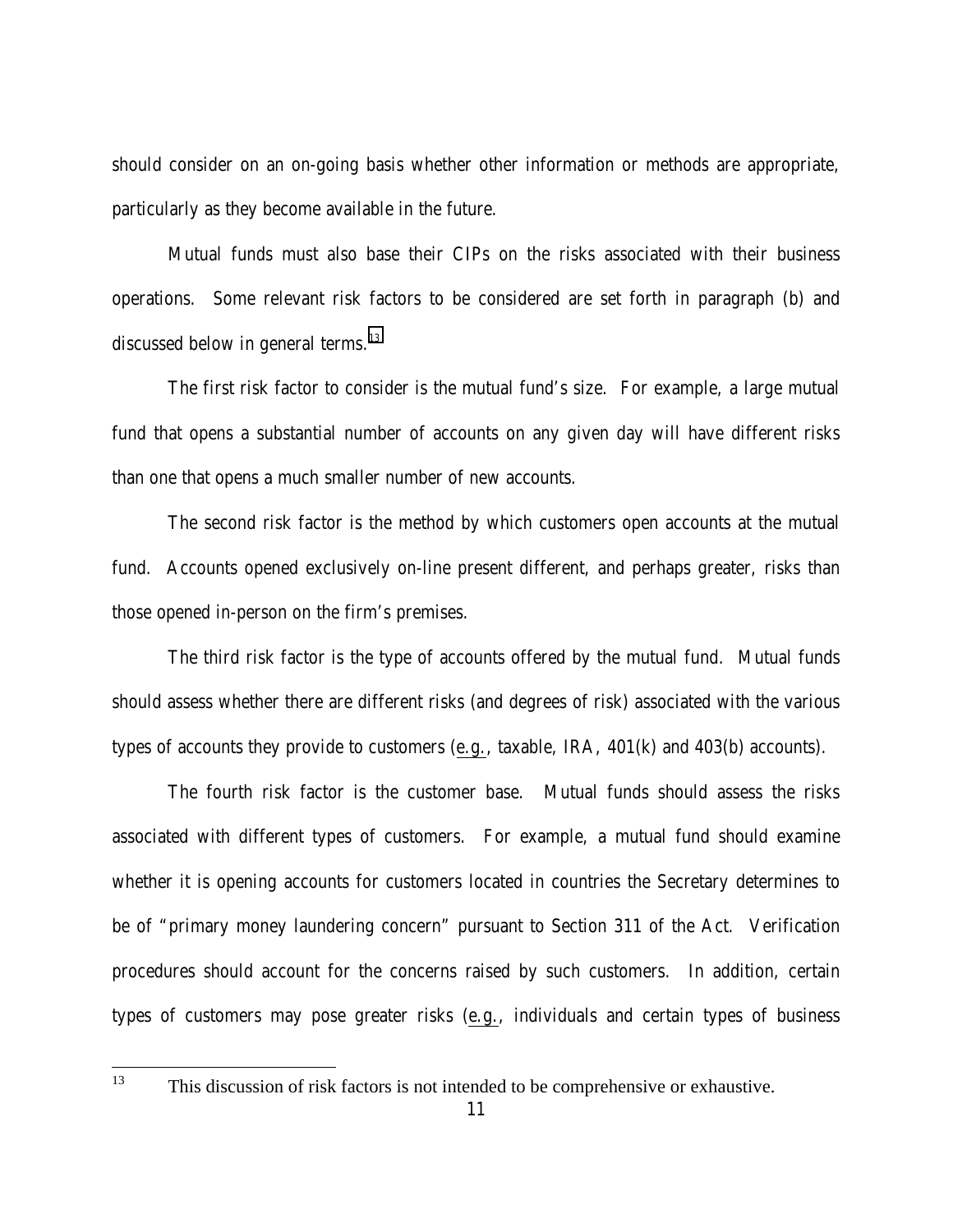entities, such as closely held corporations, may pose a greater risk than institutional shareholders).

Because mutual funds typically conduct their operations through separate entities, which may or may not be affiliated, some elements of the CIP will best be performed by personnel of these separate entities. It is permissible for a mutual fund to contractually delegate the implementation and operation of its CIP to another affiliated or unaffiliated service provider, such as a transfer agent. However, the mutual fund remains responsible for assuring compliance with this rule. Accordingly, the mutual fund must actively monitor the operation of its CIP program and assess its effectiveness.

A mutual fund's CIP does not have to include verification of individuals' identities whose transactions are conducted through an omnibus account. Typically, a fund has little or no identifying information for the individual customers represented in an omnibus account. For example, when fund shares are sold through a broker-dealer, the shareholders' accounts are opened at the broker-dealer. The broker-dealer obtains the identifying information about the customers. This rule does not require that a mutual fund obtain any additional information regarding the identities of individual shareholders who open their accounts through an omnibus accountholder. Of course, the omnibus account holder is itself a customer for purposes of this rule $^{14}$ 

l

<sup>&</sup>lt;sup>14</sup> This treatment of omnibus accounts is consistent with the legislative history of the Act which includes the following:

<sup>[</sup>W]here a mutual fund sells its shares to the public through a broker-dealer and maintains a "street name" or omnibus account in the broker-dealer's name, the individual purchasers of the fund shares are customers of the broker-dealer, rather than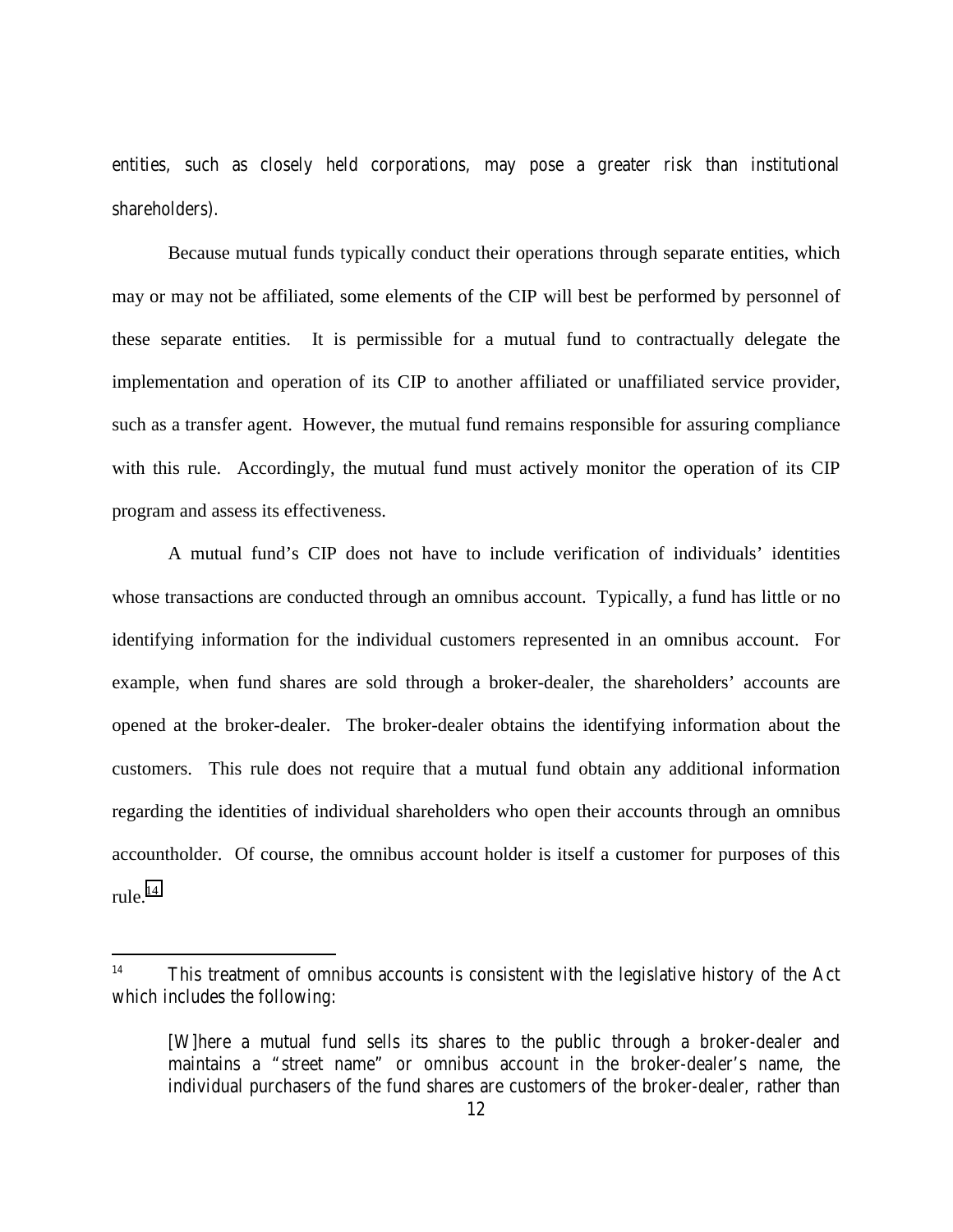Finally, paragraph (b) requires that the identity verification procedures must enable the mutual fund to form a reasonable belief that it knows the true identity of the customer. This provision makes clear that, while there is flexibility in establishing these procedures, the mutual fund is responsible for exercising reasonable efforts to ascertain the identity of each customer.

## **C. § 103.131(c) Required Information**

Paragraph (c) of the proposed regulation provides that a mutual fund's CIP must require customers to provide, at a minimum, certain identifying information before an account is opened for the customer or the customer is granted trading authority over an account. Specifically, the mutual fund must obtain each customer's: (1) name, (2) date of birth, if applicable, (3) addresses,  $^{15}$  and (4) identification number.  $^{16}$ 

the mutual fund. The mutual fund would not be required to "look through" the brokerdealer to identify and verify the identities of those customers. Similarly, where a mutual fund sells its shares to a qualified retirement plan, the plan, and not its participants, would be the fund's customers. Thus, the fund would not be required to "look through" the plan to identify its participants.

H.R. Rep. No. 107-250, pt. 1, at 62 (2001).

 $\overline{a}$ 

<sup>15</sup> With respect to addresses, each customer must provide a mailing address and, if different, the address of the customer's residence (if a natural person) or principal place of business (if not a natural person).

<sup>16</sup> If the customer is a U.S. person, he must provide a U.S. taxpayer identification number (e.g., social security number or employer identification number). If the customer is a non-U.S. person, he must provide a U.S. taxpayer identification number, an alien identification card number, or the number and country of issuance of any other government-issued document evidencing nationality or residence and bearing a photograph or similar safeguard. The term "similar safeguard" is included to permit the use of any biometric identifiers (e.g., fingerprints) that may be used in addition to, or instead of, photographs.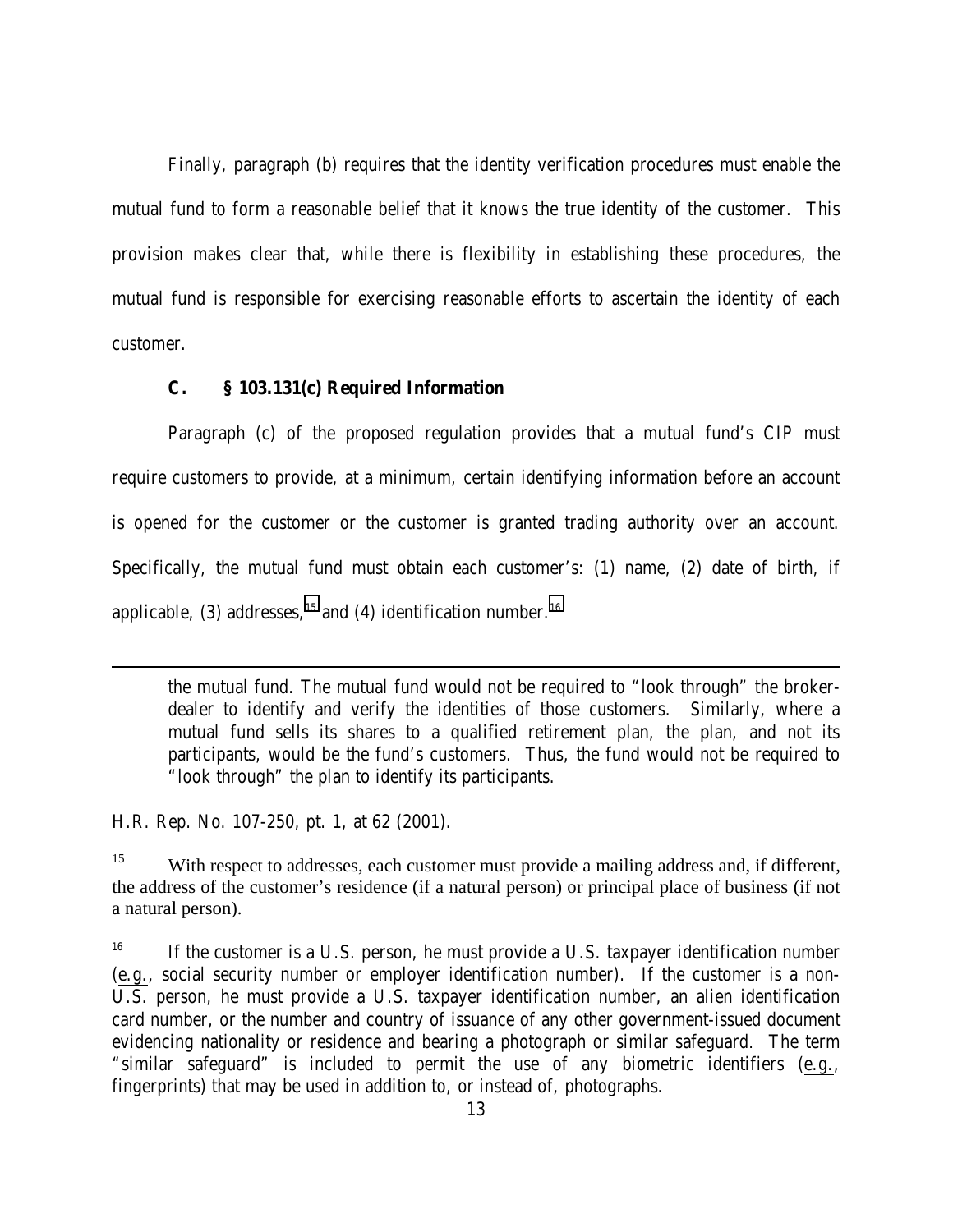The rule only specifies the minimum identifying information that must be obtained from each customer. Mutual funds, in assessing the risk factors in paragraph (b), should determine whether obtaining other identifying information is necessary to form a reasonable belief as to the true identity of each customer. There may be circumstances when a mutual fund should obtain additional identifying information. The CIP should set forth guidelines regarding what those circumstances are and what additional information should be obtained in such circumstances.

Treasury and the Commission recognize that a new business may need to open a mutual fund account before it has received an employer identification number ("EIN") from the Internal Revenue Service. For this reason, the proposed regulation contains a limited exception to the requirement that an EIN be provided prior to establishing an account. Accordingly, in the case of person other than an individual (such as a corporation, partnership or trust) that has applied for, but has not received, an EIN, the EIN may be provided within a reasonable period of time after an account is established, provided that a copy of the EIN application is submitted to the mutual fund prior to the time the account is established. Currently, the IRS indicates that the issuance of an EIN can take up to five weeks. This length of time, coupled with when the entity applied for the EIN, should be considered by the mutual fund in determining the reasonable period of time within which the entity should provide its EIN to the mutual fund.

l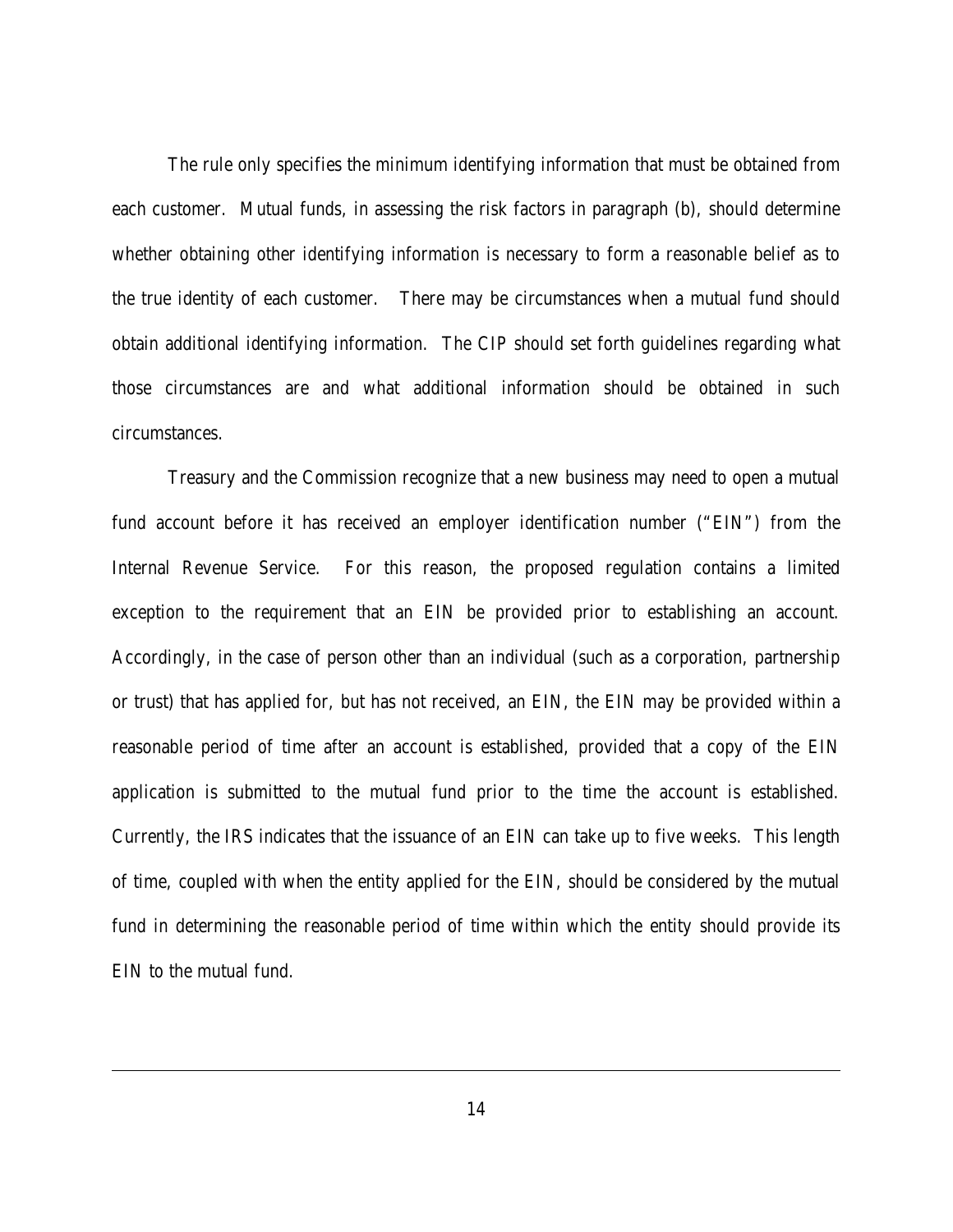## **D. § 103.131(d) Required Verification Procedures**

After obtaining identifying information from a customer, the mutual fund must take steps to verify some, or all, of that information in order to form a reasonable belief that it knows the true identity of the customer. Accordingly, paragraph (d) of the proposed rule requires a mutual fund's CIP to have procedures for verifying identifying information provided by the customer. The mutual fund need not verify each piece of identifying information obtained pursuant to paragraph (c), if it is able to form a reasonable belief that it knows the customer's identity after verifying only certain of the information.

Paragraph (d) further requires that the verification procedures must be undertaken within a reasonable time before or after a customer's account is opened or a customer is granted authority to effect transactions with respect to an account. This flexibility must be exercised in a reasonable manner, given that verifications too far in advance may become stale and verifications too long after the fact may provide opportunities to launder money while verification is pending. The amount of time it will take a mutual fund to verify the identity of a customer may depend on the type of account opened, whether the customer opens the account in-person, and on the type of identifying information available. In addition, provided that the appropriate disclosure is made, a mutual fund may choose to place limits on the account, such as temporarily limiting additional purchases in an account until the customer's identity is verified. Therefore, the proposed rule provides mutual funds with the flexibility to use a riskbased approach to determine when the identity of a customer must be verified relative to the opening of an account or granting of trading authority.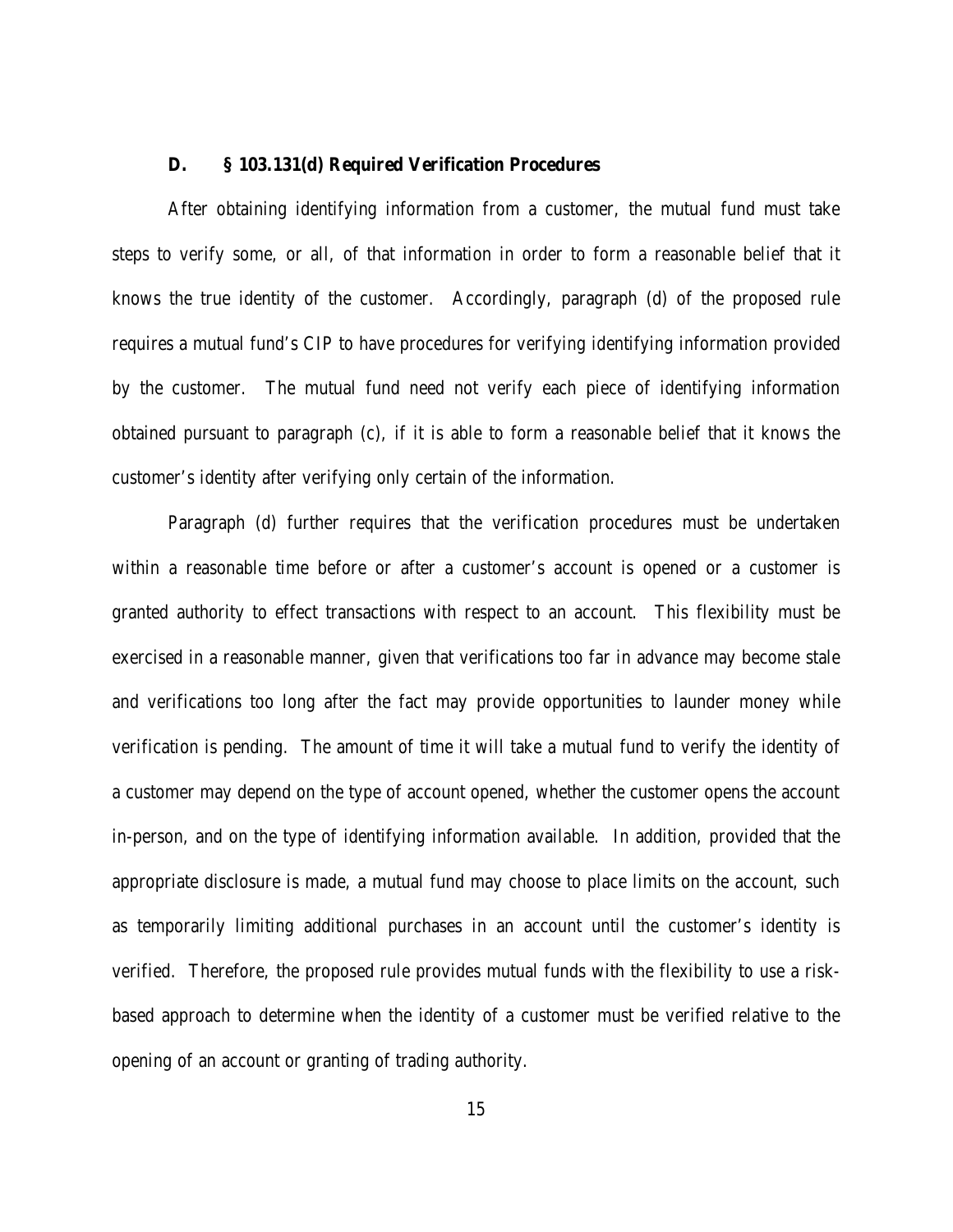A person becomes a customer each time they open a new account with a mutual fund. Therefore, upon the opening of each account, the verification requirements of this rule would apply. However, if a customer whose identification has been verified previously opens a new account, the mutual fund would not need to verify the customer's identity a second time, provided that the mutual fund continued to have a reasonable belief that it knew the true identity of the customer based on the previous verification.

The rule provides for two methods of verifying identifying information: verification through documents and/or verification through non-documentary means. For natural persons, suitable documents for verification include unexpired government-issued identification documents evidencing nationality or residence and bearing a photograph or similar safeguard. For non-natural persons, suitable documents must evidence the existence of the entity, such as registered articles of incorporation, a government-issued business license, a partnership agreement, or a trust instrument.

The proposed rule requires a mutual fund's CIP to address both methods of verification. Depending on the type of customer and the method of opening an account, it may be more appropriate to use either documents or non-documentary methods. In some cases, it may be appropriate to use both methods. The CIP should set forth guidelines describing when documents, non-documentary methods, or a combination of both will be used. These guidelines should be based on the mutual fund's assessment of the factors described in paragraph (b) of the proposed rule.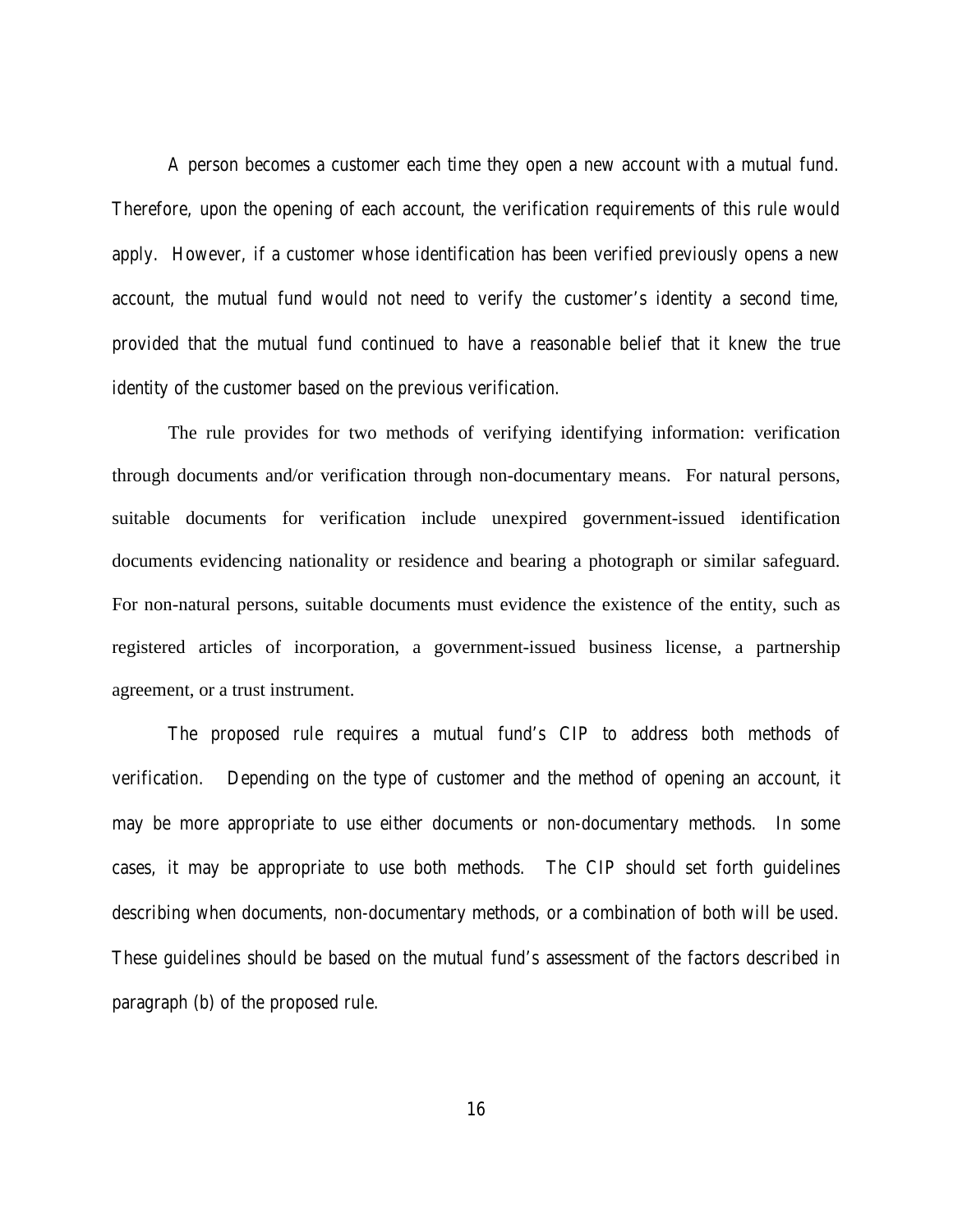The risk a mutual fund will not know a customer's true identity will be heightened for certain types of accounts, such as accounts opened in the name of a corporation, partnership, or trust that is created, or conducts substantial business, in jurisdictions designated as primary money laundering concerns or designated as non-cooperative by an international body. Obtaining sufficient information to verify a given customer's identity can reduce the risk a mutual fund will be used as a conduit for money laundering and terrorist financing.A mutual fund's identity verification procedures must be based on its assessments of the factors in paragraph (b). Accordingly, when those assessments suggest a heightened risk, the mutual fund should utilize additional verification measures.

#### **1. Verification through documents**

Paragraph  $(d)(1)$  provides that the CIP must describe when a mutual fund will verify identity through documents and set forth the documents that will be used for this purpose. The rule also lists certain documents that are suitable for verification. For example, documentary verification could include obtaining a driver's license or passport from a natural person or articles of incorporation from a company.

#### **2. Verification through non-documentary methods**

Paragraph  $(d)(2)$  provides that the CIP must describe non-documentary verification methods and when such methods will be employed in addition to, or instead of, verification through documents. The rule allows for the exclusive use of non-documentary methods because some accounts are opened by telephone, mail, or over the Internet. However, even if the customer presents identification documents, it may be appropriate to use non-documentary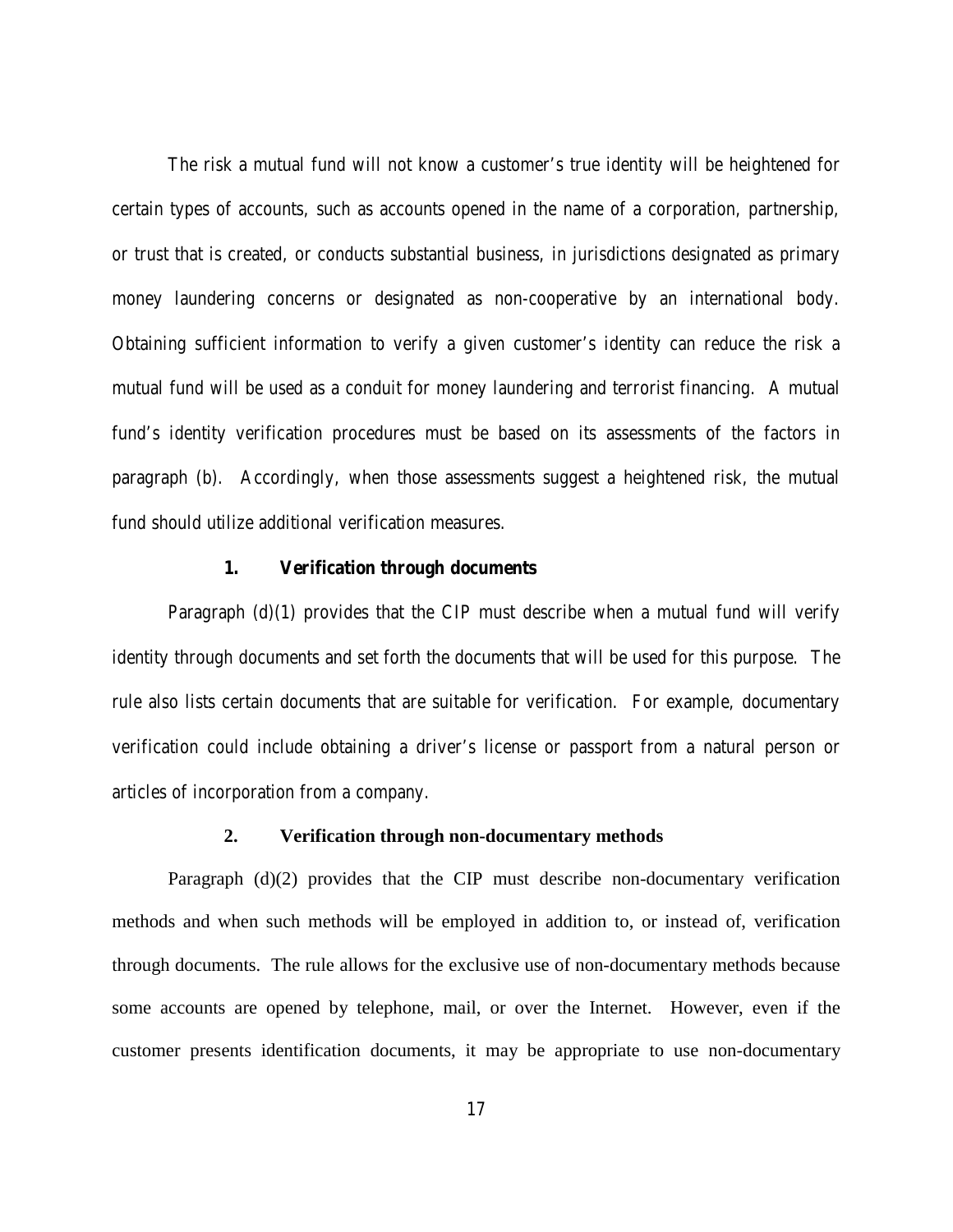methods as well. Ultimately, the mutual fund is responsible for employing sufficient verification methods to be able to form a reasonable belief that it knows the true identity of the customer.

The proposed rule sets forth certain non-documentary methods that would be suitable for verifying identity. These methods include contacting a customer after the account is opened; obtaining a financial statement; comparing the identifying information provided by the customer against fraud and bad check databases to determine whether any of the information is associated with known incidents of fraudulent behavior; comparing the identifying information with information available from a trusted third-party source, such as a credit report from a consumer reporting agency; and checking references with other financial institutions. The mutual fund also may wish to analyze whether there is logical consistency between the identifying information provided, such as the customer's name, street address, ZIP code, telephone number (if provided), date of birth, and social security number.

Paragraph (d)(2) also provides that the CIP must require the use of non-documentary methods in certain cases; specifically, when a natural person is unable to present an unexpired government-issued identification document that bears a photograph or similar safeguard and when the mutual fund is presented with unfamiliar documents to verify the identity of a customer, does not obtain documents to verify the identity of a customer, does not meet face-to-face a customer who is a natural person, or is otherwise presented with circumstances that increase the risk the mutual fund will be unable to verify the true identity of a customer through documents.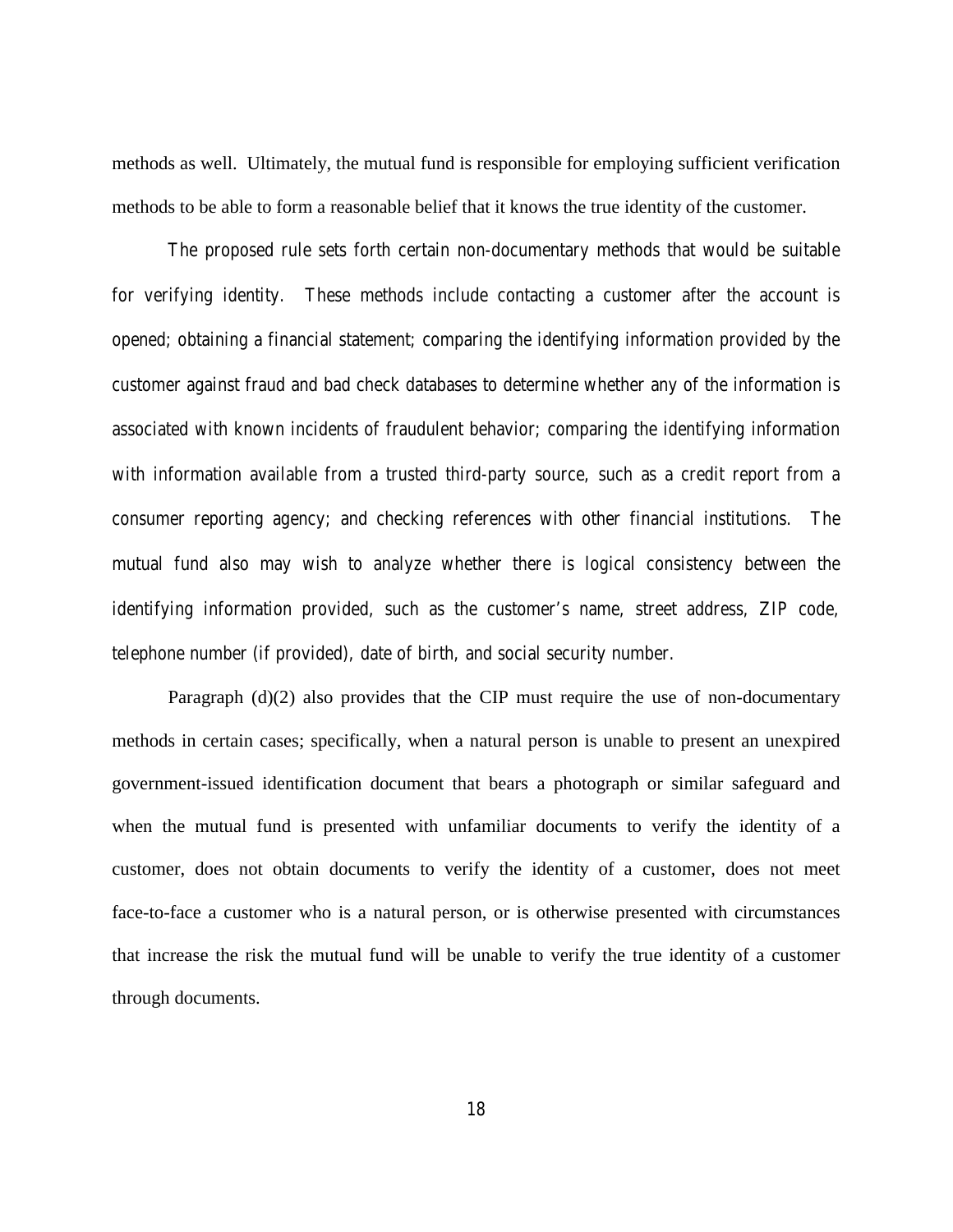Treasury and the Commission recognize that identification documents, including those issued by a government entity, may be obtained illegally and may be fraudulent. In light of the recent increase in identity fraud, mutual funds are encouraged to use non-documentary methods, even when a customer has provided identification documents.

## **E. § 103.131(e) Government Lists**

The proposed rule requires that a mutual fund's CIP must include reasonable procedures for determining whether a customer's name appears on any list of known or suspected terrorists or terrorist organizations prepared by any federal government agency and made available to the mutual fund. This requirement applies only with respect to lists circulated, directly provided, or otherwise made available by the Federal government. In addition, the proposed rule states that mutual funds must follow all Federal directives issued in connection with such lists. A mutual fund must have procedures for responding to circumstances when a customer is named on such a list.

## **F. § 103.131(f) Customer Notice**

Section 326 provides that financial institutions must give their customers notice of their identity verification procedures. Therefore, a mutual fund's CIP must include procedures for providing customers with adequate notice that the mutual fund is requesting information to verify their identities. A mutual fund may satisfy the notice requirement by generally notifying its customers about the procedures the fund must comply with to verify their identities. If an account is opened electronically, such as through an Internet website, the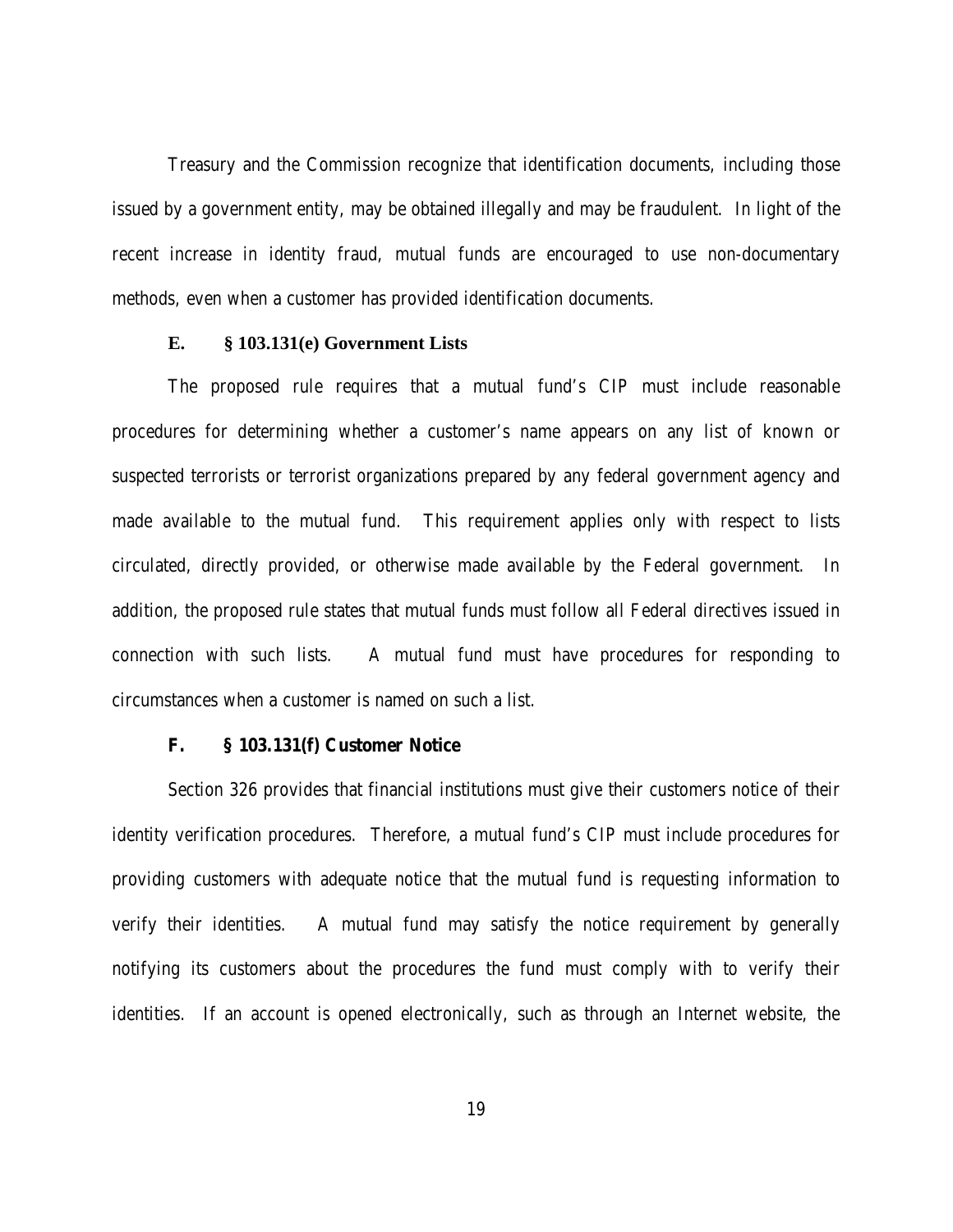mutual fund may provide notice electronically. However, notice must be provided to the customer before the account is opened or trading authority is granted.

#### **G. §103.131(g) Lack of Verification**

Paragraph (g) of the proposed rule states that a mutual fund's CIP must include procedures for responding to circumstances in which it cannot form a reasonable belief that it knows the true identity of a customer. A mutual fund's CIP should specify the actions to be taken when it cannot form a reasonable belief that it knows the customer's true identity, which could include closing the account or placing limitations on additional purchases. There also should be guidelines for when an account will not be opened (e.g., when the required information is not provided). In addition, the CIP should address the terms under which a customer may conduct transactions while the customer's identity is being verified. Mutual funds are also encouraged, but not required at this time, to adopt procedures for voluntarily filing Suspicious Activity Reports with FinCEN and for reporting suspected terrorist activities to FinCEN using its Financial Institutions Hotline (866-566-3974).

## **H. §103.131(h) Recordkeeping**

Section 326 of the Act requires procedures for maintaining records of the information used to verify a person's identity, including name, address, and other identifying information. Paragraph (h) of the proposed rule sets forth recordkeeping procedures that must be included in a mutual fund's CIP. These procedures must provide for the maintenance of all information obtained pursuant to the CIP. Information that must be maintained includes all identifying information provided by a customer pursuant to paragraph (c). Thus, the mutual fund must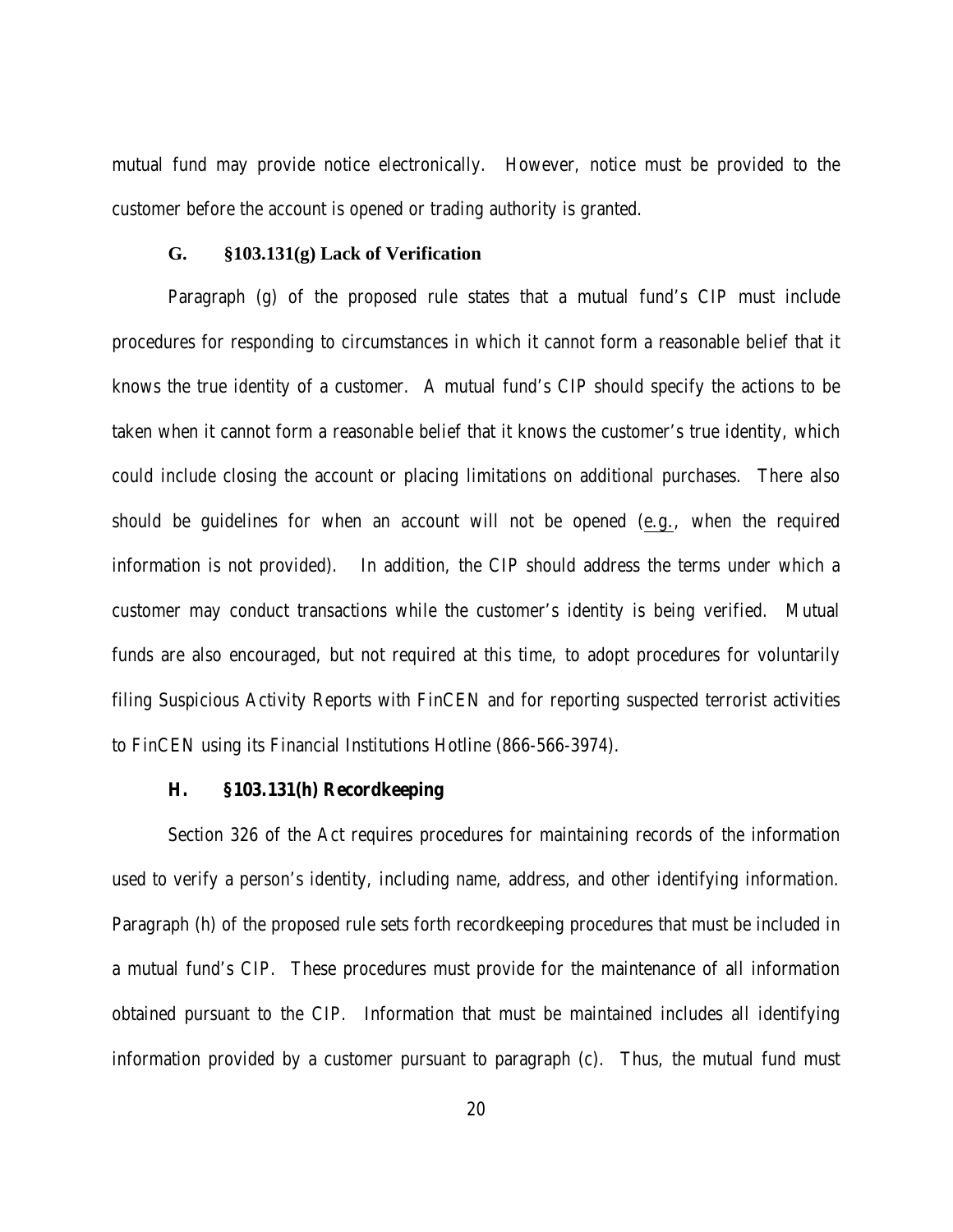make a record of each customer's name, date of birth (if applicable), addresses, and identification numbers provided. Mutual funds also must maintain copies of any documents that were relied on pursuant to paragraph  $(d)(1)$  evidencing the type of document and any identification number it may contain. For example, if a customer produces a driver's license, the mutual fund must make a copy of the driver's license that clearly indicates it is a driver's license and legibly depicts any identification number on the license.

Mutual funds also must make and maintain records of the methods and results of measures undertaken to verify the identity of a customer pursuant to paragraph (d)(2). For example, if a mutual fund obtains a report from a credit bureau concerning a customer, the report must be maintained. Mutual funds also must make and maintain records of the resolution of any discrepancy in the identifying information obtained. To continue with the previous example, if the customer provides a residence address that is different than the address shown on the credit report, the mutual fund must document how it resolves this discrepancy or, if the discrepancy is not resolved, how it forms a reasonable belief that the mutual fund knows the true identity of the customer, notwithstanding the discrepancy.

The mutual fund must retain all of these records for five years after the date the account is closed. Nothing in this proposed regulation modifies, limits or supersedes Section 101 of the Electronic Records in Global and National Commerce Act, Pub. L. 106-229, 114 Stat. 464 (15 U.S.C. 7001) ("E-Sign Act"). Thus, a mutual fund may use electronic records to satisfy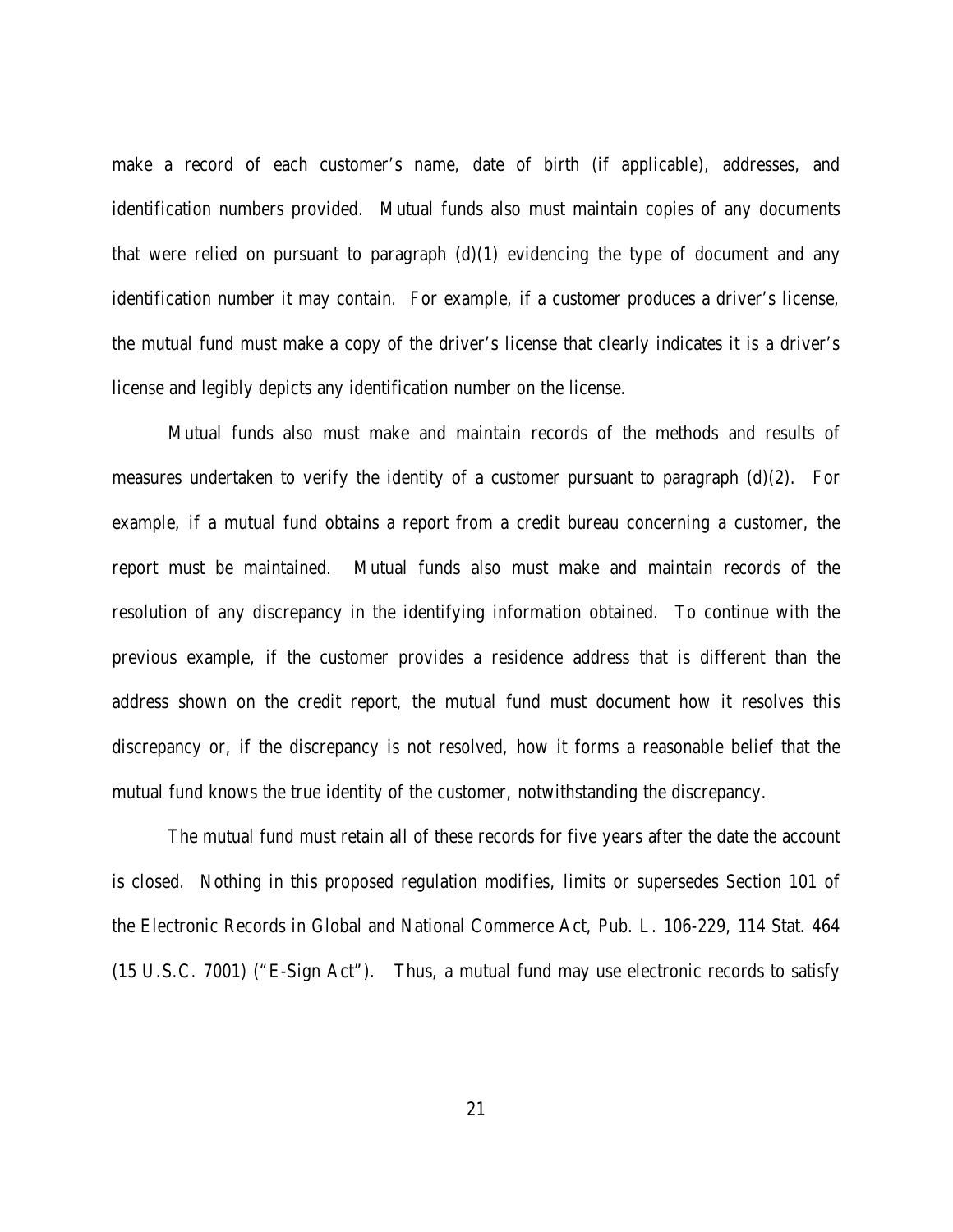the requirements of this regulation in accordance with previously issued Commission guidance.<sup>17</sup>

Treasury and the Commission emphasize that the collection and retention of information about a customer, as an ancillary part of collecting identifying information, do not relieve a mutual fund from its obligations to comply with anti-discrimination laws or regulations.

## **I. §103.131(i) Approval of Program**

Paragraph (i) of the proposed rule requires that the mutual fund's CIP be approved by its board of directors or trustees. The board should periodically assess the effectiveness of its CIP and should receive periodic reports regarding the CIP from the person or persons responsible for monitoring the fund's anti-money laundering program pursuant to 31 CFR  $103.130(c)(3)$ .

## **J. § 103.131(j) Exemptions**

Section 326 states that the Secretary and the Federal functional regulator jointly issuing the rule may by order or regulation exempt any financial institution or type of account from this regulation in accordance with such standards and procedures as the Secretary may prescribe. The proposed rule provides that the Commission, with the concurrence of the Secretary, may exempt any mutual fund or type of account from the requirements of this section. The Commission and the Secretary shall consider whether the exemption is consistent

<sup>17</sup> See Investment Company Act Release No. 24991 (May 24, 2001) [66 FR 29224 (May 30, 2001)].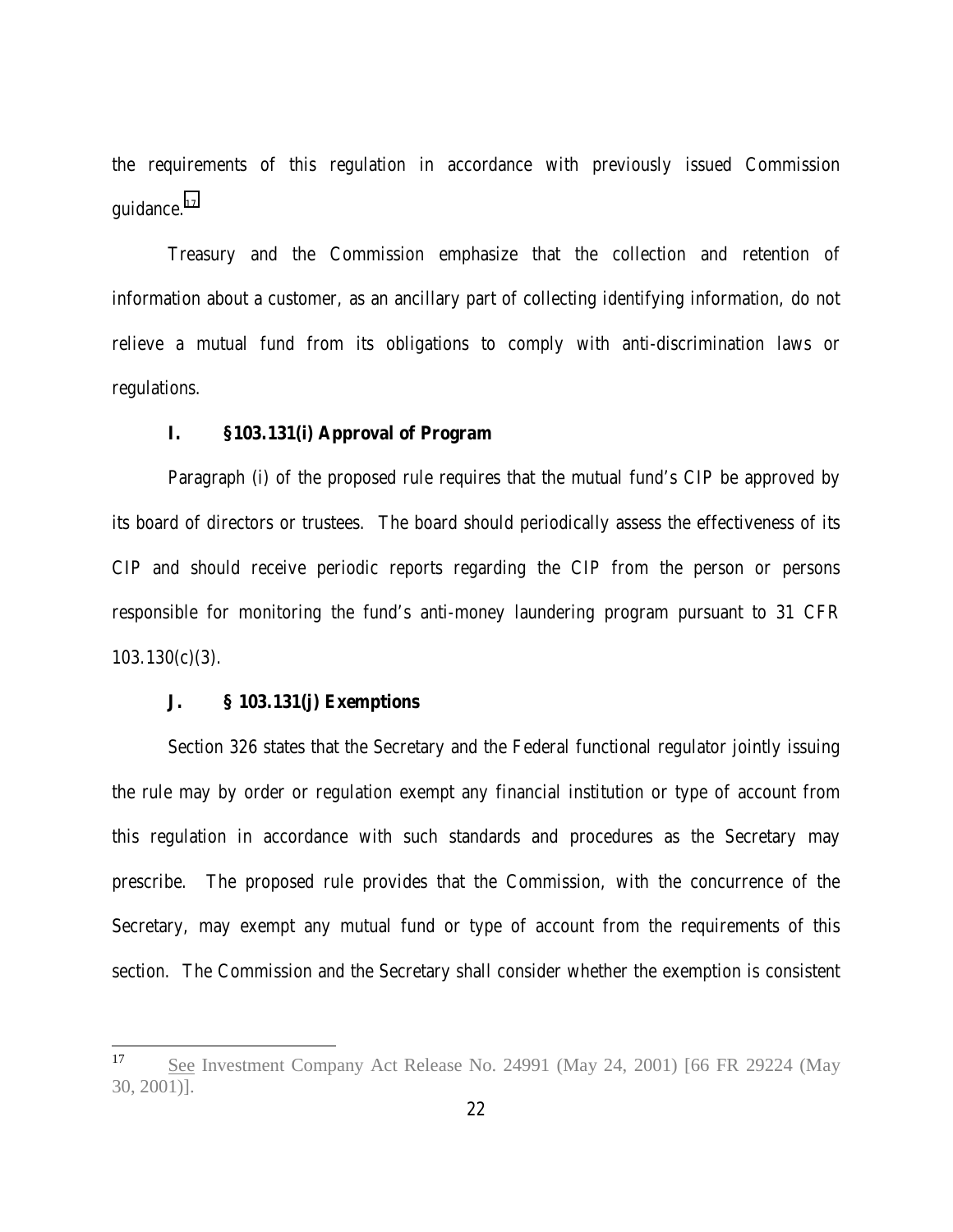with the purposes of the Bank Secrecy Act, and in the public interest, and may consider other necessary and appropriate factors.

#### **III. Request for Comments**

Treasury and the Commission invite comment on all aspects of the proposed regulation, and specifically seek comment on the following issues:

1. Whether the proposed definition of "account" is appropriate and whether other examples of accounts should be added to the regulatory text.

2. How mutual funds can comply with the requirement to obtain both the address of a person's residence, and, if different, the person's mailing address in situations involving natural persons who lack a permanent address.

3. Whether non-U.S. persons that are not natural persons will be able to provide a mutual fund with the identifying information required in § 103.131(c)(4), or whether other categories of identifying information should be added to this section. Commenters on this issue should suggest other means of identification that mutual funds currently use or could use in this circumstance that would allow a mutual fund to form a reasonable belief that it knew the true identity of the entity.

4. The extent to which the verification procedures required by the proposed regulation will use information that mutual funds currently obtain in the account opening process. We note that the legislative history of Section 326 indicates that Congress intended "the verification procedures prescribed by Treasury [to] make use of information currently obtained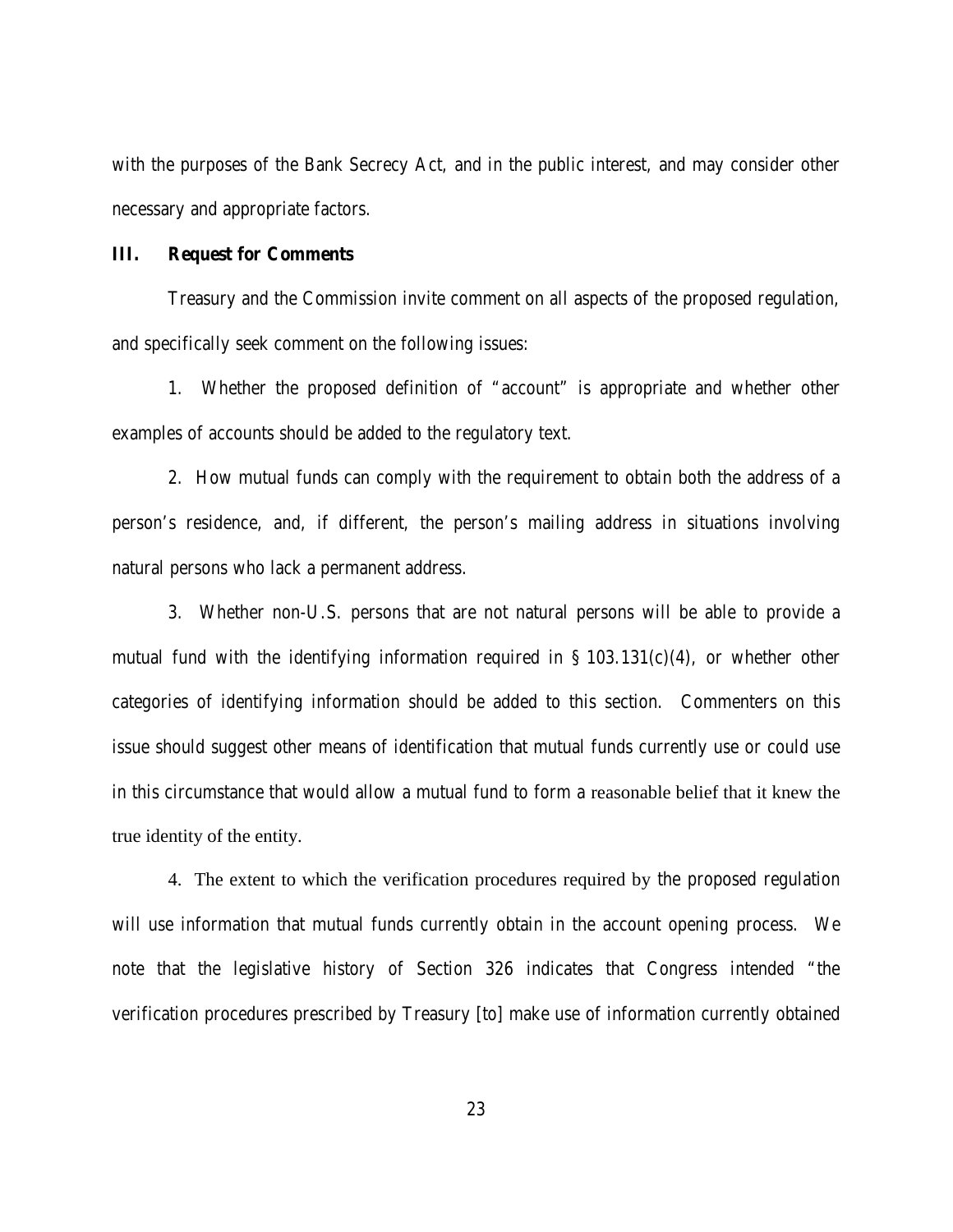by most financial institutions in the account opening process." See H.R. Rep. No. 107-250, pt. 1, at 63 (2001).

# **IV. The Commission's Analysis of the Costs and Benefits Associated with the Proposed Rule**

The Commission is considering the costs and benefits associated with the proposal and requesting comment on all aspects of this cost-benefit analysis, including identification and assessment of any other costs and benefits not discussed in the analysis. Commenters are encouraged to identify, discuss, analyze, and supply relevant data concerning the costs and benefits of the proposed rule's implementation of Section 326 requirements.

Section 326 of the Act requires Treasury and the Commission to prescribe regulations setting forth minimum standards for mutual funds regarding the identities of customers that shall apply in connection with the opening of an account. The statute also provides that the regulations issued by Treasury and the Commission must, at a minimum, require financial institutions to implement reasonable procedures for: (1) verification of customers' identities; (2) determination of whether a customer appears on a government list; and (3) maintenance of records related to customer verification. The Commission believes that the requirements in the proposed rule are a reasonable and practicable. Accordingly, the costs to mutual funds to (1) establish a CIP; (2) obtain certain identifying information from customers; (3) verify identifying information of customers; (4) check customers against lists provided by federal agencies, (5) provide notice to customers that information may be requested in the process of verifying their identities; and (6) make and maintain records related to the CIP are attributable to the statute.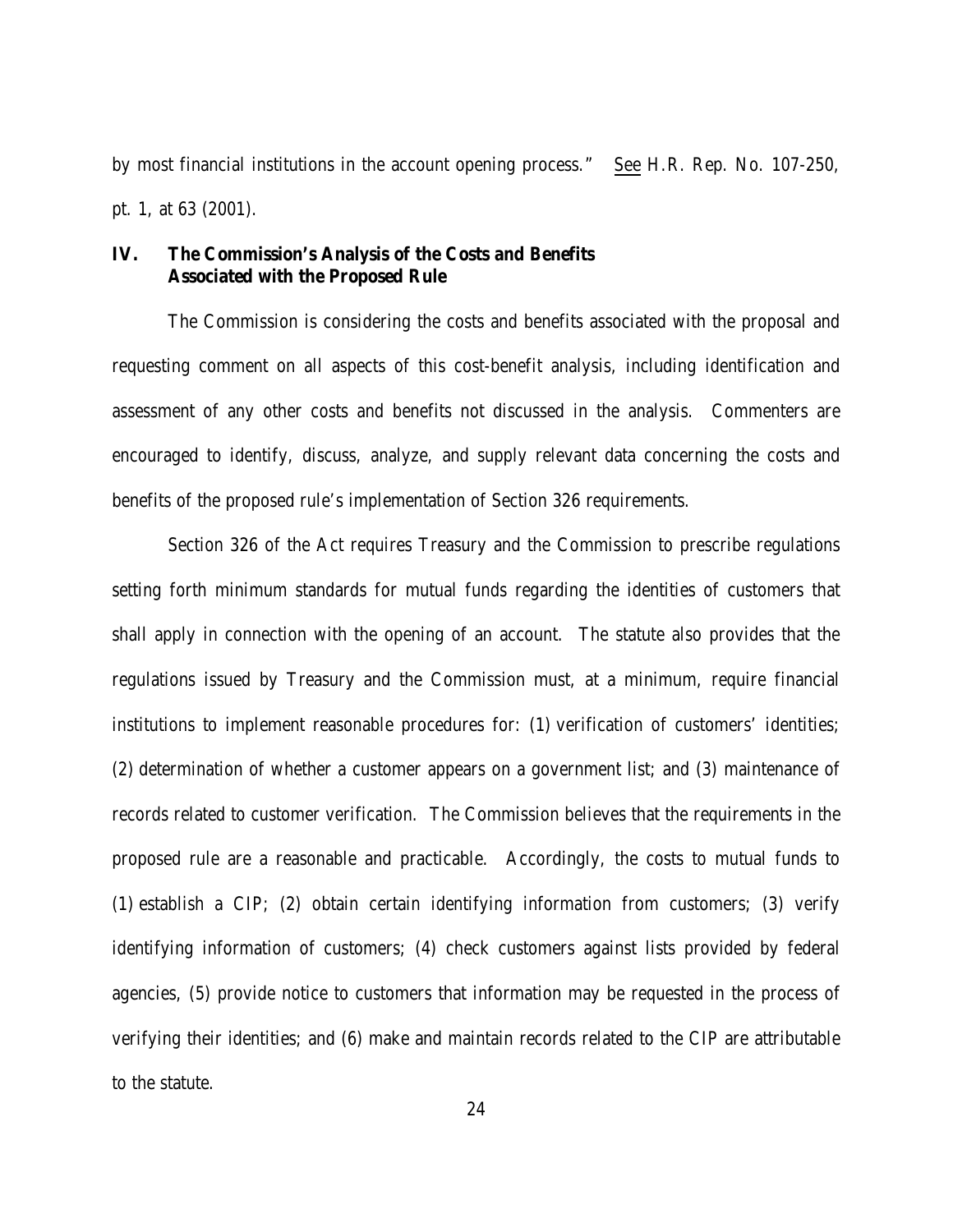While the Commission believes the costs are attributable to the statute, it nonetheless has undertaken an analysis of the costs and benefits of the requirements. The Commission seeks comment on whether the costs are attributable to the statute. The Commission also seeks comment on whether the proposed rule, by setting forth minimum requirements, creates a benefit or, conversely, imposes costs because mutual funds will not have to establish their own minimum requirements as required by the statute.

#### **A. Benefits Associated with the Proposed Rule**

The anti-money laundering provisions in the Act are intended to prevent, detect and prosecute money laundering and the financing of terrorism. The proposed rule is an important part of this effort. It requires mutual funds to establish a program for verifying the true identities of their customers, thereby reducing the risk that mutual funds will be unwittingly aiding criminals, including terrorists, in accessing U.S. financial markets to launder money or move funds for illicit purposes. Additionally, the implementation of such programs should make it more difficult for persons to successfully engage in fraudulent activities involving identity theft or the placing of fictitious orders to buy or sell securities. It is virtually impossible to quantify in monetary terms those benefits.

## **B. Costs Associated with the Proposed Rule**

Section 326 of the Act and the proposed rule allows for great flexibility in developing CIPs. Given the considerable differences among mutual funds regarding their distribution channels, customers, and exposure to other relevant risk factors, it is difficult to quantify a cost per mutual fund. Most mutual funds already have some procedures in place for detecting fraud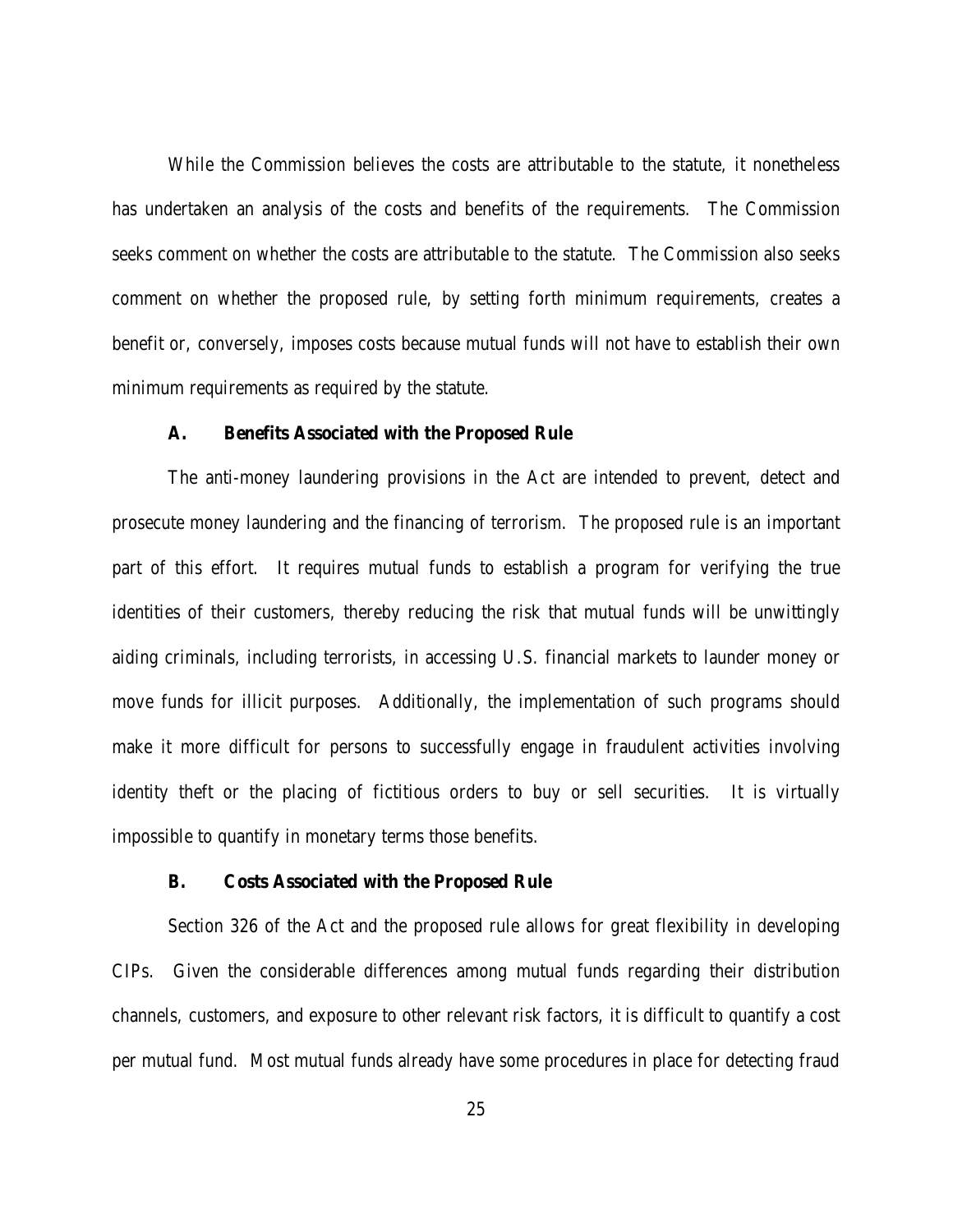in the account opening process by looking for inconsistencies in the information provided by customers and/or checking customer names against certain databases. In those instances, the Section 326 requirements supplement those procedures.

Section 326 requirements will impose initial, one-time costs and ongoing costs on mutual funds. The costs associated with establishment of CIPs and modification of account applications (both paper and web-based applications) to require that customers provide the information required by the CIP and to provide the required notice regarding use of that information will primarily be initial, one-time costs.

Ongoing costs for mutual funds will be associated with the need to: (1) collect the information required by the CIPs, (2) verify customers' identities, (3) determine whether customers appear on lists provided by federal agencies, and (4) make and maintain records related to CIPs. These ongoing costs will primarily be a function of the number of new accounts opened at a mutual fund. From January 1, 1990 through December 31, 2001, approximately 16 million mutual fund accounts were added annually.<sup>18</sup>

## **1. Establishment of a CIP**

There are approximately 3,060 mutual fund companies that are registered with the Commission ("mutual fund registrants").<sup>19</sup> For estimating the total costs associated with

<sup>18</sup> This estimate is derived from information reported in the Investment Company Institute's 2002 Mutual Fund Fact Book. It represents the net annual increase in the number of mutual fund accounts. The actual number of new accounts that were opened during this period is probably higher as this estimate is reduced by the number of accounts that were closed during the same period. No data are available regarding the number of accounts that were closed.

This estimate is based on figures compiled by the Commission staff from Commission filings.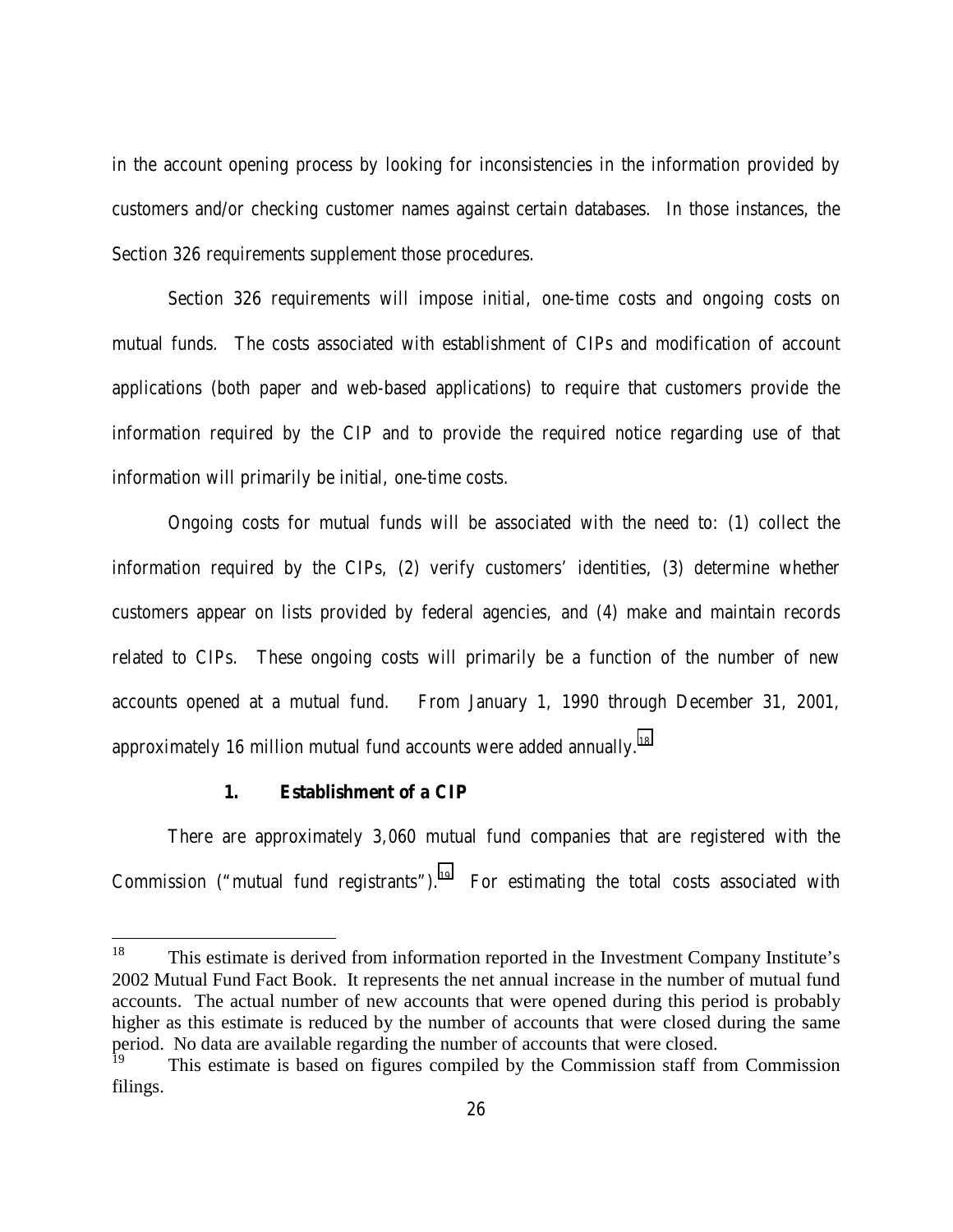Section 326 requirements, the Commission assumes that each mutual fund registrant will be responsible for establishing a CIP.20

The Commission staff believes that it will take mutual funds on average approximately 50 hours to establish a CIP. The Commission staff believes that the hourly personnel cost and overhead associated with development of CIPs will be approximately \$125. Therefore, the estimated total cost per mutual fund to establish a CIP will be approximately \$6,250. Consequently, the estimated initial cost for the 3,060 mutual fund registrants will be approximately \$19,125,000.

The actual development costs associated with a single CIP may be higher than the \$6,250 estimate. For mutual fund registrants that delegate implementation of their CIP to unaffiliated service providers, the burden per mutual fund registrant may be less because those service providers will likely use the same or similar software and systems for several different registrants. Similarly, the cost per registrant on registrants that utilize a CIP developed by their fund complex may be less. Consequently, the Commission believes this is a reasonable estimate of the cost per mutual fund registrant of developing and implementing the requisite CIPs.

# **2. Obtaining Identifying Information**

l

 $^{20}$  Using the number of mutual fund registrants to estimate the total costs associated with development of CIPs may result in a high estimate of those costs. A mutual fund complex (or mutual fund family) often comprises several mutual fund registrants. The Commission assumes that, in many instances, a single CIP will be developed by a mutual fund complex and utilized by all of the mutual fund registrants in that complex.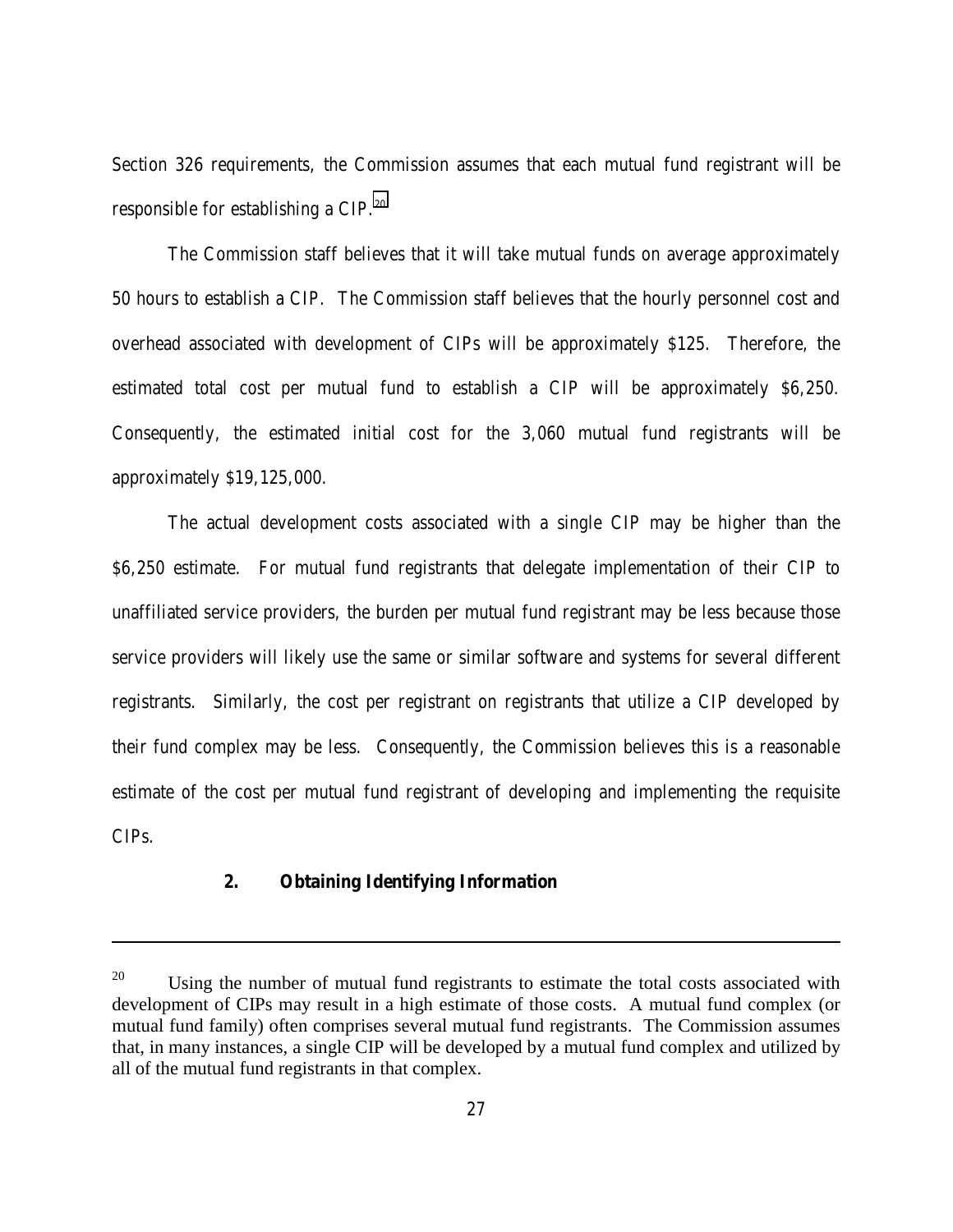Generally, mutual funds currently only require a name and mailing address from a customer in order to open an account. While most mutual funds request a social security number, they generally will open an account if the customer does not provide one. Most funds currently do not require that customers provide a residential address (if different from the mailing address) or a date of birth.

Collecting identifying information for the majority of new accounts should create no additional burden on mutual funds. Most of the burden associated with this requirement will be associated with those account applications where the customer did not provide some of the required information, thus requiring follow-up by the mutual fund. Mutual funds can minimize this burden with clear disclosure on account applications that an account cannot be opened without the requisite information.

The Commission staff believes that the average time spent collecting the requisite information will be one minute per account and that the hourly personnel and overhead cost associated with these requirements will be \$25 per hour. Therefore, the estimated cost to the industry from this requirement is: (16 million new accounts per year \* 1/60 of an hour \* \$25). Thus, the estimated annual, industry-wide cost will be approximately \$6,666,667.

## **3. Providing Notice to Customers**

A mutual fund may satisfy the notice requirement by generally notifying its customers about the procedures the mutual fund must comply with to verify their identities. If an account is opened electronically, such as through an Internet website, the mutual fund may provide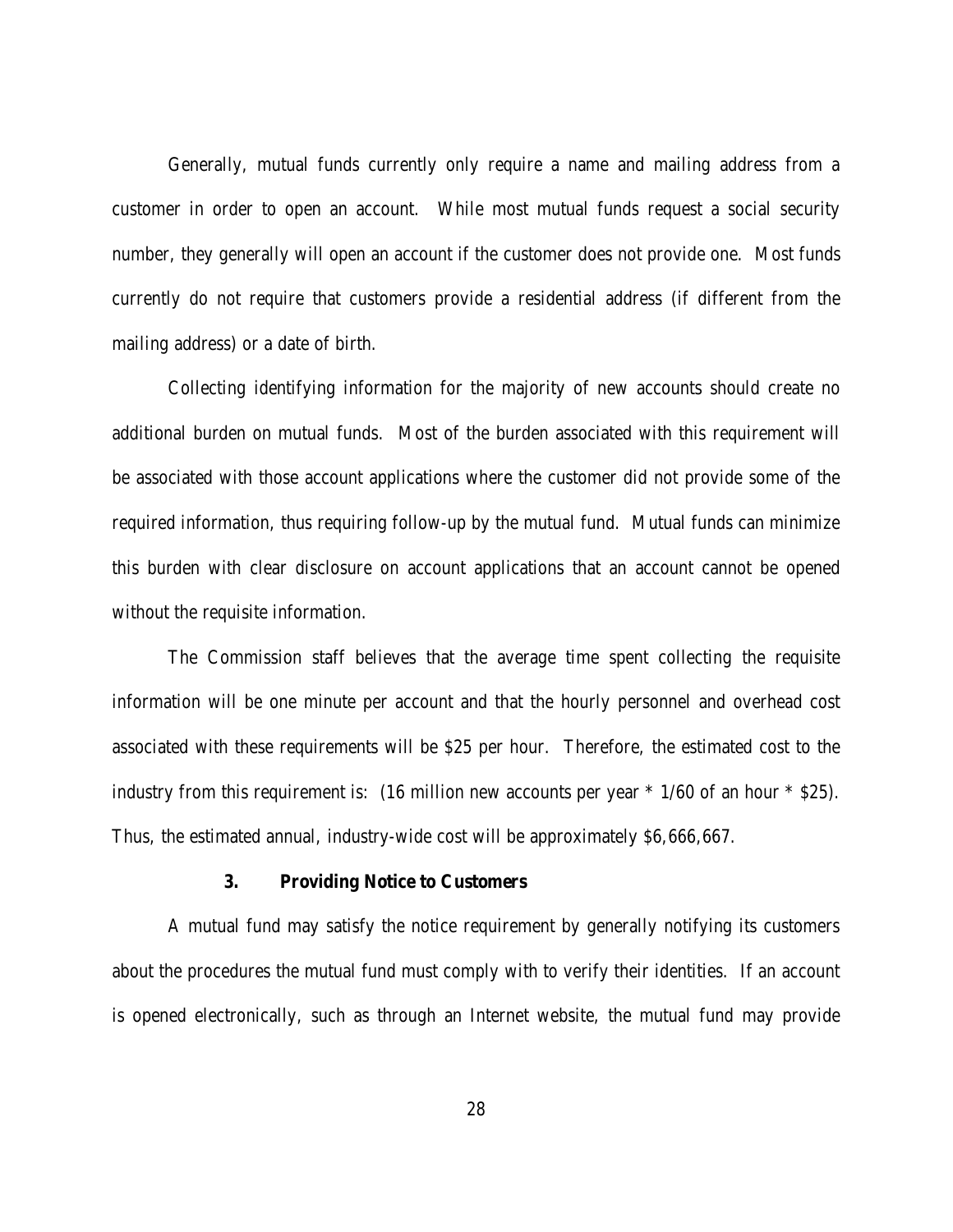notice electronically. The Commission expects that mutual funds will provide the required notice to customers by modifying their paper and electronic account applications.

The Commission staff believes that it will take mutual funds on average approximately two hours to modify account applications to provide the adequate notice. The Commission staff estimates that the hourly personnel cost and overhead associated with this modification will be approximately \$125. Therefore, the estimated total cost per mutual fund to modify its account applications will be approximately \$250. Consequently, the estimated initial cost associated with modifying account applications to provide the requisite notice to customers for the 3,060 mutual fund registrants will be approximately \$765,000.

#### **4. Verifying Customers' Identities**

The proposed rule provides mutual funds with substantial flexibility in establishing how they will independently verify the information provided by customers. For example, customers that open accounts on a mutual fund's premises can simply provide a driver's license or passport, or if the customer is not a natural person, it can provide a copy of any documents showing its existence as a legal entity (e.g., articles of incorporation, business licenses, partnership agreements or trust instruments). There are also a number of options for customers that open accounts via the telephone or Internet. In these cases, mutual funds may obtain a financial statement from the customer, check the customer's name against a credit bureau or database, or check the customer's references with other financial institutions.

The documentary and non-documentary verification methods set forth in the rule are not meant to be an exclusive list of the appropriate means of verification. Other reasonable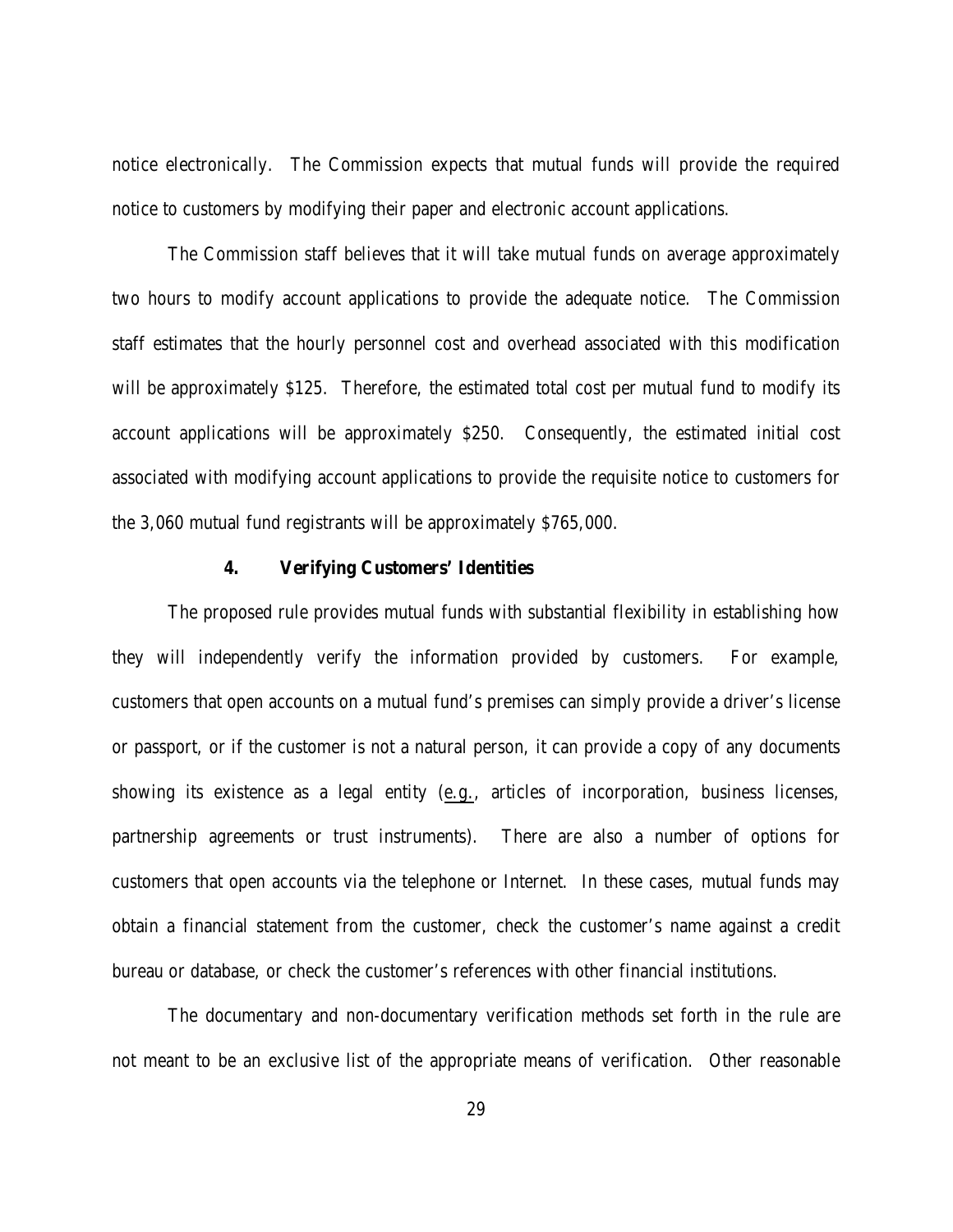methods may be available now or in the future. The purpose of making the rule flexible is to allow mutual funds to select verification methods that are, as section 326 requires, reasonable and practicable. The proposed rule allows mutual funds to employ such verification methods as would be suitable to a given firm to form a reasonable belief that it knows the true identities of its customers.

The Commission believes that verifying the identifying information could result in costs for mutual funds because some firms currently may not use verification methods. The estimated total annual cost to the industry to verify the identifying information will be \$49,333,333.<sup>21</sup>

## **5. Determining Whether Customers Appear on Government Lists**

Mutual funds should already have procedures for checking customers against government lists. There are substantive legal requirements associated with the lists circulated by Treasury's Office of Foreign Asset Control of the U.S. Treasury (OFAC). The failure of a firm to comply with these requirements could result in criminal and civil penalties. The Commission believes that, given the events of September 11, 2001, most mutual funds that receive lists from the federal government have implemented procedures for checking their customers against them. The Commission believes that this requirement could result in some

<sup>21</sup> The Commission staff believes that the processing costs associated with verification methods will be approximately \$1.00 per account. The Commission staff further estimates that the average time spent verifying an account will be five minutes. The hourly cost of the person who would undertake the verification is estimated to be \$25 per hour including overhead. Therefore, the estimated costs to the industry reported above are: (16 million new accounts per year) \* (\$1.00) + (number of new accounts per year) \* (1/12 of an hour) \* (\$25).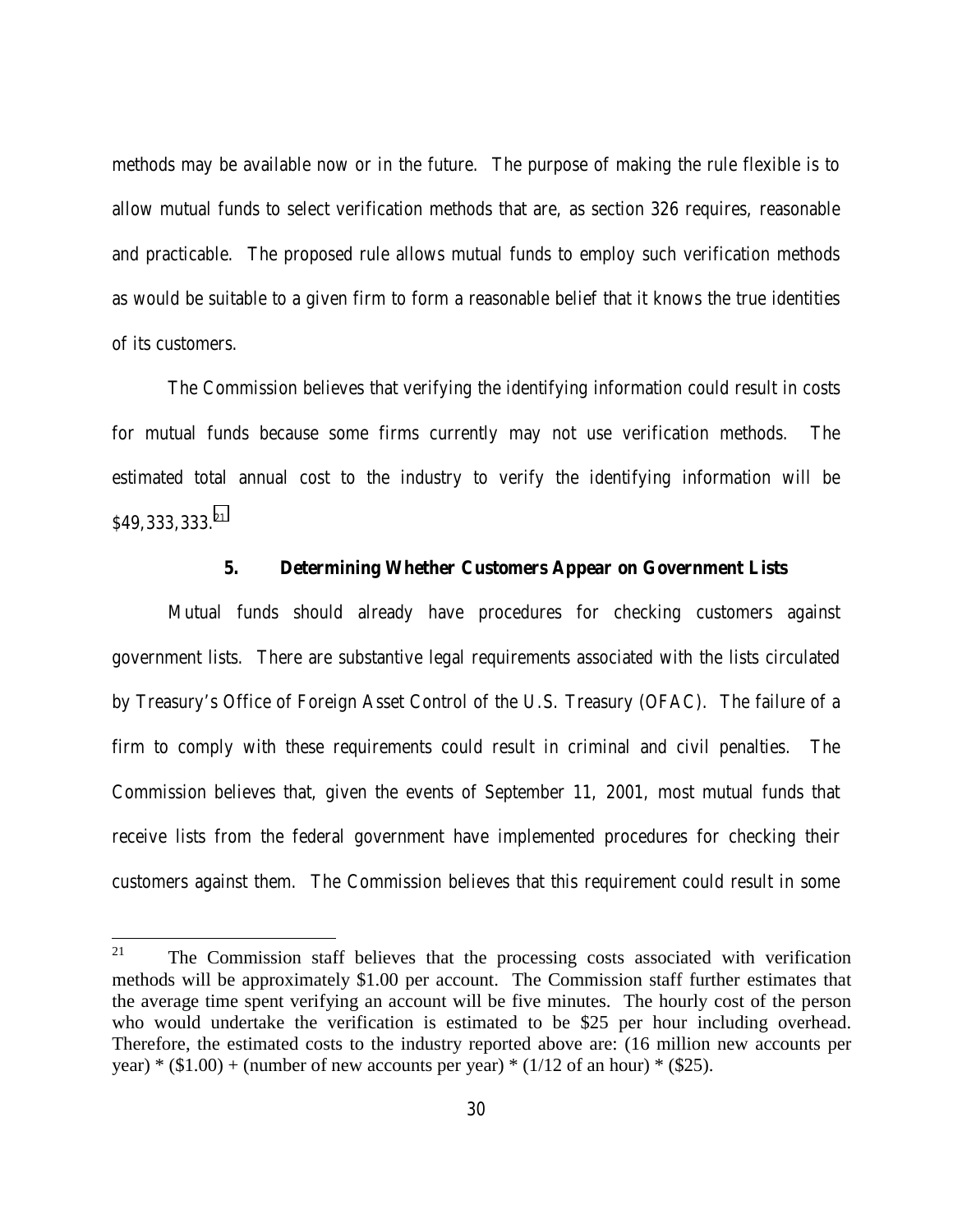additional costs for mutual funds because some may not already check such lists. The estimated annual cost to the industry to check such lists is \$3,333,333.<sup>22</sup>

## **6. Recordkeeping**

The Commission believes that the recordkeeping requirement could result in additional costs for some mutual funds that currently do not maintain certain of the records for the prescribed time period. The estimated total annual cost to the industry to make and maintain the required records is \$13,333,333.23

#### **V. Paperwork Reduction Act**

Certain provisions of the proposed rule contain "collection of information" requirements within the meaning of the Paperwork Reduction Act of  $1995.<sup>24</sup>$  Treasury has submitted the proposed rule to the Office of Management and Budget ("OMB") for review in accordance with 44 U.S.C 3507(d). An agency may not conduct or sponsor, and a person is not required to respond to, a collection of information unless it displays a currently valid control number.

<sup>22</sup> 22 The Commission staff believes that it will take mutual funds on average thirty seconds to check whether a customer appears on a government list and that the cost (including overhead) of this process will be \$25 per hour. Therefore, the costs to the industry reported above are: (16 million new accounts per year)  $*(1/120 \text{ of an hour}) * ($25)$ .

 $23$  The Commission staff believes that it will take approximately two minutes per new account to make and maintain the required records. This estimate takes into account the fact that, for many new accounts, the recordkeeping will be fairly simple (e.g., making a photocopy of a driver's license or financial statement, or keeping a record of the results of a public database search or credit bureau query. The estimated cost associated with the recordkeeping is \$25 per hour (including overhead). The estimated cost to the industry is: (16 million new accounts per year)  $*(1/30 \text{ of an hour}) * ($25)$ .

<sup>&</sup>lt;sup>24</sup> 44 U.S.C. 3501 et seq.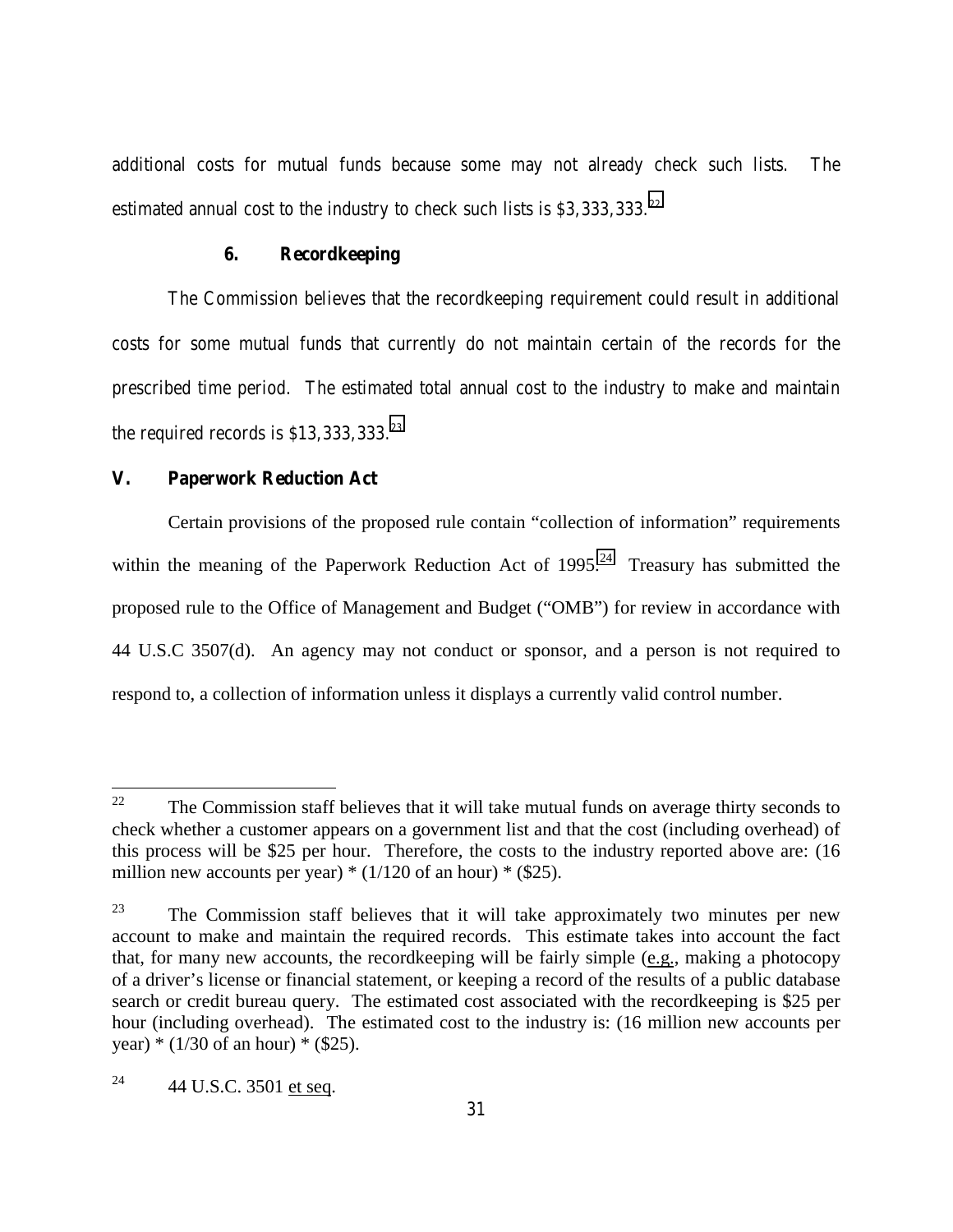#### **A. Collection of Information Under the Proposed Rule**

The proposed rule contains recordkeeping and disclosure requirements that are subject to the Paperwork Reduction Act of 1995. In summary, the proposed rule requires mutual funds to (1) maintain records of the information used to verify customers' identities and (2) provide notice to customers that information they supply may be used to verify their identities. These recordkeeping and disclosure requirements are required under Section 326 of the Act.

#### **B. Proposed Use of the Information**

Section 326 of the Act requires Treasury and the Commission jointly to issue a regulation setting forth minimum standards for mutual funds to verify the identities of their customers. Furthermore, Section 326 provides that the regulations must require, at a minimum, mutual funds to implement reasonable procedures for (1) verifying the identity of any person seeking to open an account, to the extent reasonable and practicable; (2) maintaining records of the information used to verify the person's identity, including name, address, and other identifying information; and (3) determining whether the person appears on any lists of known or suspected terrorists or terrorist organizations provided to the financial institution by any government agency.

The purpose of Section 326, and the proposed rule, is to make it easier to prevent, detect and prosecute money laundering and the financing of terrorism. In issuing the proposed rule, Treasury and the Commission are seeking to fulfill their statutorily mandated responsibilities under Section 326 and to achieve its important purpose.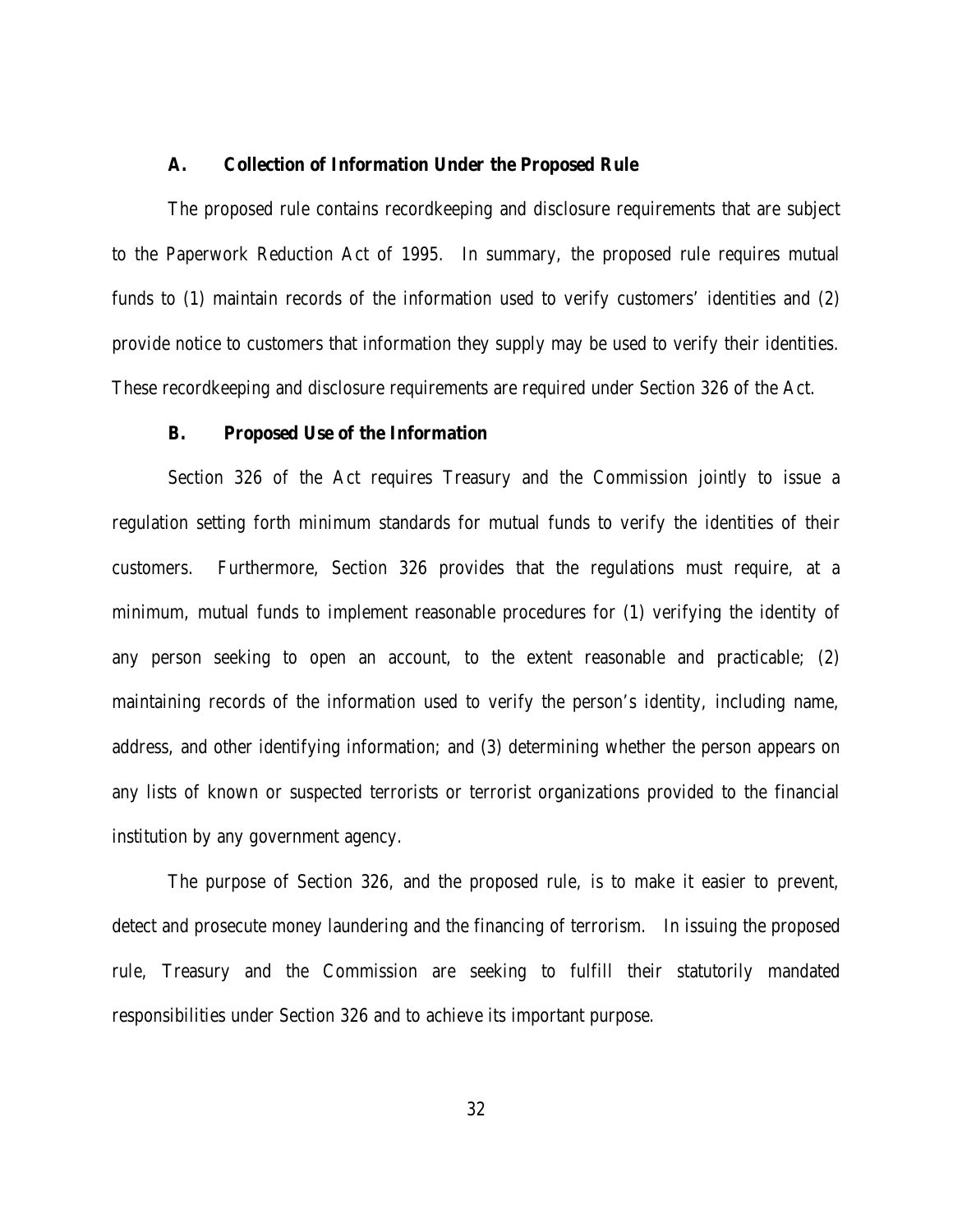# **C. Respondents**

If adopted, the proposed rule would apply to approximately 3,060 mutual fund companies that are registered with the Commission.25

## **D. Total Annual Reporting and Recordkeeping Burden**

## **1. Recordkeeping**

The requirement to make and maintain records related to the CIP will be an ongoing burden. The total burden will depend on the number of new accounts added each year. From January 1, 1990 through December 31, 2001, approximately 16 million mutual fund accounts were added annually.<sup>26</sup> The Commission estimates that mutual funds, on average, will spend two minutes per account making and maintaining the required records. Therefore, in complying with this requirement, the Commission estimates an annual, industry-wide burden of 533,333 hours will be associated with the record-keeping requirements of the proposed rule.

# **2. Notice to Customers**

The requirement for mutual funds to provide the required notice to customers regarding use of customers' information will necessitate the amendment of mutual funds' account applications, both paper and web-based applications. The Commission estimates that the approximately 3,060 mutual fund registrants will each spend approximately two hours

<sup>25</sup> 25 This estimate is based on figures compiled by the Commission staff from Commission filings.

This estimate is derived from information reported in the Investment Company Institute's 2002 Mutual Fund Fact Book. It represents the net annual increase in the number of mutual fund accounts. The actual number of new accounts that were opened during this period is probably higher as this estimate is reduced by the number of accounts that were closed during the same period. No data are available regarding the number of accounts that were closed.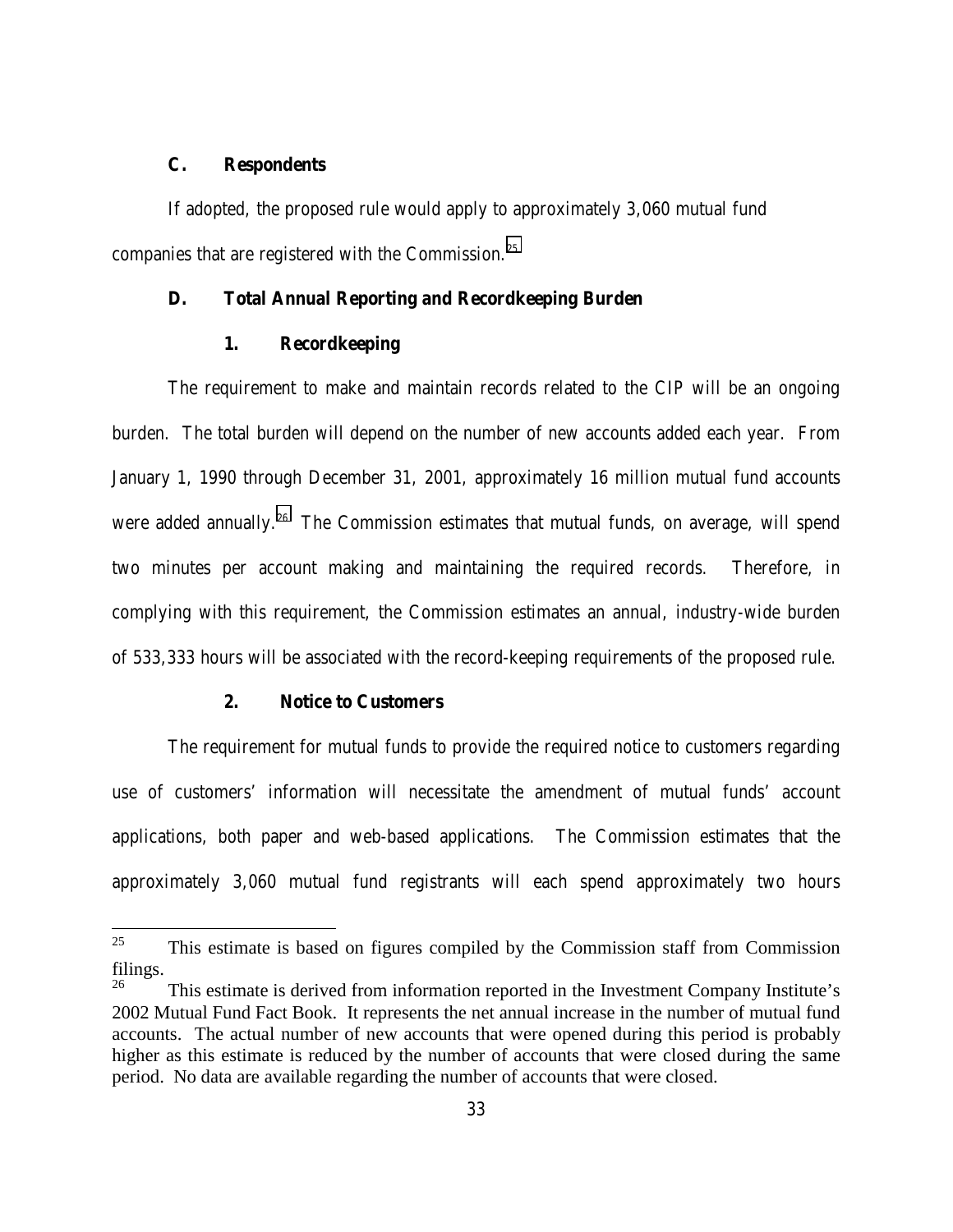modifying their account applications to satisfy the notice requirement. Thus, the Commission estimates an initial, industry-wide burden of 6,120 hours to modify fund applications.

## **E. Collection of Information is Mandatory**

This collection of information is mandatory.

# **F. Confidentiality**

The collection of information pursuant to the proposed rule would be provided by customers and other sources to mutual funds and maintained by mutual funds. In addition, the information may be used by federal regulators, self-regulatory organizations, and authorities in the course of examinations, investigations, and judicial proceedings. No governmental agency regularly would receive any of the information described above.

# **G. Record Retention Period**

The proposed rule will require that the records with respect to a given customer be retained until five years after the date the account of a customer is closed or the grant of authority to effect transactions with respect to an account is revoked.

## **H. Request for Comment**

l

Pursuant to 44 U.S.C.  $3506(c)(2)(B)$ , Treasury and the Commission solicit comments to:

(1) Evaluate whether the proposed collection of information is necessary, and whether it would have practical utility;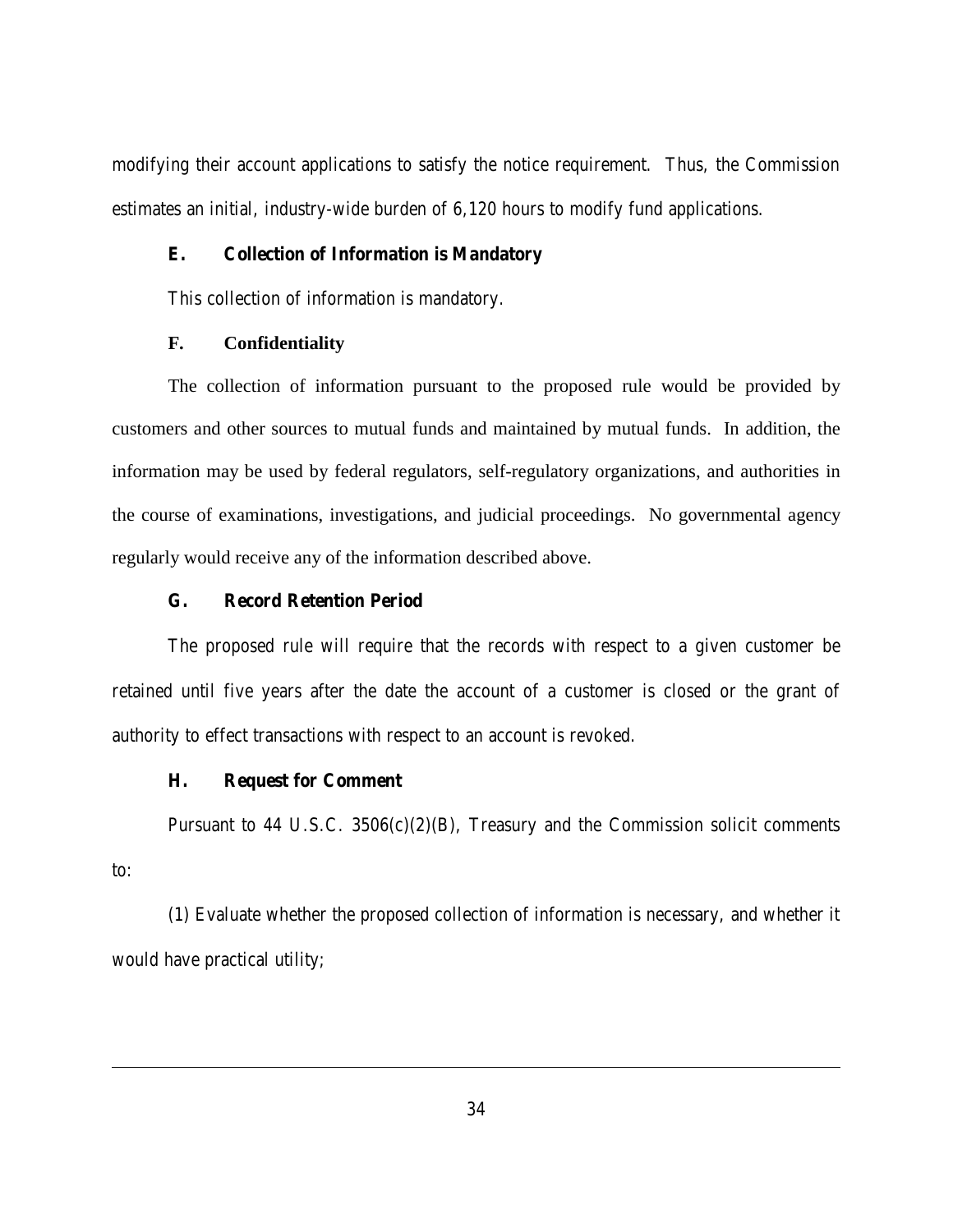(2) Evaluate the accuracy of the Commission's estimate of the burden of the proposed collection of information;

(3) Enhance the quality, utility, and clarity of the information to be collected; and

(4) Minimize the burden of the collection of information on those required to respond, including through the use of automated collection techniques or other forms on information technology.

Comments concerning the recordkeeping and disclosure requirements in the proposed rule should be sent (preferably by fax (202-395-6974)) to Desk Officer for the Department of the Treasury, Office of Information and Regulatory Affairs, Office of Management and Budget, Paperwork Reduction Project (1506), Washington, DC 20503 (or by the Internet to jlackeyj@omb.eop.gov), with a copy to FinCEN by mail or the Internet at the addresses previously specified.

#### **VI. Regulatory Flexibility Act**

Treasury and the Commission are sensitive to the impact our rules may impose on small entities. Congress enacted the Regulatory Flexibility Act, 5 U.S.C. 601 et seq. (RFA), to address concerns related to the effects of agency rules on small entities. In this case, we believe that the proposed rule likely would not have a "significant economic impact on a substantial number of small entities." 5 U.S.C. 605(b). As discussed in Section IV (The Commission's Analysis of the Costs and Benefits of the Section 326 Requirements), we believe that the impact on mutual funds, including small entities, is imposed by the statute itself, and not by the proposed rule. Moreover, the economic impact on small entities should not be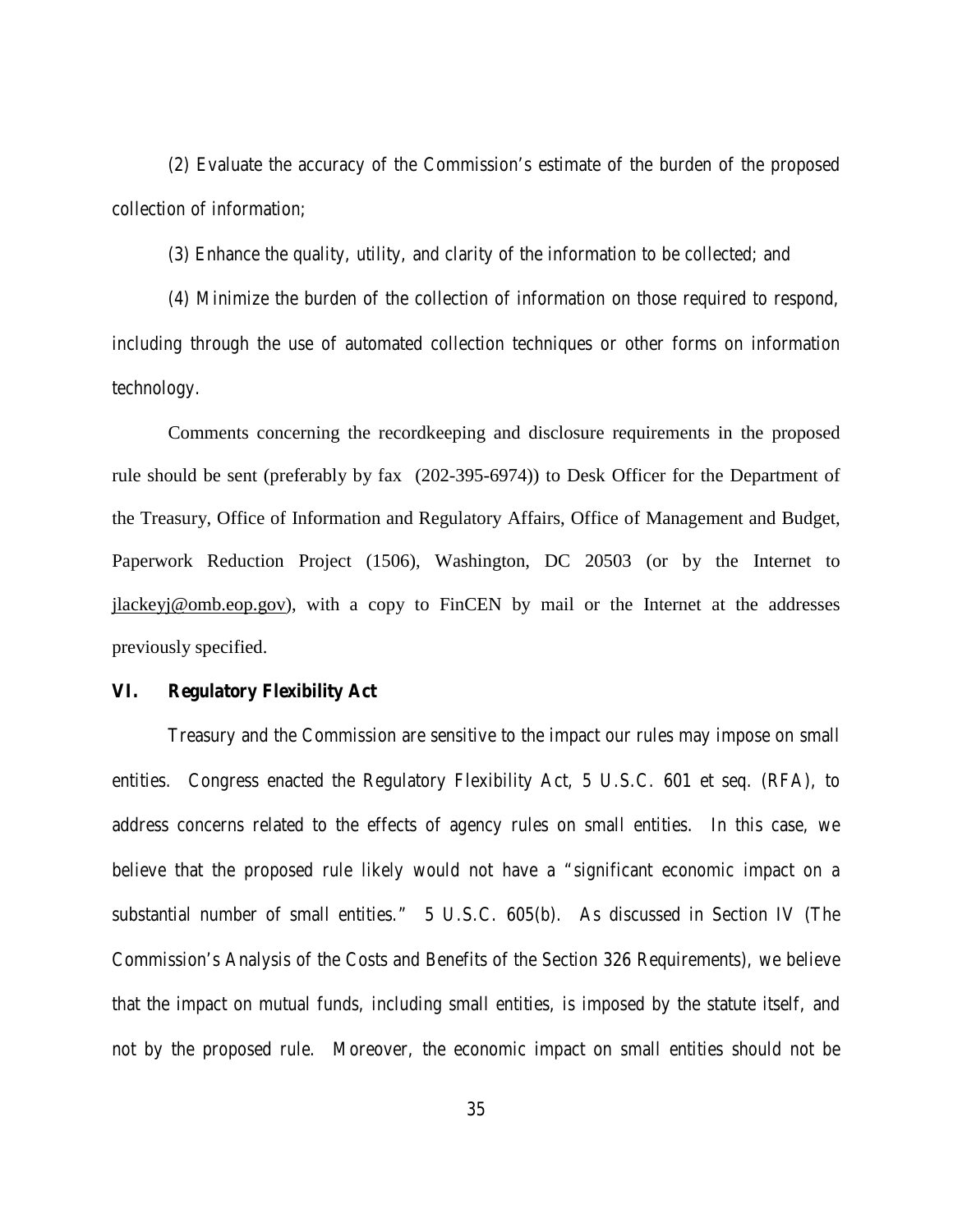significant because we believe that most small entities are likely to have a relatively small number of accounts, and thus compliance should not impose a significant economic impact. Treasury and the Commission seek comment on whether the proposed rule would have a significant economic impact on a substantial number of small entities and whether the costs are imposed by the statute itself, and not the proposed rule.

While we believe that the proposed rule likely would not have a significant economic impact on a substantial number of small entities, we do not have complete data at this time to make this determination. We have therefore prepared this Initial Regulatory Flexibility Analysis in accordance with 5 U.S.C. 603.

#### **A. Reason for the Proposed Action**

Section 326 of the Act requires Treasury and the Commission jointly to issue a regulation setting forth minimum standards for mutual funds and their customers regarding the identity of the customer that shall apply in connection with opening of an account at the mutual fund. Furthermore, Section 326 provides that the regulations must require, at a minimum, mutual funds to implement reasonable procedures for (1) verifying the identity of any person seeking to open an account, to the extent reasonable and practicable; (2) maintaining records of the information used to verify the person's identity, including name, address, and other identifying information; and (3) determining whether the person appears on any lists of known or suspected terrorists or terrorist organizations provided to the financial institution by any government agency.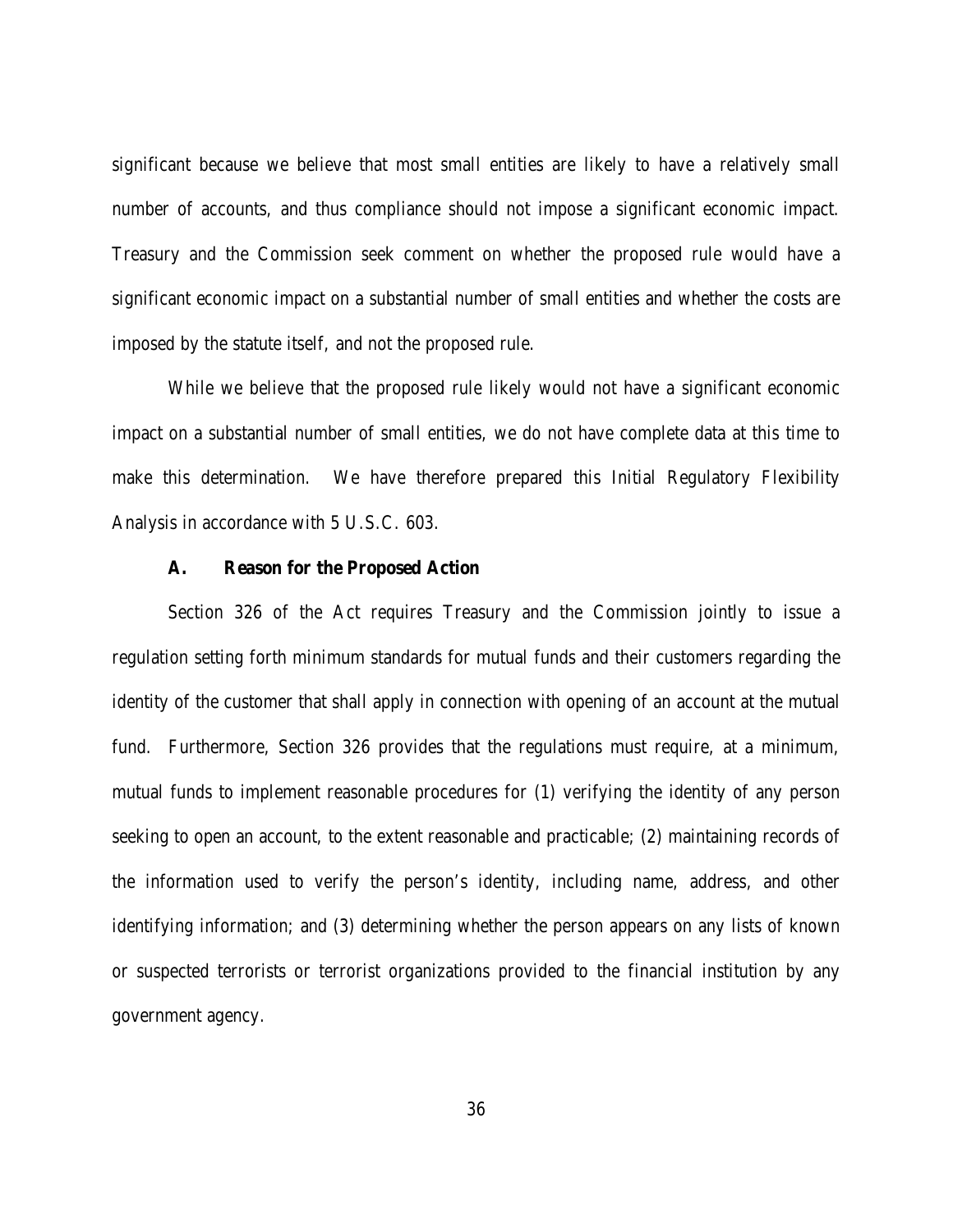The purpose of Section 326, and this proposed rule, is to prevent, detect and prosecute money laundering and the financing of terrorism. In issuing the proposed rule, Treasury and the Commission are seeking to fulfill their statutorily mandated responsibilities under Section 326 and to achieve its important purpose.

## **B. Objective**

The objective of the proposed regulation is to make it easier to prevent, detect and prosecute money laundering and the financing of terrorism. The rule seeks to achieve this goal by requiring mutual funds to obtain identifying information from customers that can be used to verify the identity of the customers. This will make it more difficult for persons to use false identities to establish customer relationships with mutual funds for the purposes of laundering money or moving funds to effectuate illegal activities, such as financing terrorism.

#### **C. Legal Basis**

The proposed rule is being promulgated pursuant to Section 326 of the Act, which mandates that Treasury and the Commission issue a regulation setting forth minimum standards for financial institutions and their customers regarding the identity of the customer that shall apply in connection with opening of an account at the financial institution.

## **D. Small Entities Subject to the Rule**

The proposed rule would affect mutual funds that are small entities. For purposes of the Regulatory Flexibility Act, the Commission has determined that an investment company is a small entity if it, together with other investment companies in the same group of related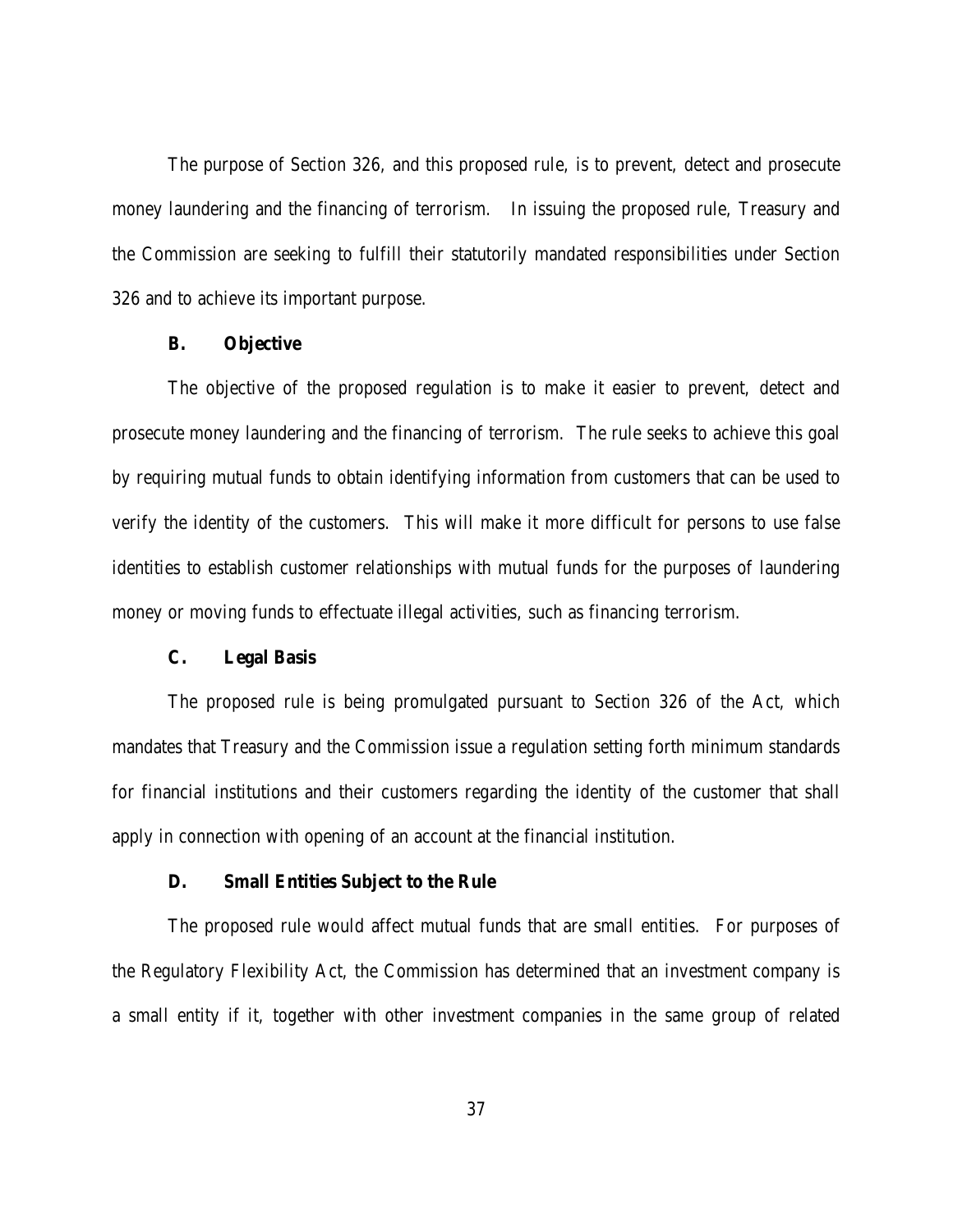investment companies, has net assets of \$50 million or less as of the end of its most recent fiscal year.<sup>27</sup> Approximately 156 mutual funds meet this definition.<sup>28</sup>

# **E. Reporting, Recordkeeping And Other Compliance Requirements**

Section 326 requires mutual funds to adopt reasonable procedures to: (1) verify the identities of their customers; (2) check customers against lists provided by federal agencies, (3) provide notice to customers that information the customers provide may be used to verify customers' identities; and (4) make and maintain records related to the CIP.

## **F. Duplicative, Overlapping or Conflicting Federal Rules**

We have not identified any federal rules that duplicate, overlap or conflict with the proposed rule. Congress has mandated that Treasury and the Commission issue a regulation that requires mutual funds to verify their customers' identities. This congressional directive cannot be followed absent the issuance of a new rule.

# **G. Significant Alternatives**

If an agency does not certify that a rule will not have a significant economic impact on a substantial number of small entities, the Regulatory Flexibility Act directs Treasury and the Commission to consider significant alternatives that would accomplish the stated objective, while minimizing any adverse impact on small entities.

In connection with the proposed amendments, we considered the following alternatives: (1) the establishment of differing compliance or reporting requirements or timetables that take

 $27\,$ 27 17 CFR 270.0-10.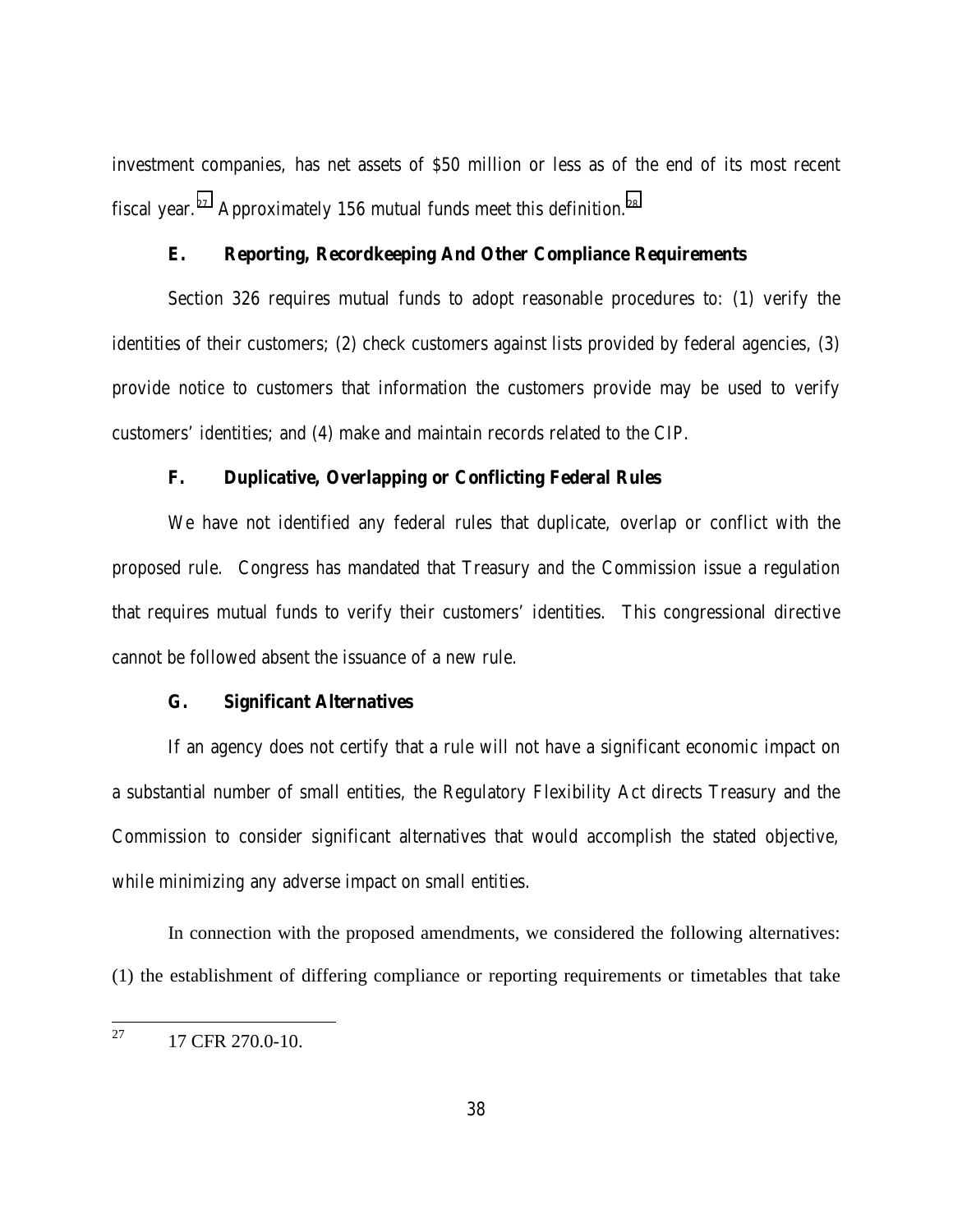into account the resources of small entities; (2) the clarification, consolidation, or simplification of compliance and reporting requirements under the rule for small entities; (3) the use of performance rather than design standards; and (4) an exemption from coverage of the proposed amendments, or any part thereof, for small entities.

The proposed rule provides for substantial flexibility in how each mutual fund may meet its requirements. This flexibility is designed to account for differences between mutual funds, including size. Nonetheless, Treasury and the Commission did consider alternatives such as exempting certain small entities from some or all of the requirements of the proposed rule. Treasury and the Commission do not believe that such an exemption is appropriate, given the flexibility built into the rule to account for, among other things, the differing sizes and resources of mutual funds, as well as the importance of the statutory goals and mandate of section 326. Money laundering can occur in small firms as well as large firms.

# **H. Solicitation of Comments**

Treasury and the Commission encourage the submission of comments with respect to any aspect of this Initial Regulatory Flexibility Analysis, including comments regarding the number of small entities that may be affected by the proposed rule. Such comments will be considered by Treasury and the Commission in determining whether a Final Regulatory Flexibility Analysis is required, and will be placed in the same public file as comments on the proposed amendment itself. Comments should be submitted to Treasury or the Commission at the addresses previously indicated.

<sup>&</sup>lt;sup>28</sup> This estimate is based on figures compiled by the Commission staff from outside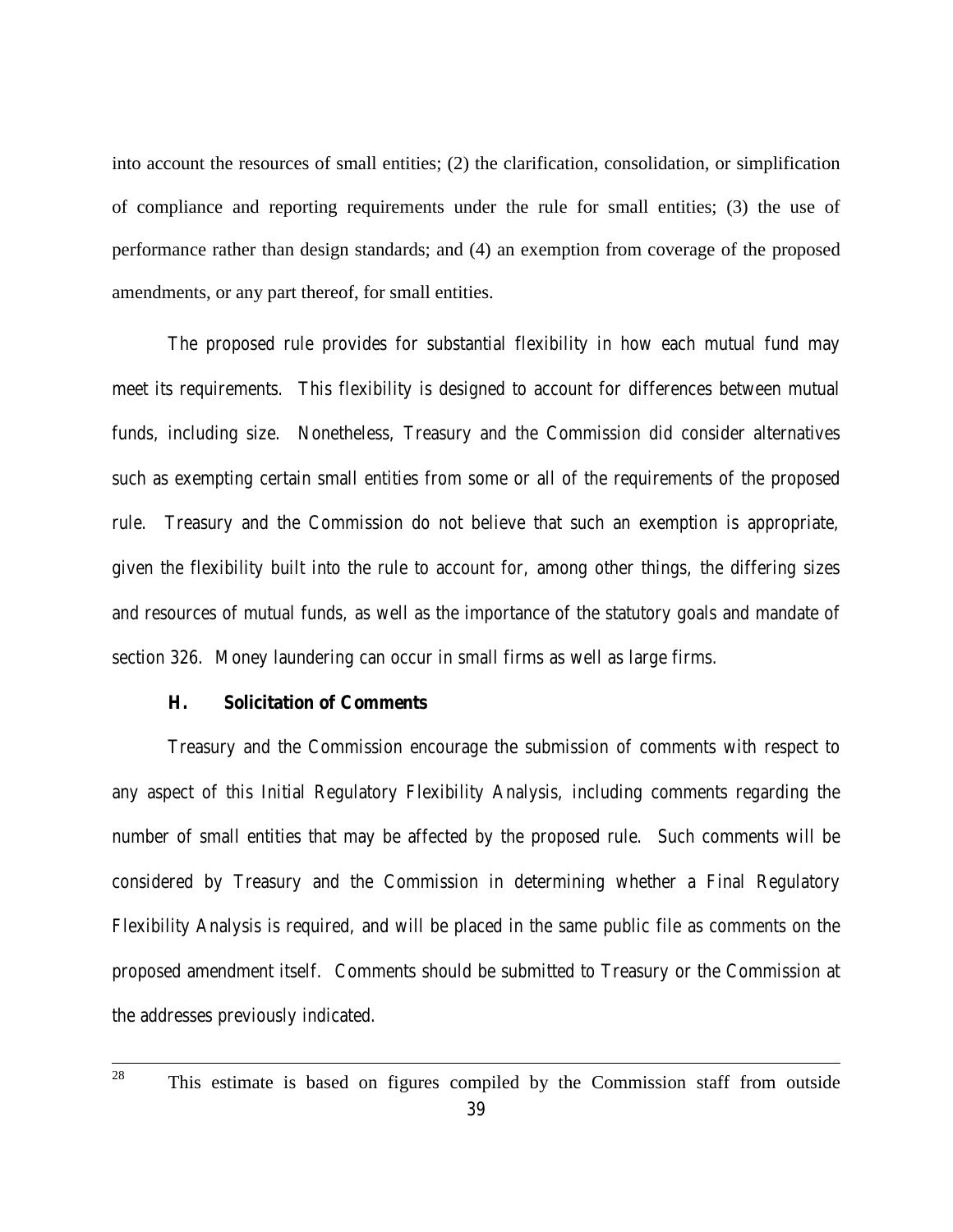## **VII. Executive Order 12866**

The Department of the Treasury has determined that this rule is not a significant regulatory action for purposes of Executive Order 12866. As noted above, the proposed rule closely parallels the requirements of section 326 of the Act. Accordingly, a regulatory impact analysis is not required.

# **Lists of Subjects in 31 CFR Part 103**

Administrative practice and procedure, Authority delegations (Government agencies), Banks, banking, Brokers, Currency, Foreign banking, Foreign currencies, Gambling, Investigations, Law enforcement, Penalties, Reporting and recordkeeping requirements, Securities.

## **Authority and Issuance**

For the reasons set forth in the preamble, part 103 of title 31 of the Code of Federal Regulations is proposed to be amended as follows:

# **PART 103-FINANCIAL RECORDKEEPING AND REPORTING OF CURRENCY AND FOREIGN TRANSACTIONS**

1. The authority citation for part 103 is revised to read as follows:

**Authority:** 12 U.S.C. 1786(q), 1818, 1829b and 1951-1959; 31 U.S.C. 5311-5332; title III, secs. 312, 313, 314, 319, 326, 352, Pub L. 107-56, 115 Stat. 307.

2. Subpart I of part 103 is amended by adding § 103.131 to read as follows:

#### **Section 103.131 Customer identification programs for mutual funds.**

databases.

l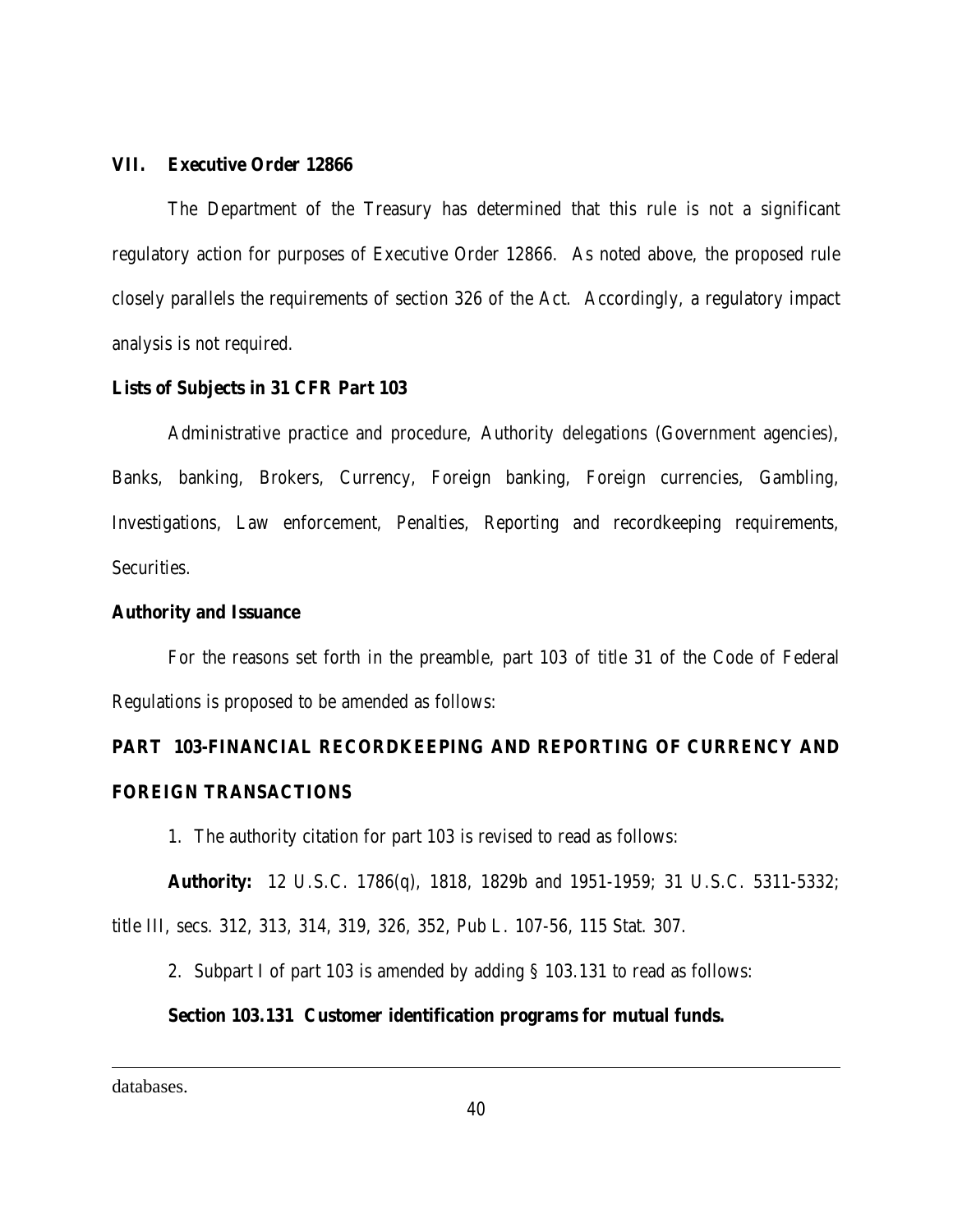(a) **Definitions**. For the purposes of this section:

- (1) Account means any contractual or other business relationship between a customer and a mutual fund established to effect financial transactions in securities, including the purchase or sale of securities.
- (2) Commission means the United States Securities and Exchange Commission.
- (3) Customer means:
	- (i) Any mutual fund shareholder of record who opens a new account with a mutual fund; and
	- (ii) Any person authorized to effect transactions in the shareholder of record's account with a mutual fund.
- (4) Mutual Fund means an entity that is required to register with the Commission as an "investment company" (as the term is defined in Section 3 of the Investment Company Act of 1940 (15 U.S.C. 80a-3) ("Investment Company Act")) and is an "open-end company" (as that term is defined in Section 5 of the Investment Company Act).
- (5) Person has the same meaning as that term is defined in § 103.11(z).
- (6) Taxpayer identification number. The provisions of Section 6109 of the Internal Revenue Code of 1986 (26 U.S.C. 6109) and the regulations of the Internal Revenue Service promulgated thereunder shall determine what constitutes a taxpayer identification number.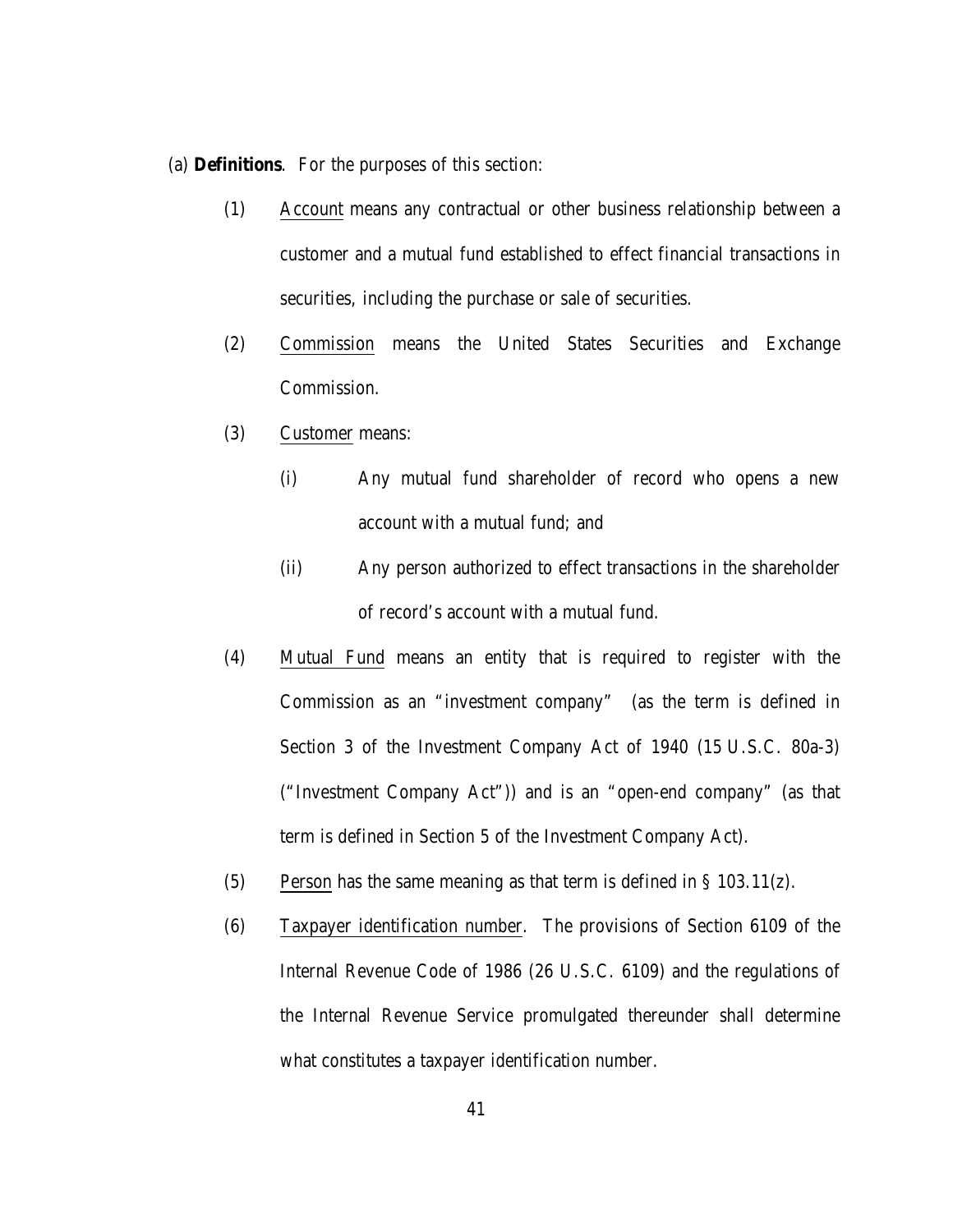- (7) U.S. person means:
	- (i) Any U.S. citizen; and
	- (iii) Any corporation, partnership, trust, or person (other than a natural person) that is established or organized under the laws of a State or the United States.
- (8) Non-U.S. person means a person that is not a U.S. person.

(b) **Customer identification program.** A mutual fund shall establish, document, and maintain a written Customer Identification Program ("CIP"). A mutual fund's CIP procedures must enable it to form a reasonable belief that it knows the true identity of the customer. A mutual fund's CIP must be a part of its anti-money laundering program required under 31 U.S.C. 5318(h). A mutual fund's CIP procedures shall be based on the type of identifying information available and on an assessment of relevant risk factors including:

- (1) The mutual fund's size;
- (2) The manner in which accounts are opened, fund shares are distributed, and purchases, sales and exchanges are effected;
- (3) The mutual fund's types of accounts; and
- (4) The mutual fund's customer base.

(c) **Required information.** (1) General. Except as permitted by paragraph (c)(2) of this section, the CIP shall require the mutual fund to obtain specified identifying information about each customer before an account is opened or a customer is granted authority to effect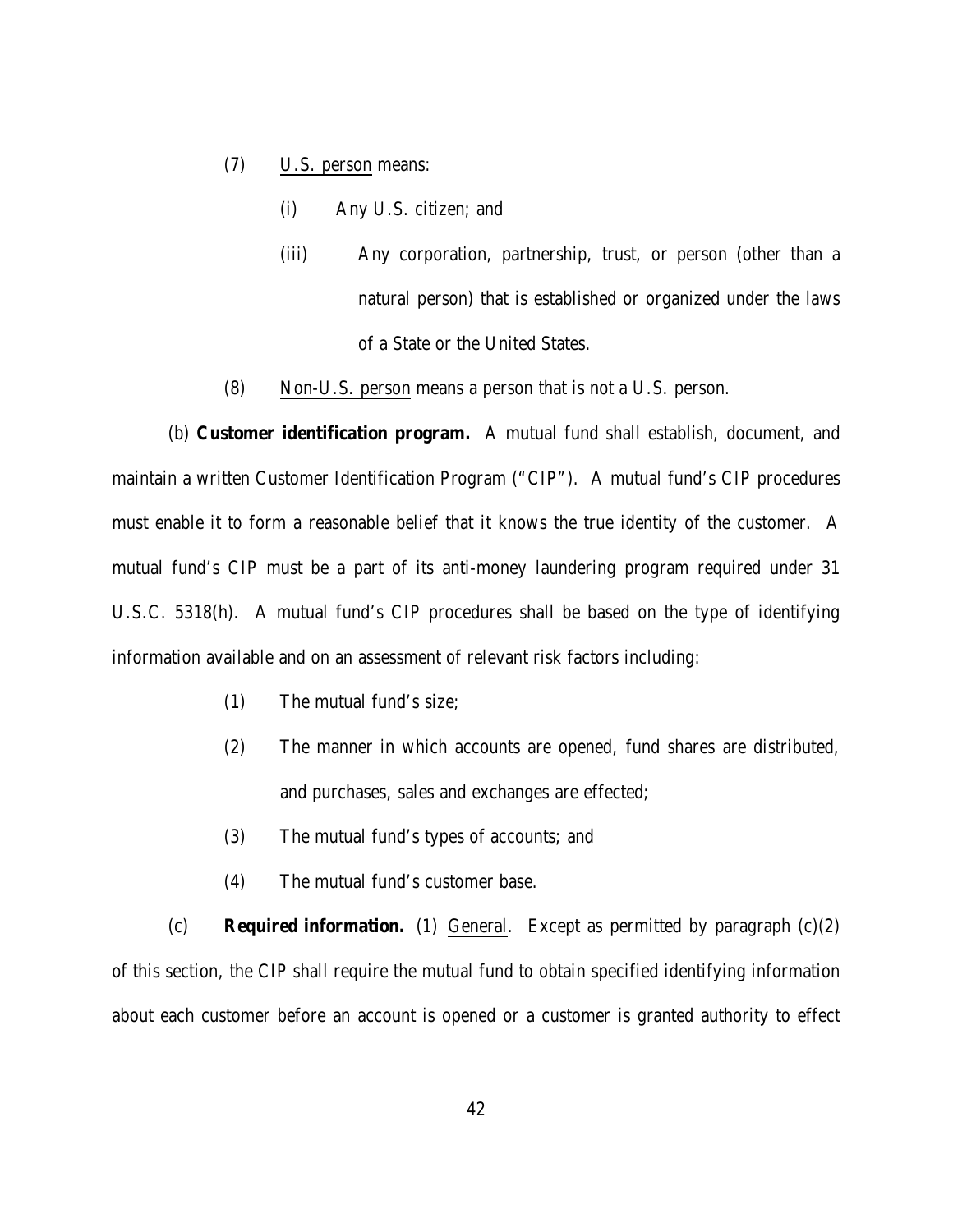transactions with respect to an account. The specified information must include, at a minimum:

- (i) Name;
- (ii) Date of birth, for a natural person;
- (iii) Addresses:
	- (A) Residence and mailing (if different) for a natural person;
- or
- (B) Principal place of business and mailing (if different) for a person other than a natural person; and
- (iv) Identification numbers:
	- (A) A taxpayer identification number from each customer that is a U.S. person; or
	- (B) A taxpayer identification number, passport number and country of issuance, alien identification card number, or number and country of issuance of any other governmentissued document evidencing nationality or residence and bearing a photograph or similar safeguard from each customer that is not a U.S. person.

(2) Limited exception. In the case of a person other than a natural person that has applied for, but has not received, an employer identification number, the CIP may allow such information to be provided within a reasonable period of time after the account is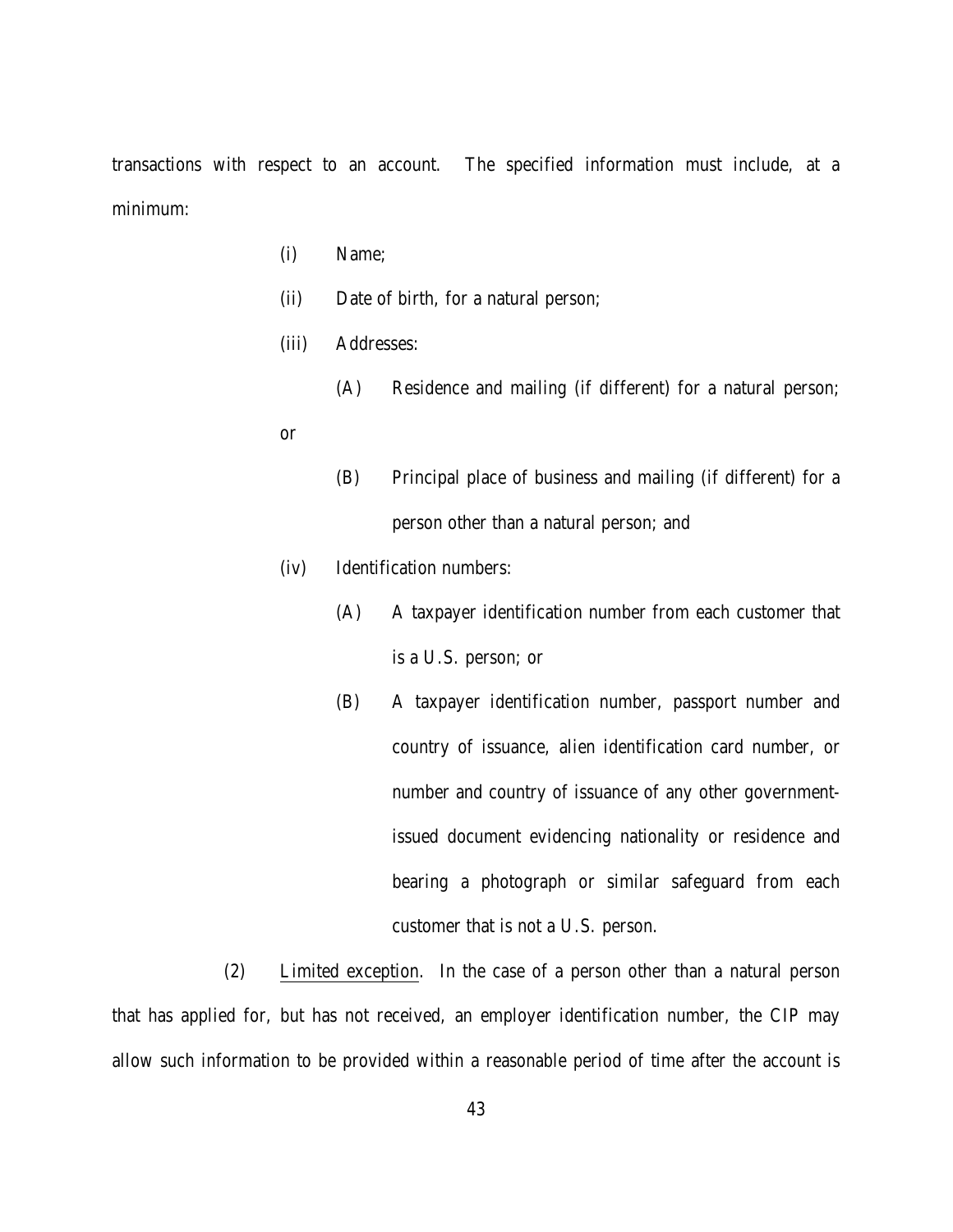established, if the mutual fund obtains a copy of the application for the employer identification number prior to such time.

(d) **Required verification procedures.** The CIP shall include procedures for verifying the identity of customers, to the extent reasonable and practicable, using information obtained pursuant to paragraph (c) of this section. Such verification must occur within a reasonable time before or after the customer's account is opened or the customer is granted authority to effect transactions with respect to an account:

- (1) Verification through documents. The CIP must describe when the mutual fund will verify customers' identities through documents and describe the documents that the mutual fund will use for this purpose. Suitable documents for verification may include:
	- (i) For natural persons, unexpired government-issued identification evidencing nationality or residence and bearing a photograph or similar safeguard; and
	- (ii) For persons other than natural persons, documents showing the existence of the entity, such as registered articles of incorporation, a government-issued business license, partnership agreement, or trust instrument.
- (2) Verification through non-documentary methods. The CIP must describe non-documentary methods a mutual fund will use to verify customers' identities and when these methods will be used in addition to, or instead of, relying on documents. Non-documentary verification methods may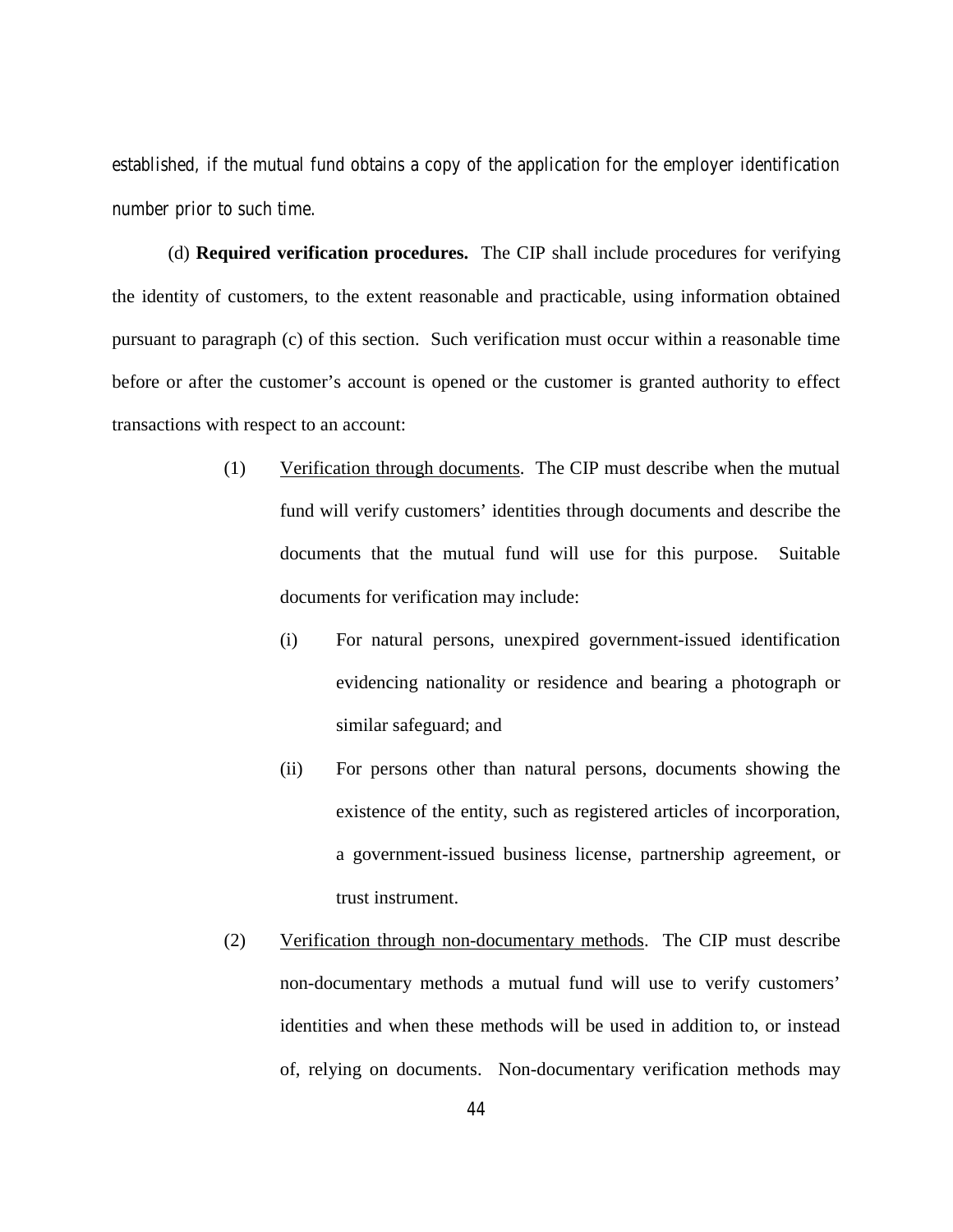include contacting a customer; independently verifying information through credit bureaus, public databases, or other sources; and checking references with other financial institutions. Non-documentary methods shall be used when a customer who is a natural person is unable to present an unexpired, government-issued identification document that bears a photograph or similar safeguard; the mutual fund is presented with unfamiliar documents to verify the identity of a customer; or the mutual fund does not obtain documents to verify the identity of a customer, does not meet face-to-face a customer who is a natural person, or is otherwise presented with circumstances that increase the risk the mutual fund will be unable to verify the true identity of a customer through documents.

(e) **Government lists.** The CIP shall include procedures for determining whether a customer's name appears on any list of known or suspected terrorists or terrorist organizations prepared by any federal government agency and made available to the mutual fund. Mutual funds shall follow all federal directives issued in connection with such lists.

(f) **Customer notice.** The CIP shall include procedures for providing customers with adequate notice that the mutual fund is requesting information to verify the customer's identity.

(g) **Lack of verification.** The CIP shall include procedures for responding to circumstances in which the mutual fund cannot form a reasonable belief that it knows the true identity of a customer.

(h) **Recordkeeping.** The CIP shall include procedures for maintaining a record of all information obtained pursuant to the CIP. A mutual fund must retain all records made or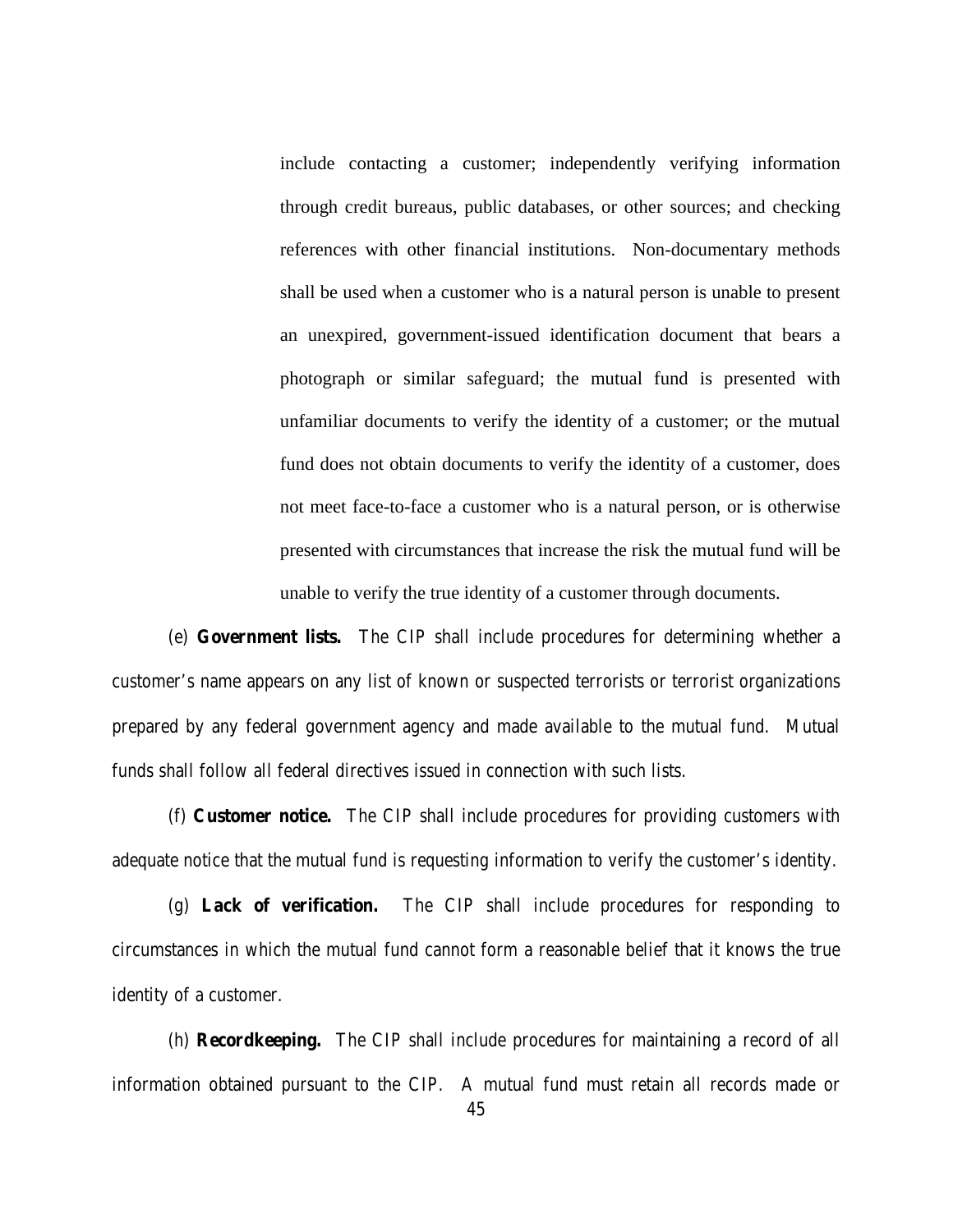obtained when verifying the identity of a customer pursuant to its CIP until five years after the date the account of the customer is closed. Records subject to this paragraph's requirements include:

- (1) All identifying information provided by a customer pursuant to paragraph (c) of this section, and copies of any documents that were relied on pursuant to paragraph  $(d)(1)$  of this section evidencing the type of document and any identification number it may contain;
- (2) The methods and results of any measures undertaken to verify the identity of a customer pursuant to paragraph  $(d)(2)$  of this section; and
- (3) The resolution of any discrepancy in the identifying information obtained.

(i) **Approval by the board.** The CIP shall be approved by the mutual fund's board of directors or trustees.